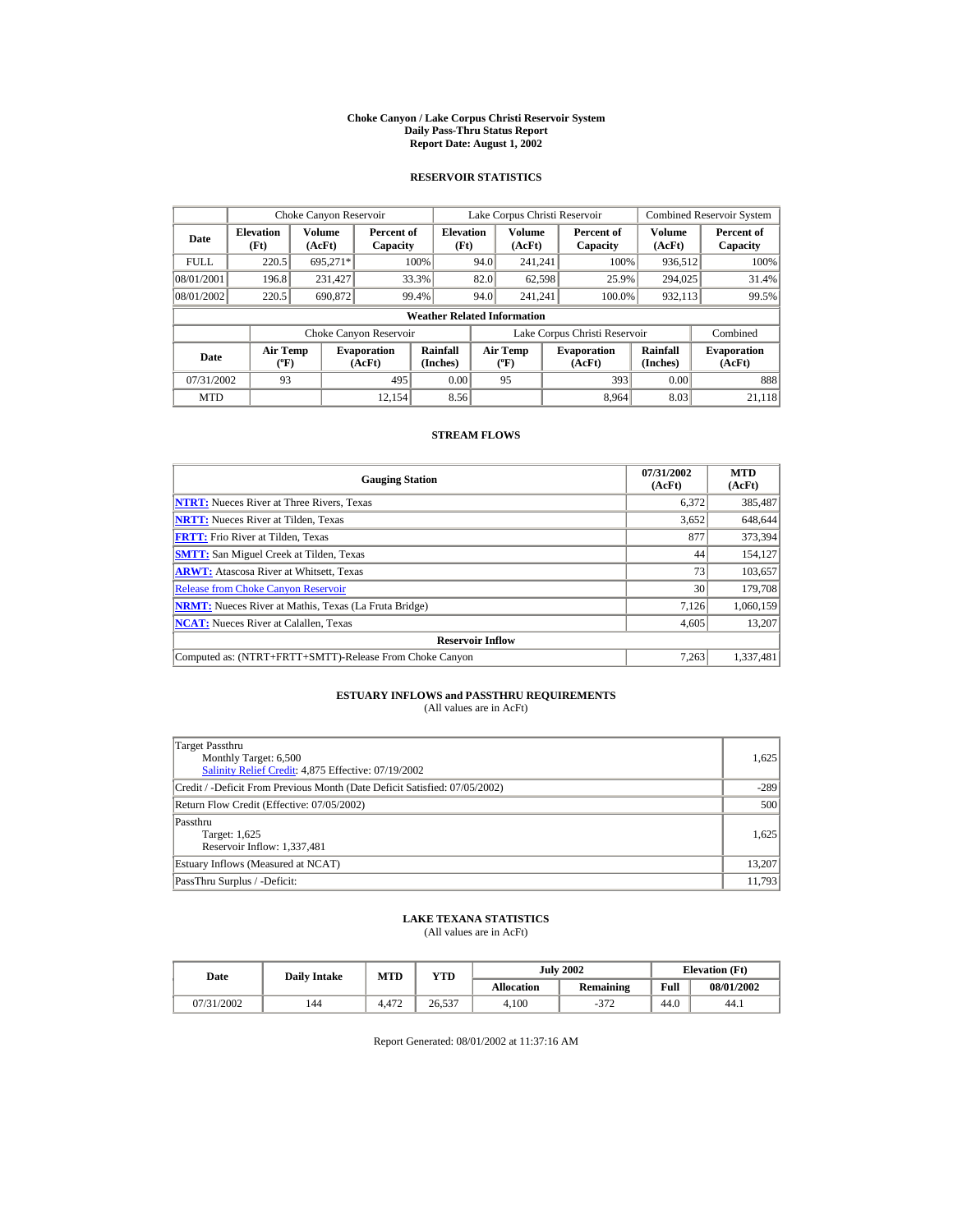#### **Choke Canyon / Lake Corpus Christi Reservoir System Daily Pass-Thru Status Report Report Date: August 2, 2002**

## **RESERVOIR STATISTICS**

|                                  | Choke Canyon Reservoir                      |                  |                              |                          |                               | Lake Corpus Christi Reservoir               |  |                              |                      | <b>Combined Reservoir System</b> |
|----------------------------------|---------------------------------------------|------------------|------------------------------|--------------------------|-------------------------------|---------------------------------------------|--|------------------------------|----------------------|----------------------------------|
| <b>Elevation</b><br>Date<br>(Ft) |                                             | Volume<br>(AcFt) | Percent of<br>Capacity       | <b>Elevation</b><br>(Ft) |                               | Volume<br>(AcFt)                            |  | Percent of<br>Capacity       | Volume<br>(AcFt)     | Percent of<br>Capacity           |
| <b>FULL</b>                      | 220.5                                       | 695.271          |                              | 100%                     | 94.0                          | 241.241                                     |  | 100%                         | 936,512              | 100%                             |
| 08/02/2001                       | 196.8                                       | 231,027          | 33.2%                        |                          | 81.9                          | 62.256                                      |  | 25.8%                        | 293,283              | 31.3%                            |
| 08/02/2002                       | 220.5                                       | 695.271          | 100.0%                       |                          | 94.0                          | 241.241                                     |  | 100.0%                       | 936,512              | 100.0%                           |
|                                  | <b>Weather Related Information</b>          |                  |                              |                          |                               |                                             |  |                              |                      |                                  |
|                                  |                                             |                  | Choke Canyon Reservoir       |                          | Lake Corpus Christi Reservoir |                                             |  |                              | Combined             |                                  |
| Date                             | <b>Air Temp</b><br>$({}^{\circ}\mathrm{F})$ |                  | <b>Evaporation</b><br>(AcFt) | Rainfall<br>(Inches)     |                               | <b>Air Temp</b><br>$({}^{\circ}\mathbf{F})$ |  | <b>Evaporation</b><br>(AcFt) | Rainfall<br>(Inches) | <b>Evaporation</b><br>(AcFt)     |
| 08/01/2002                       | 95                                          |                  | 651                          | 0.00                     |                               | 96                                          |  | 393                          | 0.00                 | 1.044                            |
| <b>MTD</b>                       |                                             |                  | 651                          | 0.00                     |                               |                                             |  | 393                          | 0.00                 | 1.044                            |

## **STREAM FLOWS**

| <b>Gauging Station</b>                                       | 08/01/2002<br>(AcFt) | <b>MTD</b><br>(AcFt) |
|--------------------------------------------------------------|----------------------|----------------------|
| <b>NTRT:</b> Nueces River at Three Rivers, Texas             | 5,240                | 5,240                |
| <b>NRTT:</b> Nueces River at Tilden, Texas                   | 1.243                | 1,243                |
| <b>FRTT:</b> Frio River at Tilden, Texas                     | 808                  | 808                  |
| <b>SMTT:</b> San Miguel Creek at Tilden, Texas               | 42                   | 42                   |
| <b>ARWT:</b> Atascosa River at Whitsett, Texas               | 71                   | 71                   |
| <b>Release from Choke Canyon Reservoir</b>                   | 30                   | 30                   |
| <b>NRMT:</b> Nueces River at Mathis, Texas (La Fruta Bridge) | 3.970                | 3.970                |
| <b>NCAT:</b> Nueces River at Calallen, Texas                 | 4,010                | 4,010                |
| <b>Reservoir Inflow</b>                                      |                      |                      |
| Computed as: (NTRT+FRTT+SMTT)-Release From Choke Canyon      | 6.060                | 6,060                |

# **ESTUARY INFLOWS and PASSTHRU REQUIREMENTS**<br>(All values are in AcFt)

| Target Passthru<br>Monthly Target: 6,500<br>Salinity Relief Credit: 6,500 Effective: 08/01/2002 | 0        |
|-------------------------------------------------------------------------------------------------|----------|
| Credit / -Deficit From Previous Month (Date Deficit Satisfied: )                                | $\Omega$ |
| Return Flow Credit (Effective: 08/01/2002)                                                      | 500      |
| Passthru<br>Target: 0<br>Reservoir Inflow: 6,060                                                | 0        |
| Estuary Inflows (Measured at NCAT)                                                              | 4,010    |
| PassThru Surplus / -Deficit:                                                                    | 0        |

## **LAKE TEXANA STATISTICS**

(All values are in AcFt)

| Date       | <b>MTD</b><br><b>Daily Intake</b> |     | YTD    |                   | <b>August 2002</b> | <b>Elevation</b> (Ft) |            |  |
|------------|-----------------------------------|-----|--------|-------------------|--------------------|-----------------------|------------|--|
|            |                                   |     |        | <b>Allocation</b> | Remaining          | Full                  | 08/02/2002 |  |
| 08/01/2002 | 144                               | 144 | 26.681 | 4.100             | 3.956              | 44.0                  | 44.0       |  |

Report Generated: 08/02/2002 at 8:28:36 AM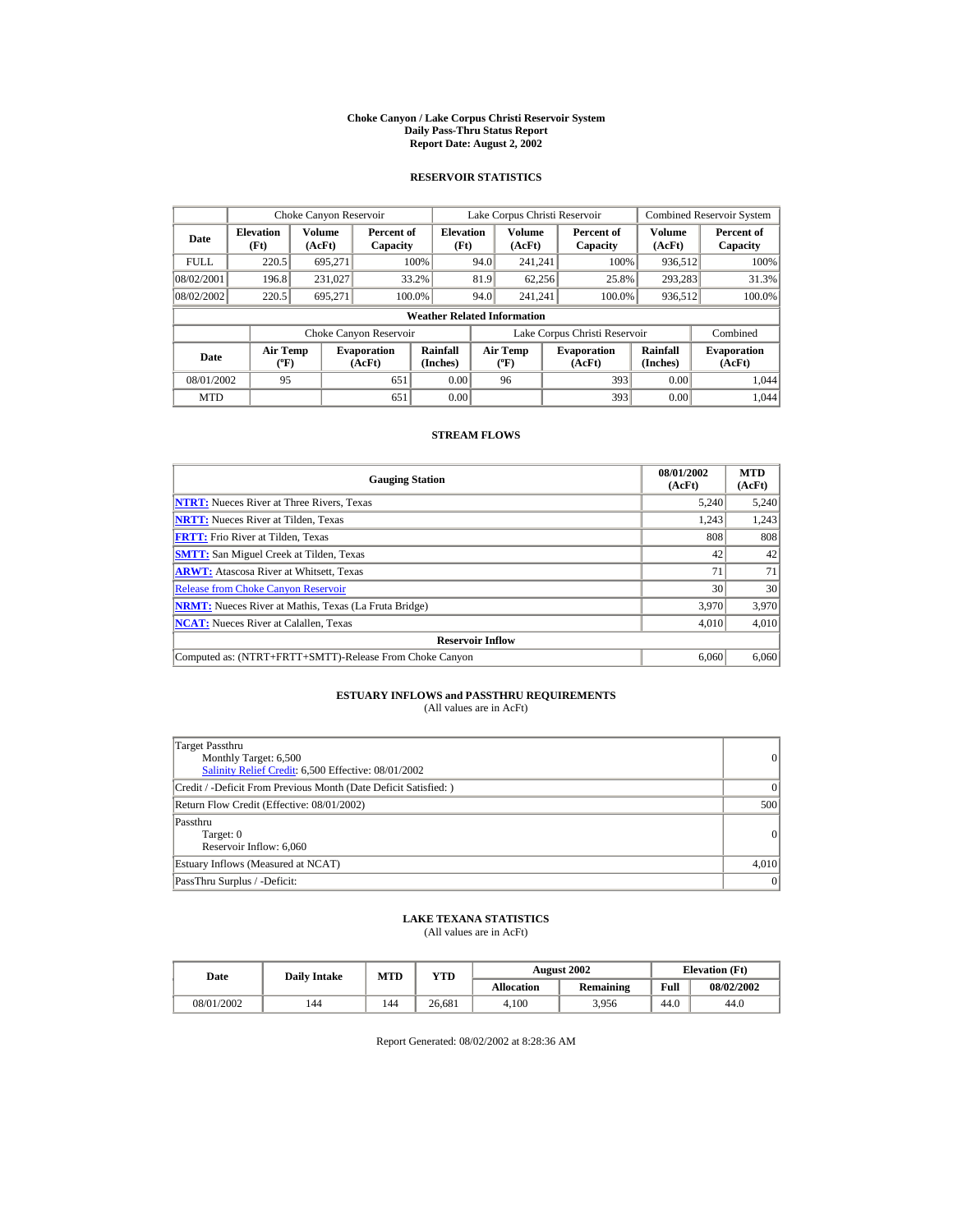#### **Choke Canyon / Lake Corpus Christi Reservoir System Daily Pass-Thru Status Report Report Date: August 3, 2002**

## **RESERVOIR STATISTICS**

|                                  | Choke Canyon Reservoir                      |                  |                              |                          |                               | Lake Corpus Christi Reservoir             |  |                              |                      | <b>Combined Reservoir System</b> |
|----------------------------------|---------------------------------------------|------------------|------------------------------|--------------------------|-------------------------------|-------------------------------------------|--|------------------------------|----------------------|----------------------------------|
| <b>Elevation</b><br>Date<br>(Ft) |                                             | Volume<br>(AcFt) | Percent of<br>Capacity       | <b>Elevation</b><br>(Ft) |                               | Volume<br>(AcFt)                          |  | Percent of<br>Capacity       | Volume<br>(AcFt)     | Percent of<br>Capacity           |
| <b>FULL</b>                      | 220.5                                       | 695.271          |                              | 100%                     | 94.0                          | 241.241                                   |  | 100%                         | 936,512              | 100%                             |
| 08/03/2001                       | 196.8                                       | 231,160          |                              | 33.2%                    | 81.9                          | 62.170                                    |  | 25.8%                        | 293,330              | 31.3%                            |
| 08/03/2002                       | 220.5                                       | 695.271          |                              | 100.0%                   | 94.0                          | 241.241                                   |  | 100.0%                       | 936,512              | 100.0%                           |
|                                  | <b>Weather Related Information</b>          |                  |                              |                          |                               |                                           |  |                              |                      |                                  |
|                                  |                                             |                  | Choke Canyon Reservoir       |                          | Lake Corpus Christi Reservoir |                                           |  |                              | Combined             |                                  |
| Date                             | <b>Air Temp</b><br>$({}^{\circ}\mathrm{F})$ |                  | <b>Evaporation</b><br>(AcFt) | Rainfall<br>(Inches)     |                               | <b>Air Temp</b><br>$({}^{\circ}\text{F})$ |  | <b>Evaporation</b><br>(AcFt) | Rainfall<br>(Inches) | <b>Evaporation</b><br>(AcFt)     |
| 08/02/2002                       | 96                                          |                  | 409                          | 0.00                     |                               | 98                                        |  | 247                          | 0.00                 | 656                              |
| <b>MTD</b>                       |                                             |                  | 1.060                        | 0.00                     |                               |                                           |  | 640                          | 0.00                 | 1.700                            |

## **STREAM FLOWS**

| <b>Gauging Station</b>                                       | 08/02/2002<br>(AcFt) | <b>MTD</b><br>(AcFt) |
|--------------------------------------------------------------|----------------------|----------------------|
| <b>NTRT:</b> Nueces River at Three Rivers, Texas             | 3.116                | 8,357                |
| <b>NRTT:</b> Nueces River at Tilden, Texas                   | 270                  | 1,513                |
| <b>FRTT:</b> Frio River at Tilden, Texas                     | 752                  | 1,560                |
| <b>SMTT:</b> San Miguel Creek at Tilden, Texas               | 40                   | 81                   |
| <b>ARWT:</b> Atascosa River at Whitsett, Texas               | 67                   | 139                  |
| <b>Release from Choke Canyon Reservoir</b>                   | 30                   | 60                   |
| <b>NRMT:</b> Nueces River at Mathis, Texas (La Fruta Bridge) | 3.871                | 7,841                |
| <b>NCAT:</b> Nueces River at Calallen, Texas                 | 3,414                | 7,424                |
| <b>Reservoir Inflow</b>                                      |                      |                      |
| Computed as: (NTRT+FRTT+SMTT)-Release From Choke Canyon      | 3.879                | 9,939                |

# **ESTUARY INFLOWS and PASSTHRU REQUIREMENTS**<br>(All values are in AcFt)

| Target Passthru<br>Monthly Target: 6,500<br>Salinity Relief Credit: 6,500 Effective: 08/01/2002 | 0        |
|-------------------------------------------------------------------------------------------------|----------|
| Credit / -Deficit From Previous Month (Date Deficit Satisfied: )                                | $\Omega$ |
| Return Flow Credit (Effective: 08/01/2002)                                                      | 500      |
| Passthru<br>Target: 0<br>Reservoir Inflow: 9,939                                                | 0        |
| Estuary Inflows (Measured at NCAT)                                                              | 7,424    |
| PassThru Surplus / -Deficit:                                                                    | 0        |

## **LAKE TEXANA STATISTICS**

(All values are in AcFt)

| Date       | <b>Daily Intake</b> | <b>MTD</b> | YTD    |                   | <b>August 2002</b> | <b>Elevation</b> (Ft) |            |  |
|------------|---------------------|------------|--------|-------------------|--------------------|-----------------------|------------|--|
|            |                     |            |        | <b>Allocation</b> | <b>Remaining</b>   | Full                  | 08/03/2002 |  |
| 08/02/2002 | 144                 | 289        | 26.826 | 4.100             | 3.811              | 44.0                  | 44.0       |  |

Report Generated: 08/03/2002 at 7:49:53 AM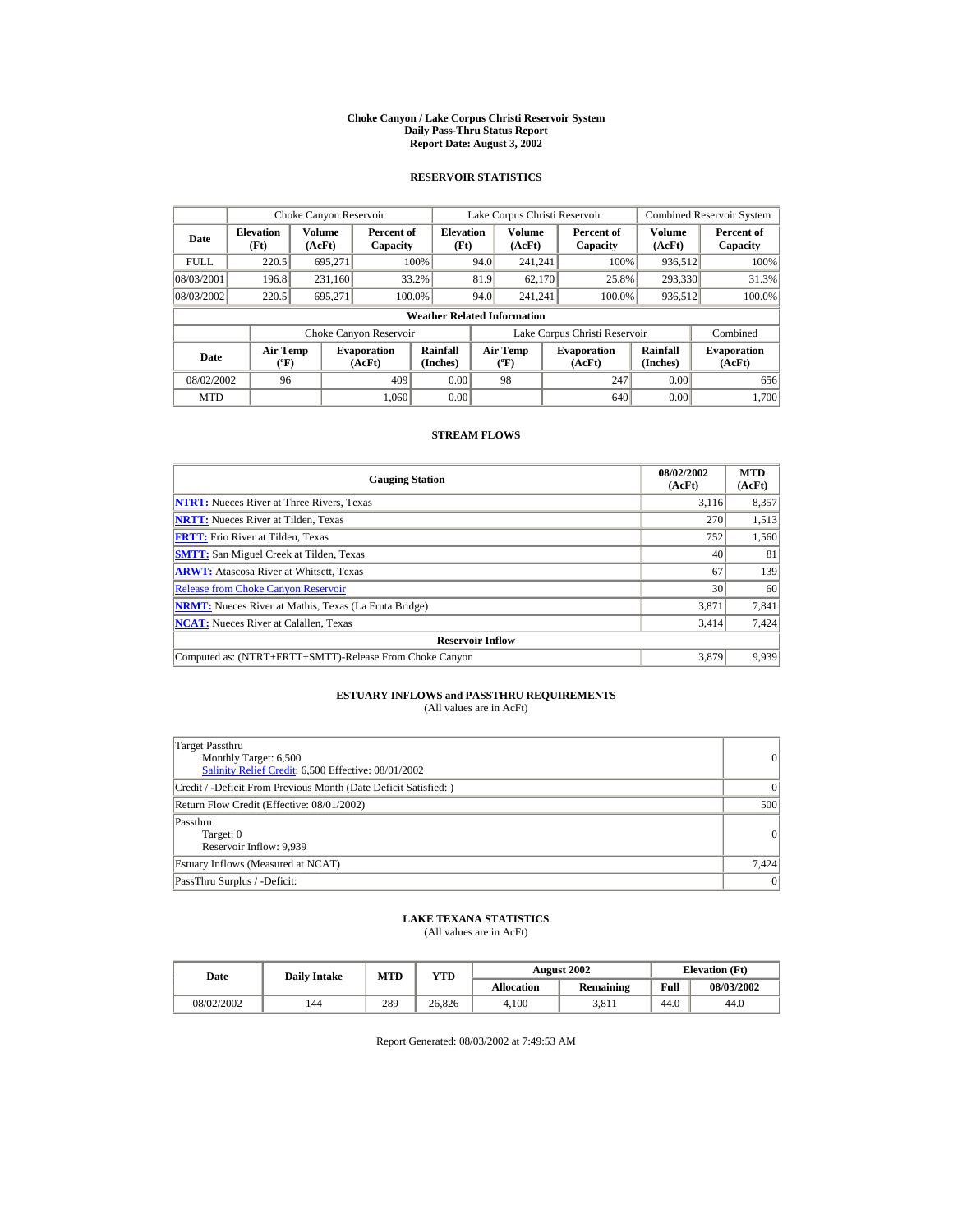#### **Choke Canyon / Lake Corpus Christi Reservoir System Daily Pass-Thru Status Report Report Date: August 4, 2002**

## **RESERVOIR STATISTICS**

|                                  | Choke Canyon Reservoir                      |                  |                              |                          |      | Lake Corpus Christi Reservoir            |  |                               |                      | <b>Combined Reservoir System</b> |  |
|----------------------------------|---------------------------------------------|------------------|------------------------------|--------------------------|------|------------------------------------------|--|-------------------------------|----------------------|----------------------------------|--|
| <b>Elevation</b><br>Date<br>(Ft) |                                             | Volume<br>(AcFt) | Percent of<br>Capacity       | <b>Elevation</b><br>(Ft) |      | <b>Volume</b><br>(AcFt)                  |  | Percent of<br>Capacity        | Volume<br>(AcFt)     | Percent of<br>Capacity           |  |
| <b>FULL</b>                      | 220.5                                       | 695.271          |                              | 100%                     | 94.0 | 241.241                                  |  | 100%                          | 936,512              | 100%                             |  |
| 08/04/2001                       | 196.7                                       | 230,761          |                              | 33.2%                    | 81.9 | 61,999                                   |  | 25.7%                         | 292,760              | 31.3%                            |  |
| 08/04/2002                       | 220.5                                       | 695,271          | 100.0%                       |                          | 94.0 | 241.241                                  |  | 100.0%                        | 936,512              | 100.0%                           |  |
|                                  | <b>Weather Related Information</b>          |                  |                              |                          |      |                                          |  |                               |                      |                                  |  |
| Choke Canyon Reservoir           |                                             |                  |                              |                          |      |                                          |  | Lake Corpus Christi Reservoir |                      | Combined                         |  |
| Date                             | <b>Air Temp</b><br>$({}^{\circ}\mathrm{F})$ |                  | <b>Evaporation</b><br>(AcFt) | Rainfall<br>(Inches)     |      | <b>Air Temp</b><br>$({}^{\circ}{\rm F})$ |  | <b>Evaporation</b><br>(AcFt)  | Rainfall<br>(Inches) | <b>Evaporation</b><br>(AcFt)     |  |
| 08/03/2002                       | 94                                          |                  | 469                          | 0.28                     |      | 103                                      |  | 370                           | 0.00                 | 839                              |  |
| <b>MTD</b>                       |                                             |                  | 1.529                        | 0.28                     |      |                                          |  | 1.010                         | 0.00                 | 2.539                            |  |

## **STREAM FLOWS**

| <b>Gauging Station</b>                                       | 08/03/2002<br>(AcFt) | <b>MTD</b><br>(AcFt) |
|--------------------------------------------------------------|----------------------|----------------------|
| <b>NTRT:</b> Nueces River at Three Rivers, Texas             | 1.260                | 9,617                |
| <b>NRTT:</b> Nueces River at Tilden, Texas                   | 202                  | 1,715                |
| <b>FRTT:</b> Frio River at Tilden, Texas                     | 713                  | 2,273                |
| <b>SMTT:</b> San Miguel Creek at Tilden, Texas               | 38                   | 119                  |
| <b>ARWT:</b> Atascosa River at Whitsett, Texas               | 66                   | 204                  |
| <b>Release from Choke Canvon Reservoir</b>                   |                      | 60                   |
| <b>NRMT:</b> Nueces River at Mathis, Texas (La Fruta Bridge) | 2,481                | 10.322               |
| <b>NCAT:</b> Nueces River at Calallen, Texas                 | 3,077                | 10,501               |
| <b>Reservoir Inflow</b>                                      |                      |                      |
| Computed as: (NTRT+FRTT+SMTT)-Release From Choke Canyon      | 2.011                | 11.950               |

# **ESTUARY INFLOWS and PASSTHRU REQUIREMENTS**<br>(All values are in AcFt)

| Target Passthru<br>Monthly Target: 6,500<br>Salinity Relief Credit: 6,500 Effective: 08/01/2002 | 0               |
|-------------------------------------------------------------------------------------------------|-----------------|
| Credit / -Deficit From Previous Month (Date Deficit Satisfied: )                                | 0               |
| Return Flow Credit (Effective: 08/01/2002)                                                      | 500             |
| Passthru<br>Target: 0<br>Reservoir Inflow: 11,950                                               | 0               |
| Estuary Inflows (Measured at NCAT)                                                              | 10,501          |
| PassThru Surplus / -Deficit:                                                                    | $\vert 0 \vert$ |

## **LAKE TEXANA STATISTICS**

(All values are in AcFt)

| Date       | <b>Daily Intake</b> | <b>MTD</b> | YTD    |                   | <b>August 2002</b> |      | <b>Elevation</b> (Ft) |
|------------|---------------------|------------|--------|-------------------|--------------------|------|-----------------------|
|            |                     |            |        | <b>Allocation</b> | Remaining          | Full | 08/04/2002            |
| 08/03/2002 | 144                 | 433        | 26.970 | 4.100             | 3.667              | 44.0 | 44.0                  |

Report Generated: 08/04/2002 at 8:39:46 AM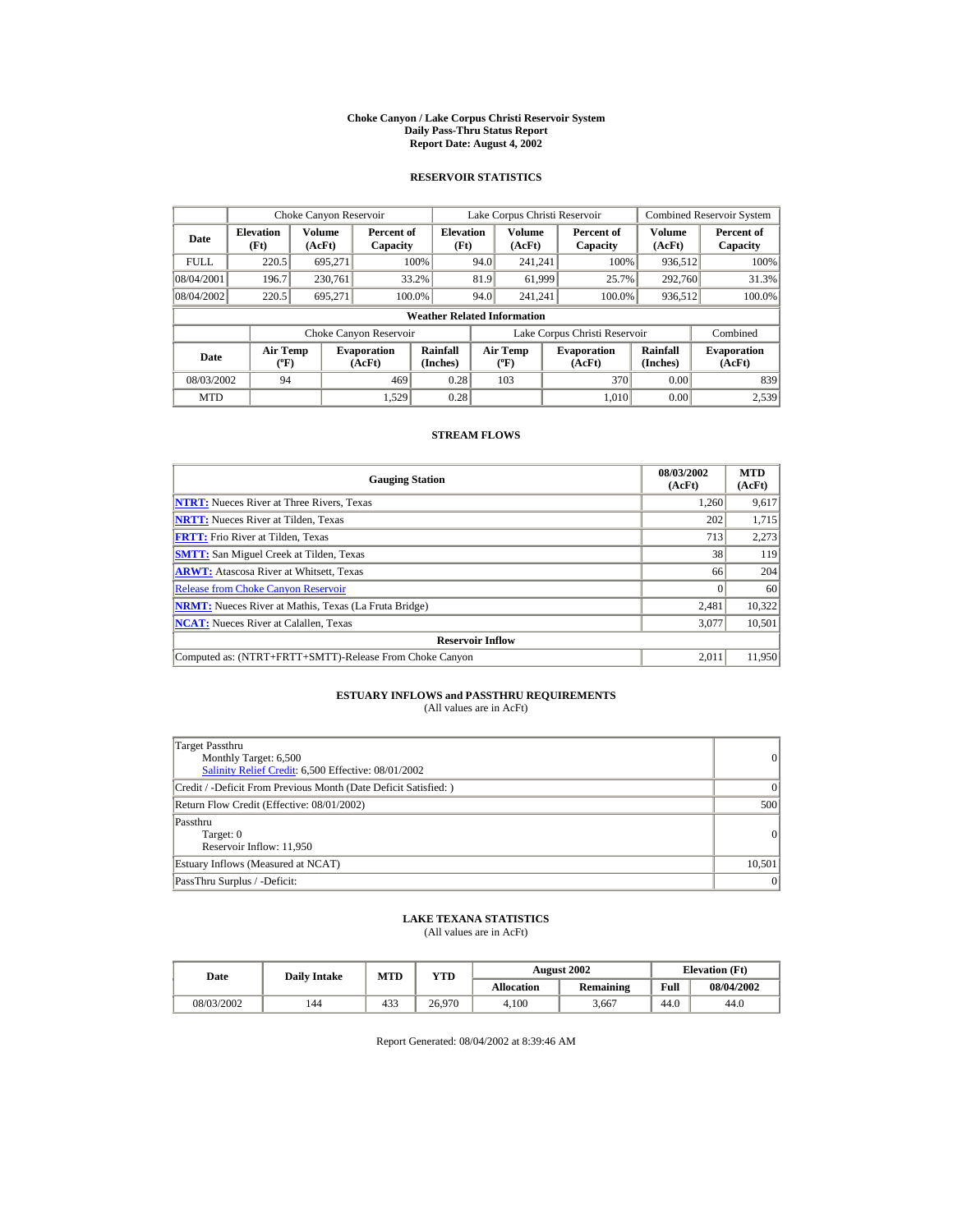#### **Choke Canyon / Lake Corpus Christi Reservoir System Daily Pass-Thru Status Report Report Date: August 5, 2002**

## **RESERVOIR STATISTICS**

|             | Choke Canyon Reservoir                       |         |                              |                          |      | Lake Corpus Christi Reservoir     |  |                               |                         | <b>Combined Reservoir System</b> |  |
|-------------|----------------------------------------------|---------|------------------------------|--------------------------|------|-----------------------------------|--|-------------------------------|-------------------------|----------------------------------|--|
| Date        | Volume<br><b>Elevation</b><br>(Ft)<br>(AcFt) |         | Percent of<br>Capacity       | <b>Elevation</b><br>(Ft) |      | Volume<br>(AcFt)                  |  | Percent of<br>Capacity        | <b>Volume</b><br>(AcFt) | Percent of<br>Capacity           |  |
| <b>FULL</b> | 220.5                                        | 695.271 |                              | 100%                     | 94.0 | 241.241                           |  | 100%                          | 936,512                 | 100%                             |  |
| 08/05/2001  | 196.7                                        | 230,495 |                              | 33.2%                    | 81.9 | 61,829                            |  | 25.6%                         | 292,324                 | 31.2%                            |  |
| 08/05/2002  | 220.5                                        | 695.271 |                              | 100.0%                   | 94.0 | 241.241                           |  | 100.0%                        | 936,512                 | 100.0%                           |  |
|             | <b>Weather Related Information</b>           |         |                              |                          |      |                                   |  |                               |                         |                                  |  |
|             |                                              |         | Choke Canyon Reservoir       |                          |      |                                   |  | Lake Corpus Christi Reservoir |                         | Combined                         |  |
| Date        | Air Temp<br>$({}^o\mathrm{F})$               |         | <b>Evaporation</b><br>(AcFt) | Rainfall<br>(Inches)     |      | Air Temp<br>$({}^{\circ}{\rm F})$ |  | <b>Evaporation</b><br>(AcFt)  | Rainfall<br>(Inches)    | <b>Evaporation</b><br>(AcFt)     |  |
| 08/04/2002  | 93                                           |         | 454                          | 0.00                     |      | 95                                |  | 258                           | 0.00                    | 712                              |  |
| <b>MTD</b>  |                                              |         | 1.983                        | 0.28                     |      |                                   |  | 1.268                         | 0.00                    | 3.251                            |  |

## **STREAM FLOWS**

| <b>Gauging Station</b>                                       | 08/04/2002<br>(AcFt) | <b>MTD</b><br>(AcFt) |
|--------------------------------------------------------------|----------------------|----------------------|
| <b>NTRT:</b> Nueces River at Three Rivers, Texas             | 983                  | 10,600               |
| <b>NRTT:</b> Nueces River at Tilden, Texas                   | 169                  | 1,884                |
| <b>FRTT:</b> Frio River at Tilden, Texas                     | 677                  | 2,950                |
| <b>SMTT:</b> San Miguel Creek at Tilden, Texas               | 36                   | 155                  |
| <b>ARWT:</b> Atascosa River at Whitsett, Texas               | 67                   | 272                  |
| <b>Release from Choke Canyon Reservoir</b>                   |                      | 66                   |
| <b>NRMT:</b> Nueces River at Mathis, Texas (La Fruta Bridge) | 351                  | 10.673               |
| <b>NCAT:</b> Nueces River at Calallen, Texas                 | 2,322                | 12,823               |
| <b>Reservoir Inflow</b>                                      |                      |                      |
| Computed as: (NTRT+FRTT+SMTT)-Release From Choke Canyon      | 1.689                | 13,639               |

# **ESTUARY INFLOWS and PASSTHRU REQUIREMENTS**<br>(All values are in AcFt)

| Target Passthru<br>Monthly Target: 6,500<br>Salinity Relief Credit: 6,500 Effective: 08/01/2002 | 0               |
|-------------------------------------------------------------------------------------------------|-----------------|
| Credit / -Deficit From Previous Month (Date Deficit Satisfied: )                                | $\Omega$        |
| Return Flow Credit (Effective: 08/01/2002)                                                      | 500             |
| Passthru<br>Target: 0<br>Reservoir Inflow: 13,639                                               | 0               |
| Estuary Inflows (Measured at NCAT)                                                              | 12,823          |
| PassThru Surplus / -Deficit:                                                                    | $\vert 0 \vert$ |

## **LAKE TEXANA STATISTICS**

(All values are in AcFt)

| Date       | <b>Daily Intake</b> | <b>MTD</b> | YTD    |                   | <b>August 2002</b> |      | <b>Elevation</b> (Ft) |
|------------|---------------------|------------|--------|-------------------|--------------------|------|-----------------------|
|            |                     |            |        | <b>Allocation</b> | <b>Remaining</b>   | Full | 08/05/2002            |
| 08/04/2002 | 144                 | ---<br>້   | 27,114 | 4.100             | 3.523              | 44.0 | 44.0                  |

Report Generated: 08/05/2002 at 7:32:42 AM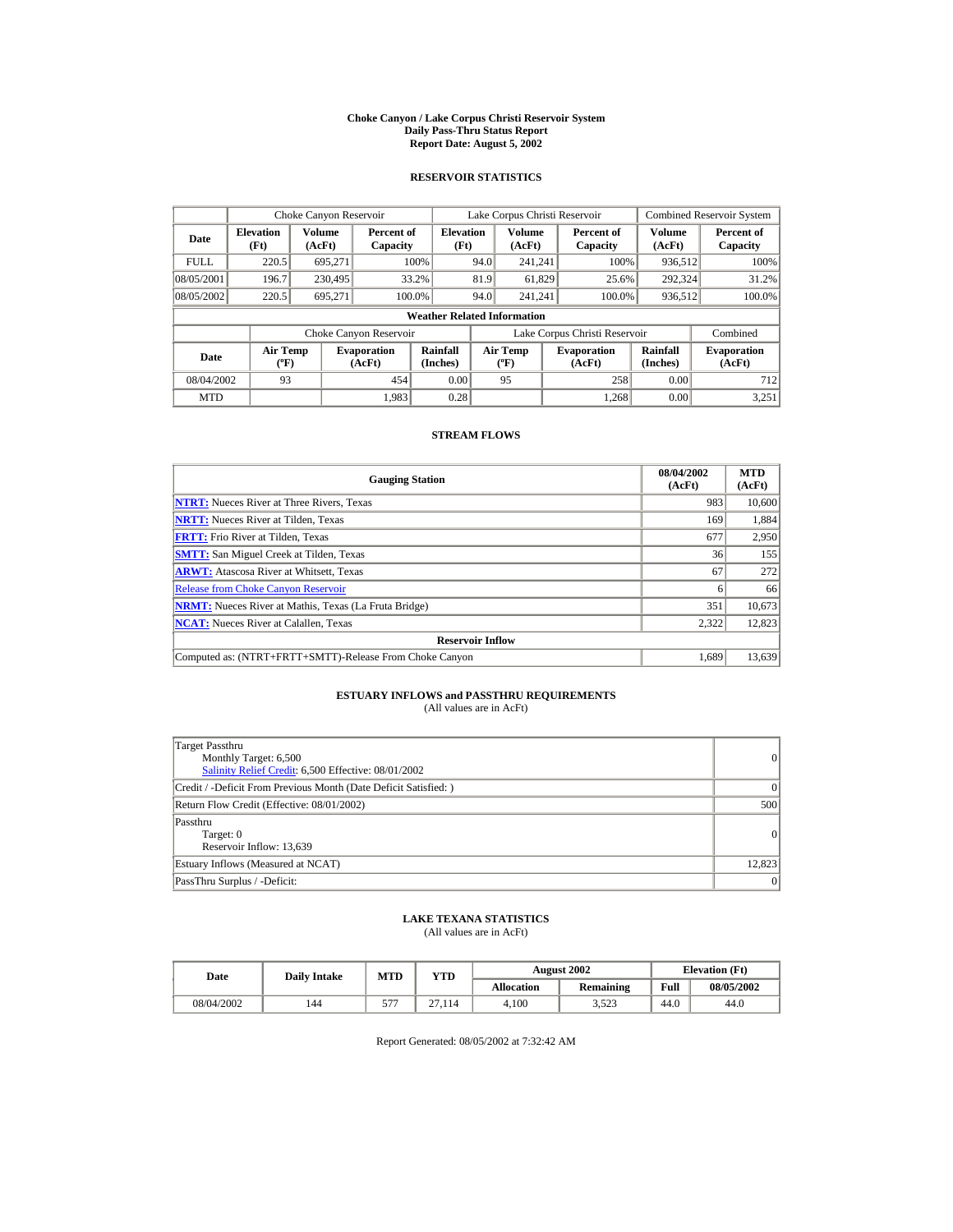#### **Choke Canyon / Lake Corpus Christi Reservoir System Daily Pass-Thru Status Report Report Date: August 6, 2002**

## **RESERVOIR STATISTICS**

|                                  | Choke Canyon Reservoir                                              |                  |                              |                          | Lake Corpus Christi Reservoir |                                          |  |                              |                         | <b>Combined Reservoir System</b> |  |
|----------------------------------|---------------------------------------------------------------------|------------------|------------------------------|--------------------------|-------------------------------|------------------------------------------|--|------------------------------|-------------------------|----------------------------------|--|
| <b>Elevation</b><br>Date<br>(Ft) |                                                                     | Volume<br>(AcFt) | Percent of<br>Capacity       | <b>Elevation</b><br>(Ft) |                               | <b>Volume</b><br>(AcFt)                  |  | Percent of<br>Capacity       | <b>Volume</b><br>(AcFt) | Percent of<br>Capacity           |  |
| <b>FULL</b>                      | 220.5                                                               | 695.271          |                              | 100%                     | 94.0                          | 241.241                                  |  | 100%                         | 936,512                 | 100%                             |  |
| 08/06/2001                       | 196.7                                                               | 230,096          |                              | 33.1%                    | 81.8                          | 61,319                                   |  | 25.4%                        | 291,415                 | 31.1%                            |  |
| 08/06/2002                       | 220.5                                                               | 695.271          |                              | 100.0%                   | 94.0                          | 241.241                                  |  | 100.0%                       | 936,512                 | 100.0%                           |  |
|                                  | <b>Weather Related Information</b>                                  |                  |                              |                          |                               |                                          |  |                              |                         |                                  |  |
|                                  | Lake Corpus Christi Reservoir<br>Choke Canyon Reservoir<br>Combined |                  |                              |                          |                               |                                          |  |                              |                         |                                  |  |
| Date                             | <b>Air Temp</b><br>$({}^o\mathrm{F})$                               |                  | <b>Evaporation</b><br>(AcFt) | Rainfall<br>(Inches)     |                               | <b>Air Temp</b><br>$({}^{\circ}{\rm F})$ |  | <b>Evaporation</b><br>(AcFt) | Rainfall<br>(Inches)    | <b>Evaporation</b><br>(AcFt)     |  |
| 08/05/2002                       | 91                                                                  |                  | 454                          | 0.00                     |                               | 91                                       |  | 168                          | 0.06                    | 622                              |  |
| <b>MTD</b>                       |                                                                     |                  | 2.437                        | 0.28                     |                               |                                          |  | 1.436                        | 0.06                    | 3.873                            |  |

## **STREAM FLOWS**

| <b>Gauging Station</b>                                       | 08/05/2002<br>(AcFt) | <b>MTD</b><br>(AcFt) |
|--------------------------------------------------------------|----------------------|----------------------|
| <b>NTRT:</b> Nueces River at Three Rivers, Texas             | 861                  | 11,461               |
| <b>NRTT:</b> Nueces River at Tilden, Texas                   | 151                  | 2,035                |
| <b>FRTT:</b> Frio River at Tilden, Texas                     | 645                  | 3,595                |
| <b>SMTT:</b> San Miguel Creek at Tilden, Texas               | 34                   | 189                  |
| <b>ARWT:</b> Atascosa River at Whitsett, Texas               | 69                   | 341                  |
| <b>Release from Choke Canyon Reservoir</b>                   |                      | 71                   |
| <b>NRMT:</b> Nueces River at Mathis, Texas (La Fruta Bridge) | 441                  | 11.114               |
| <b>NCAT:</b> Nueces River at Calallen, Texas                 | 1.014                | 13,837               |
| <b>Reservoir Inflow</b>                                      |                      |                      |
| Computed as: (NTRT+FRTT+SMTT)-Release From Choke Canyon      | 1.534                | 15,173               |

# **ESTUARY INFLOWS and PASSTHRU REQUIREMENTS**<br>(All values are in AcFt)

| Target Passthru<br>Monthly Target: 6,500<br>Salinity Relief Credit: 6,500 Effective: 08/01/2002 | 0      |
|-------------------------------------------------------------------------------------------------|--------|
| Credit / -Deficit From Previous Month (Date Deficit Satisfied: )                                | 0      |
| Return Flow Credit (Effective: 08/01/2002)                                                      | 500    |
| Passthru<br>Target: 0<br>Reservoir Inflow: 15,173                                               | 0      |
| Estuary Inflows (Measured at NCAT)                                                              | 13,837 |
| PassThru Surplus / -Deficit:                                                                    | 0      |

## **LAKE TEXANA STATISTICS**

(All values are in AcFt)

| Date       | <b>Daily Intake</b> | MTD | $_{\rm VTD}$      |                   | <b>August 2002</b> |      | <b>Elevation</b> (Ft) |
|------------|---------------------|-----|-------------------|-------------------|--------------------|------|-----------------------|
|            |                     |     |                   | <b>Allocation</b> | <b>Remaining</b>   | Full | 08/06/2002            |
| 08/05/2002 | 143                 | 720 | 77 757<br>رے ، اے | 4.100             | 3.380              | 44.0 | 43.9                  |

Report Generated: 08/06/2002 at 8:28:55 AM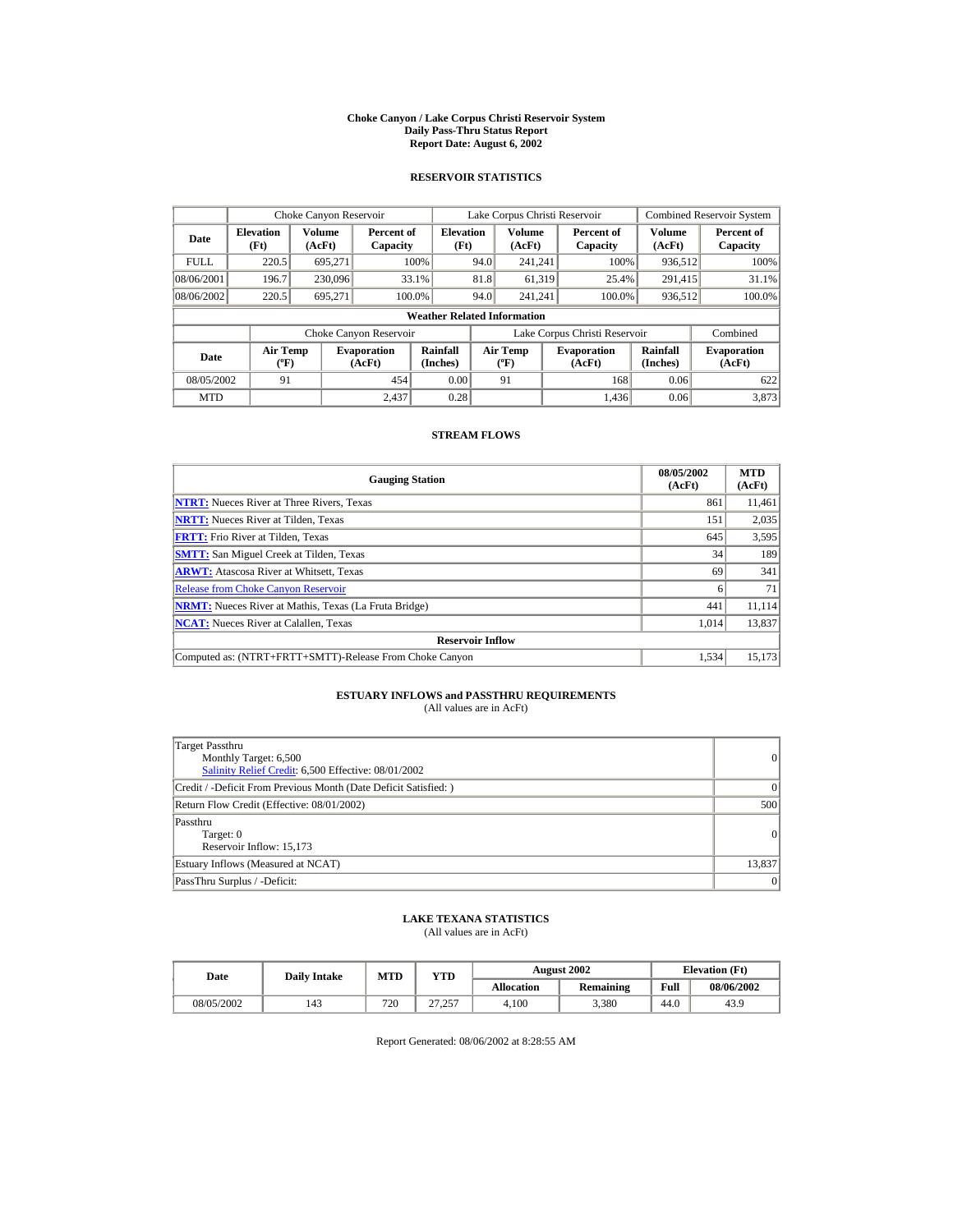#### **Choke Canyon / Lake Corpus Christi Reservoir System Daily Pass-Thru Status Report Report Date: August 7, 2002**

## **RESERVOIR STATISTICS**

|             | Choke Canyon Reservoir             |                  |                              |                          | Lake Corpus Christi Reservoir |                                   |  |                               |                         | <b>Combined Reservoir System</b> |  |  |
|-------------|------------------------------------|------------------|------------------------------|--------------------------|-------------------------------|-----------------------------------|--|-------------------------------|-------------------------|----------------------------------|--|--|
| Date        | <b>Elevation</b><br>(Ft)           | Volume<br>(AcFt) | Percent of<br>Capacity       | <b>Elevation</b><br>(Ft) |                               | Volume<br>(AcFt)                  |  | Percent of<br>Capacity        | <b>Volume</b><br>(AcFt) | Percent of<br>Capacity           |  |  |
| <b>FULL</b> | 220.5                              | 695.271          |                              | 100%                     | 94.0                          | 241.241                           |  | 100%                          | 936,512                 | 100%                             |  |  |
| 08/07/2001  | 196.7                              | 229,565          |                              | 33.0%                    | 81.7                          | 60,476                            |  | 25.1%                         | 290,041                 | 31.0%                            |  |  |
| 08/07/2002  | 220.5                              | 695.271          |                              | 100.0%                   | 94.0                          | 241.241                           |  | 100.0%                        | 936,512                 | 100.0%                           |  |  |
|             | <b>Weather Related Information</b> |                  |                              |                          |                               |                                   |  |                               |                         |                                  |  |  |
|             |                                    |                  | Choke Canyon Reservoir       |                          |                               |                                   |  | Lake Corpus Christi Reservoir |                         | Combined                         |  |  |
| Date        | Air Temp<br>$({}^o\mathrm{F})$     |                  | <b>Evaporation</b><br>(AcFt) | Rainfall<br>(Inches)     |                               | Air Temp<br>$({}^{\circ}{\rm F})$ |  | <b>Evaporation</b><br>(AcFt)  | Rainfall<br>(Inches)    | <b>Evaporation</b><br>(AcFt)     |  |  |
| 08/06/2002  | 94                                 |                  | 469                          | 0.00                     |                               | 96                                |  | 303                           | 0.00                    | 772                              |  |  |
| <b>MTD</b>  |                                    |                  | 2.906                        | 0.28                     |                               |                                   |  | 1.739                         | 0.06                    | 4,645                            |  |  |

## **STREAM FLOWS**

| <b>Gauging Station</b>                                       | 08/06/2002<br>(AcFt) | <b>MTD</b><br>(AcFt) |
|--------------------------------------------------------------|----------------------|----------------------|
| <b>NTRT:</b> Nueces River at Three Rivers, Texas             | 792                  | 12,253               |
| <b>NRTT:</b> Nueces River at Tilden, Texas                   | 226                  | 2,261                |
| <b>FRTT:</b> Frio River at Tilden, Texas                     | 613                  | 4,208                |
| <b>SMTT:</b> San Miguel Creek at Tilden, Texas               | 32                   | 220                  |
| <b>ARWT:</b> Atascosa River at Whitsett, Texas               | 66                   | 407                  |
| <b>Release from Choke Canyon Reservoir</b>                   | 66                   | 137                  |
| <b>NRMT:</b> Nueces River at Mathis, Texas (La Fruta Bridge) | 407                  | 11.521               |
| <b>NCAT:</b> Nueces River at Calallen, Texas                 | 522                  | 14,359               |
| <b>Reservoir Inflow</b>                                      |                      |                      |
| Computed as: (NTRT+FRTT+SMTT)-Release From Choke Canyon      | 1.372                | 16,545               |

# **ESTUARY INFLOWS and PASSTHRU REQUIREMENTS**<br>(All values are in AcFt)

| Target Passthru<br>Monthly Target: 6,500<br>Salinity Relief Credit: 6,500 Effective: 08/01/2002 | $\overline{0}$ |
|-------------------------------------------------------------------------------------------------|----------------|
| Credit / -Deficit From Previous Month (Date Deficit Satisfied: )                                | $\Omega$       |
| Return Flow Credit (Effective: 08/01/2002)                                                      | 500            |
| Passthru<br>Target: 0<br>Reservoir Inflow: 16,545                                               | 0              |
| Estuary Inflows (Measured at NCAT)                                                              | 14,359         |
| PassThru Surplus / -Deficit:                                                                    | 0              |

## **LAKE TEXANA STATISTICS**

(All values are in AcFt)

| Date       | <b>Daily Intake</b> | <b>MTD</b> | YTD    |                   | <b>August 2002</b> |      | <b>Elevation</b> (Ft) |
|------------|---------------------|------------|--------|-------------------|--------------------|------|-----------------------|
|            |                     |            |        | <b>Allocation</b> | <b>Remaining</b>   | Full | 08/07/2002            |
| 08/06/2002 | 144                 | 863        | 27.401 | 4.100             | 3.237              | 44.0 | 43.9                  |

Report Generated: 08/07/2002 at 8:52:25 AM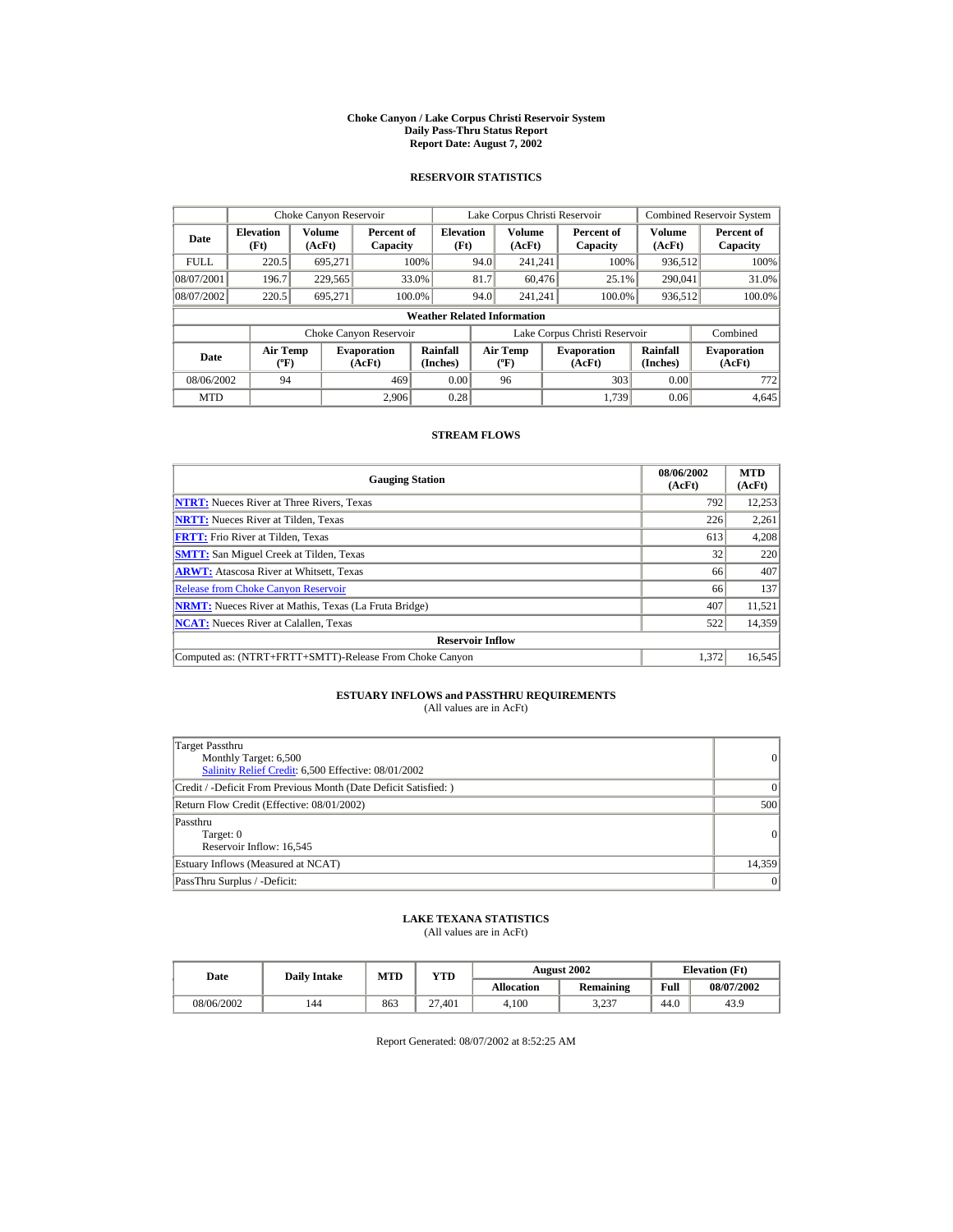#### **Choke Canyon / Lake Corpus Christi Reservoir System Daily Pass-Thru Status Report Report Date: August 8, 2002**

## **RESERVOIR STATISTICS**

|             | Choke Canyon Reservoir             |                  |                              |                          | Lake Corpus Christi Reservoir |                                   |  |                               |                         | <b>Combined Reservoir System</b> |  |  |
|-------------|------------------------------------|------------------|------------------------------|--------------------------|-------------------------------|-----------------------------------|--|-------------------------------|-------------------------|----------------------------------|--|--|
| Date        | <b>Elevation</b><br>(Ft)           | Volume<br>(AcFt) | Percent of<br>Capacity       | <b>Elevation</b><br>(Ft) |                               | <b>Volume</b><br>(AcFt)           |  | Percent of<br>Capacity        | <b>Volume</b><br>(AcFt) | Percent of<br>Capacity           |  |  |
| <b>FULL</b> | 220.5                              | 695.271          |                              | 100%                     | 94.0                          | 241.241                           |  | 100%                          | 936,512                 | 100%                             |  |  |
| 08/08/2001  | 196.6                              | 229,035          |                              | 32.9%                    | 81.6                          | 59,639                            |  | 24.7%                         | 288,674                 | 30.8%                            |  |  |
| 08/08/2002  | 220.5                              | 695.271          |                              | 100.0%                   | 94.0                          | 241.241                           |  | 100.0%                        | 936,512                 | 100.0%                           |  |  |
|             | <b>Weather Related Information</b> |                  |                              |                          |                               |                                   |  |                               |                         |                                  |  |  |
|             |                                    |                  | Choke Canyon Reservoir       |                          |                               |                                   |  | Lake Corpus Christi Reservoir |                         | Combined                         |  |  |
| Date        | Air Temp<br>$({}^o\mathrm{F})$     |                  | <b>Evaporation</b><br>(AcFt) | Rainfall<br>(Inches)     |                               | Air Temp<br>$({}^{\circ}{\rm F})$ |  | <b>Evaporation</b><br>(AcFt)  | Rainfall<br>(Inches)    | <b>Evaporation</b><br>(AcFt)     |  |  |
| 08/07/2002  | 97                                 |                  | 454                          | 0.00                     |                               | 101                               |  | 370                           | 0.00                    | 824                              |  |  |
| <b>MTD</b>  |                                    |                  | 3,360                        | 0.28                     |                               |                                   |  | 2.109                         | 0.06                    | 5.469                            |  |  |

## **STREAM FLOWS**

| <b>Gauging Station</b>                                       | 08/07/2002<br>(AcFt) | <b>MTD</b><br>(AcFt) |
|--------------------------------------------------------------|----------------------|----------------------|
| <b>NTRT:</b> Nueces River at Three Rivers, Texas             | 1.046                | 13,300               |
| <b>NRTT:</b> Nueces River at Tilden, Texas                   | 524                  | 2,785                |
| <b>FRTT:</b> Frio River at Tilden, Texas                     | 584                  | 4,792                |
| <b>SMTT:</b> San Miguel Creek at Tilden, Texas               | 30                   | 250                  |
| <b>ARWT:</b> Atascosa River at Whitsett, Texas               | 64                   | 470                  |
| <b>Release from Choke Canyon Reservoir</b>                   | 993                  | 1,129                |
| <b>NRMT:</b> Nueces River at Mathis, Texas (La Fruta Bridge) | 389                  | 11.910               |
| <b>NCAT:</b> Nueces River at Calallen, Texas                 | 337                  | 14,697               |
| <b>Reservoir Inflow</b>                                      |                      |                      |
| Computed as: (NTRT+FRTT+SMTT)-Release From Choke Canyon      | 667                  | 17,212               |

# **ESTUARY INFLOWS and PASSTHRU REQUIREMENTS**<br>(All values are in AcFt)

| Target Passthru<br>Monthly Target: 6,500<br>Salinity Relief Credit: 6,500 Effective: 08/01/2002 | 0               |
|-------------------------------------------------------------------------------------------------|-----------------|
| Credit / -Deficit From Previous Month (Date Deficit Satisfied: )                                | $\vert$ 0       |
| Return Flow Credit (Effective: 08/01/2002)                                                      | 500             |
| Passthru<br>Target: 0<br>Reservoir Inflow: 17.212                                               | 0               |
| Estuary Inflows (Measured at NCAT)                                                              | 14,697          |
| PassThru Surplus / -Deficit:                                                                    | $\vert 0 \vert$ |

## **LAKE TEXANA STATISTICS**

(All values are in AcFt)

| Date       | <b>Daily Intake</b> | <b>MTD</b> | YTD    |                   | <b>August 2002</b> |      | <b>Elevation</b> (Ft) |
|------------|---------------------|------------|--------|-------------------|--------------------|------|-----------------------|
|            |                     |            |        | <b>Allocation</b> | <b>Remaining</b>   | Full | 08/08/2002            |
| 08/07/2002 | 144                 | .008       | 27.545 | 4.100             | 3,092              | 44.0 | 43.8                  |

Report Generated: 08/08/2002 at 8:49:14 AM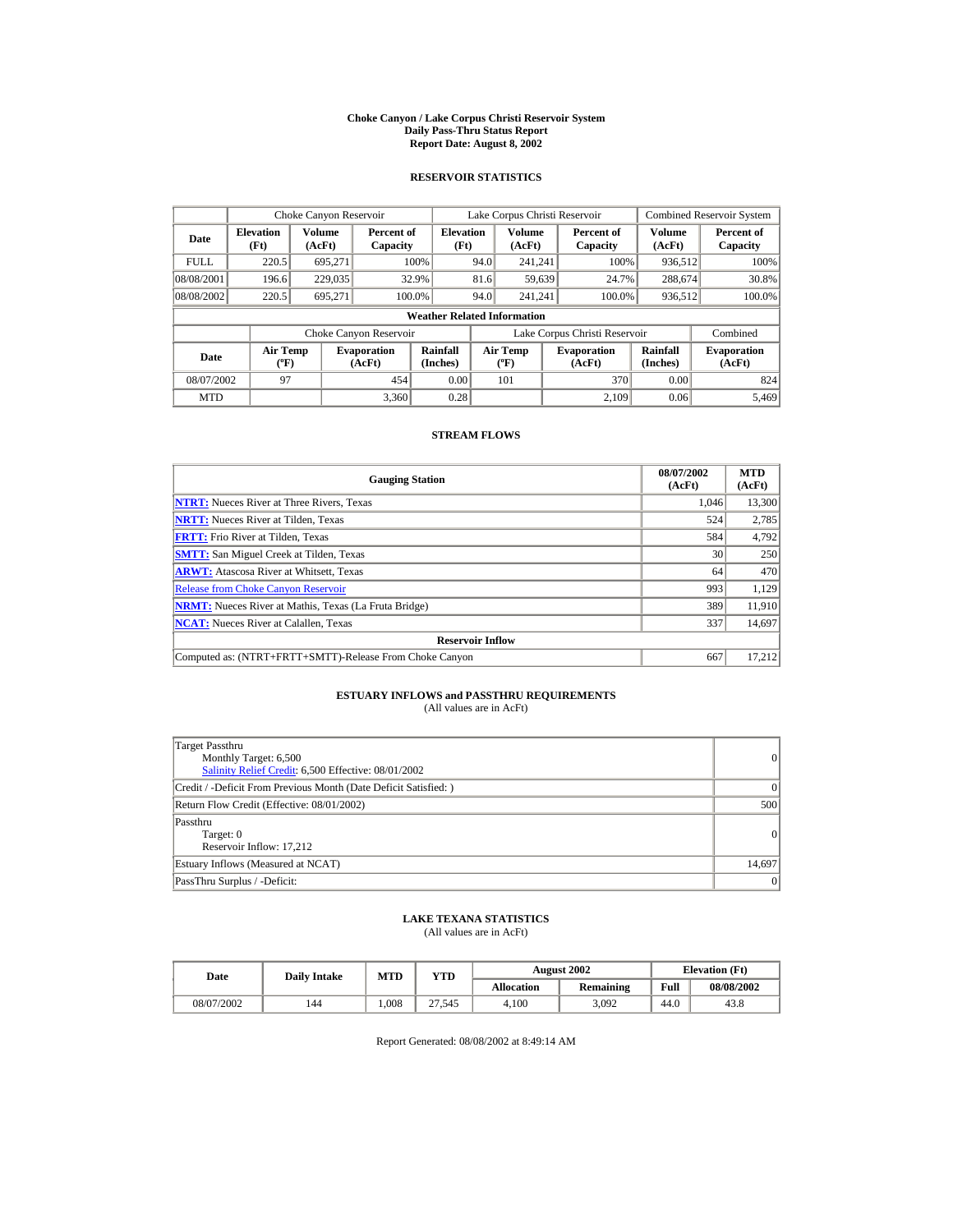#### **Choke Canyon / Lake Corpus Christi Reservoir System Daily Pass-Thru Status Report Report Date: August 9, 2002**

## **RESERVOIR STATISTICS**

|             | Choke Canyon Reservoir                      |                  |                              |                          | Lake Corpus Christi Reservoir    |                  |  |                               |                      | <b>Combined Reservoir System</b> |  |  |
|-------------|---------------------------------------------|------------------|------------------------------|--------------------------|----------------------------------|------------------|--|-------------------------------|----------------------|----------------------------------|--|--|
| Date        | <b>Elevation</b><br>(Ft)                    | Volume<br>(AcFt) | Percent of<br>Capacity       | <b>Elevation</b><br>(Ft) |                                  | Volume<br>(AcFt) |  | Percent of<br>Capacity        | Volume<br>(AcFt)     | Percent of<br>Capacity           |  |  |
| <b>FULL</b> | 220.5                                       | 695.271          |                              | 100%                     | 94.0                             | 241.241          |  | 100%                          | 936,512              | 100%                             |  |  |
| 08/09/2001  | 196.6                                       | 228,506          |                              | 32.9%                    | 81.5                             | 59,058           |  | 24.5%                         | 287,564              | 30.7%                            |  |  |
| 08/09/2002  | 220.5                                       | 695,012          |                              | 100.0%                   | 94.0                             | 241.241          |  | 100.0%                        | 936,253              | 100.0%                           |  |  |
|             | <b>Weather Related Information</b>          |                  |                              |                          |                                  |                  |  |                               |                      |                                  |  |  |
|             |                                             |                  | Choke Canyon Reservoir       |                          |                                  |                  |  | Lake Corpus Christi Reservoir |                      | Combined                         |  |  |
| Date        | <b>Air Temp</b><br>$({}^{\circ}\mathrm{F})$ |                  | <b>Evaporation</b><br>(AcFt) | Rainfall<br>(Inches)     | <b>Air Temp</b><br>$(^{\circ}F)$ |                  |  | <b>Evaporation</b><br>(AcFt)  | Rainfall<br>(Inches) | <b>Evaporation</b><br>(AcFt)     |  |  |
| 08/08/2002  | 101                                         |                  | 454                          | 0.30                     |                                  | 95               |  | 292                           | 0.18                 | 746                              |  |  |
| <b>MTD</b>  |                                             |                  | 3.814                        | 0.58                     |                                  |                  |  | 2.401                         | 0.24                 | 6,215                            |  |  |

## **STREAM FLOWS**

| <b>Gauging Station</b>                                       | 08/08/2002<br>(AcFt) | <b>MTD</b><br>(AcFt) |
|--------------------------------------------------------------|----------------------|----------------------|
| <b>NTRT:</b> Nueces River at Three Rivers, Texas             | 2.263                | 15,562               |
| <b>NRTT:</b> Nueces River at Tilden, Texas                   | 711                  | 3,496                |
| <b>FRTT:</b> Frio River at Tilden, Texas                     | 560                  | 5,352                |
| <b>SMTT:</b> San Miguel Creek at Tilden, Texas               | 30                   | 280                  |
| <b>ARWT:</b> Atascosa River at Whitsett, Texas               | 62                   | 532                  |
| <b>Release from Choke Canyon Reservoir</b>                   | 66                   | 1,195                |
| <b>NRMT:</b> Nueces River at Mathis, Texas (La Fruta Bridge) | 407                  | 12.317               |
| <b>NCAT:</b> Nueces River at Calallen, Texas                 | 248                  | 14,945               |
| <b>Reservoir Inflow</b>                                      |                      |                      |
| Computed as: (NTRT+FRTT+SMTT)-Release From Choke Canyon      | 2.787                | 19.999               |

# **ESTUARY INFLOWS and PASSTHRU REQUIREMENTS**<br>(All values are in AcFt)

| Target Passthru<br>Monthly Target: 6,500<br>Salinity Relief Credit: 6,500 Effective: 08/01/2002 | $\overline{0}$ |
|-------------------------------------------------------------------------------------------------|----------------|
| Credit / -Deficit From Previous Month (Date Deficit Satisfied: )                                | $\Omega$       |
| Return Flow Credit (Effective: 08/01/2002)                                                      | 500            |
| Passthru<br>Target: 0<br>Reservoir Inflow: 19,999                                               | 0              |
| Estuary Inflows (Measured at NCAT)                                                              | 14,945         |
| PassThru Surplus / -Deficit:                                                                    | 0              |

## **LAKE TEXANA STATISTICS**

(All values are in AcFt)

| Date       | <b>Daily Intake</b> | <b>MTD</b> | YTD    |                   | <b>August 2002</b> | <b>Elevation</b> (Ft) |            |
|------------|---------------------|------------|--------|-------------------|--------------------|-----------------------|------------|
|            |                     |            |        | <b>Allocation</b> | <b>Remaining</b>   | Full                  | 08/09/2002 |
| 08/08/2002 | 144                 | 1.152      | 27.689 | 4.100             | 2.948              | 44.0                  | 43.8       |

Report Generated: 08/09/2002 at 8:46:09 AM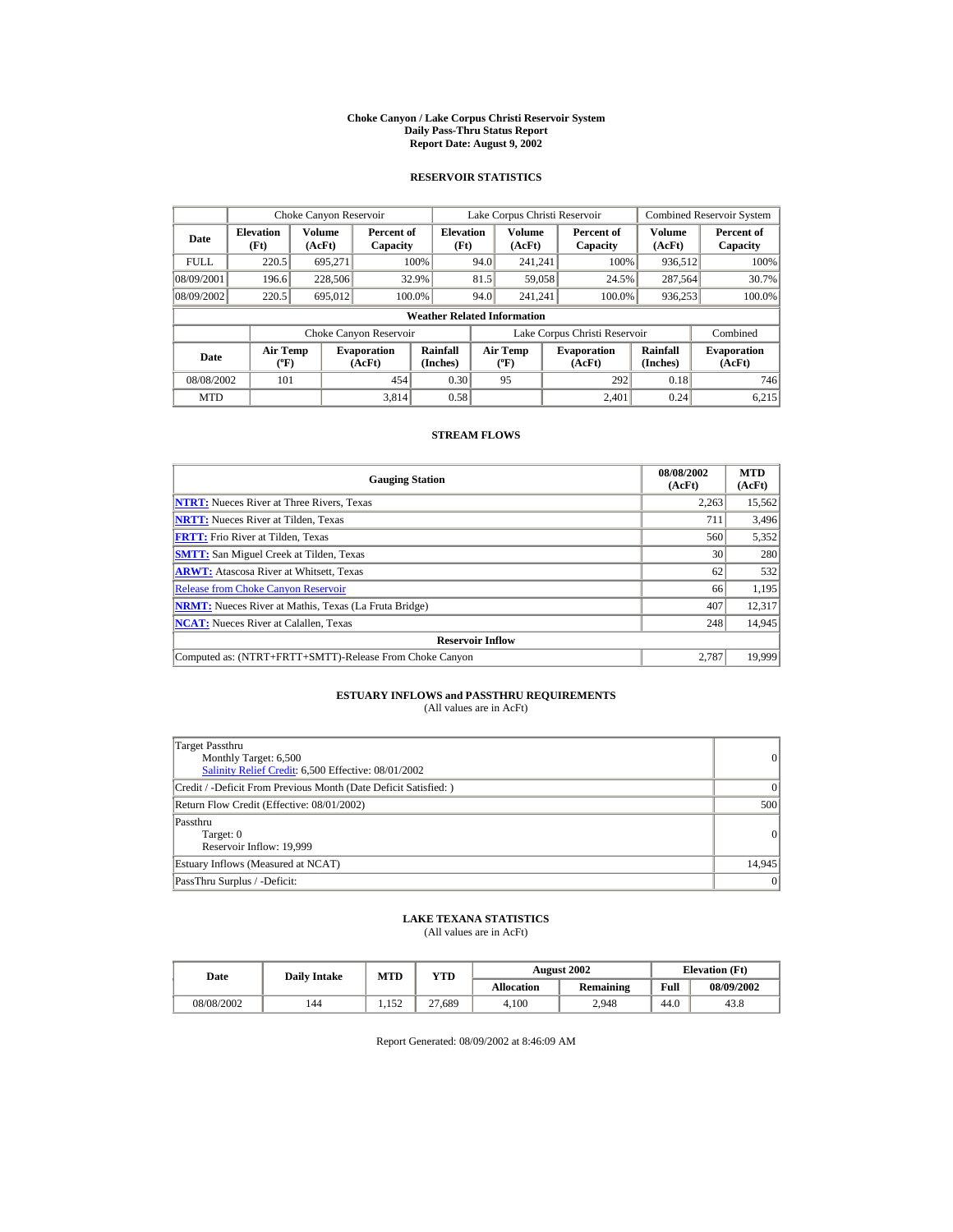#### **Choke Canyon / Lake Corpus Christi Reservoir System Daily Pass-Thru Status Report Report Date: August 10, 2002**

## **RESERVOIR STATISTICS**

|             | Choke Canyon Reservoir                      |                  |                              |                          | Lake Corpus Christi Reservoir |                                                                  |  |                               |                              | <b>Combined Reservoir System</b> |  |  |
|-------------|---------------------------------------------|------------------|------------------------------|--------------------------|-------------------------------|------------------------------------------------------------------|--|-------------------------------|------------------------------|----------------------------------|--|--|
| Date        | <b>Elevation</b><br>(Ft)                    | Volume<br>(AcFt) | Percent of<br>Capacity       | <b>Elevation</b><br>(Ft) |                               | Volume<br>(AcFt)                                                 |  | Percent of<br>Capacity        | Volume<br>(AcFt)             | Percent of<br>Capacity           |  |  |
| <b>FULL</b> | 220.5                                       | 695.271          |                              | 100%                     | 94.0                          | 241.241                                                          |  | 100%                          | 936,512                      | 100%                             |  |  |
| 08/10/2001  | 196.6                                       | 228,506          |                              | 32.9%                    | 81.5                          | 58,728                                                           |  | 24.3%                         | 287.234                      | 30.7%                            |  |  |
| 08/10/2002  | 220.5                                       | 695,012          |                              | 100.0%                   | 94.0                          | 241.241                                                          |  | 100.0%                        | 936,253                      | 100.0%                           |  |  |
|             | <b>Weather Related Information</b>          |                  |                              |                          |                               |                                                                  |  |                               |                              |                                  |  |  |
|             |                                             |                  | Choke Canyon Reservoir       |                          |                               |                                                                  |  | Lake Corpus Christi Reservoir |                              | Combined                         |  |  |
| Date        | <b>Air Temp</b><br>$({}^{\circ}\mathrm{F})$ |                  | <b>Evaporation</b><br>(AcFt) | Rainfall<br>(Inches)     |                               | <b>Air Temp</b><br><b>Evaporation</b><br>$(^{\circ}F)$<br>(AcFt) |  | Rainfall<br>(Inches)          | <b>Evaporation</b><br>(AcFt) |                                  |  |  |
| 08/09/2002  | 87                                          |                  | 318                          | 0.07                     |                               | 96                                                               |  | 179                           | 0.25                         | 497                              |  |  |
| <b>MTD</b>  |                                             |                  | 4.132                        | 0.65                     |                               |                                                                  |  | 2.580                         | 0.49                         | 6.712                            |  |  |

## **STREAM FLOWS**

| <b>Gauging Station</b>                                       | 08/09/2002<br>(AcFt) | <b>MTD</b><br>(AcFt) |
|--------------------------------------------------------------|----------------------|----------------------|
| <b>NTRT:</b> Nueces River at Three Rivers, Texas             | 1.715                | 17,277               |
| <b>NRTT:</b> Nueces River at Tilden, Texas                   | 723                  | 4,218                |
| <b>FRTT:</b> Frio River at Tilden, Texas                     | 542                  | 5,893                |
| <b>SMTT:</b> San Miguel Creek at Tilden, Texas               | 54                   | 333                  |
| <b>ARWT:</b> Atascosa River at Whitsett, Texas               | 60                   | 592                  |
| <b>Release from Choke Canyon Reservoir</b>                   | 66                   | 1,260                |
| <b>NRMT:</b> Nueces River at Mathis, Texas (La Fruta Bridge) | 365                  | 12,682               |
| <b>NCAT:</b> Nueces River at Calallen, Texas                 | 282                  | 15,227               |
| <b>Reservoir Inflow</b>                                      |                      |                      |
| Computed as: (NTRT+FRTT+SMTT)-Release From Choke Canyon      | 2.245                | 22.244               |

# **ESTUARY INFLOWS and PASSTHRU REQUIREMENTS**<br>(All values are in AcFt)

| Target Passthru<br>Monthly Target: 6,500<br>Salinity Relief Credit: 6,500 Effective: 08/01/2002 | $\overline{0}$ |
|-------------------------------------------------------------------------------------------------|----------------|
| Credit / -Deficit From Previous Month (Date Deficit Satisfied: )                                | $\Omega$       |
| Return Flow Credit (Effective: 08/01/2002)                                                      | 500            |
| Passthru<br>Target: 0<br>Reservoir Inflow: 22,244                                               | $\Omega$       |
| Estuary Inflows (Measured at NCAT)                                                              | 15.227         |
| PassThru Surplus / -Deficit:                                                                    | 0              |

## **LAKE TEXANA STATISTICS**

(All values are in AcFt)

| Date       | <b>Daily Intake</b> | <b>MTD</b> | YTD    |                   | <b>August 2002</b> | <b>Elevation</b> (Ft) |            |
|------------|---------------------|------------|--------|-------------------|--------------------|-----------------------|------------|
|            |                     |            |        | <b>Allocation</b> | <b>Remaining</b>   | Full                  | 08/10/2002 |
| 08/09/2002 | 144                 | 1.296      | 27.834 | 4.100             | 2.804              | 44.0                  | 43.8       |

Report Generated: 08/10/2002 at 8:35:37 AM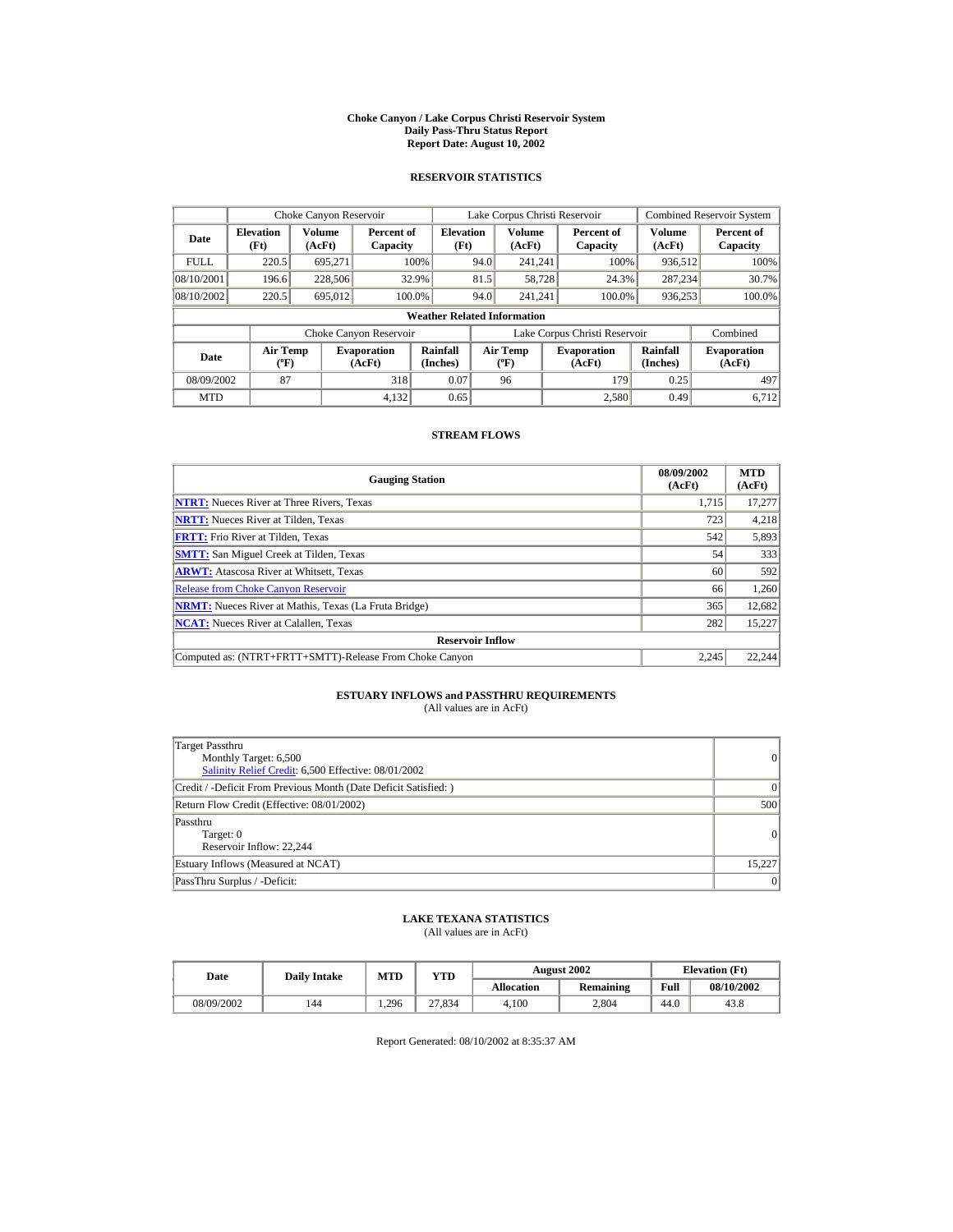#### **Choke Canyon / Lake Corpus Christi Reservoir System Daily Pass-Thru Status Report Report Date: August 11, 2002**

## **RESERVOIR STATISTICS**

|             | Choke Canyon Reservoir                      |                  |                              |                          | Lake Corpus Christi Reservoir                                    |                  |                      |                               |                  | <b>Combined Reservoir System</b> |  |  |
|-------------|---------------------------------------------|------------------|------------------------------|--------------------------|------------------------------------------------------------------|------------------|----------------------|-------------------------------|------------------|----------------------------------|--|--|
| Date        | <b>Elevation</b><br>(Ft)                    | Volume<br>(AcFt) | Percent of<br>Capacity       | <b>Elevation</b><br>(Ft) |                                                                  | Volume<br>(AcFt) |                      | Percent of<br>Capacity        | Volume<br>(AcFt) | Percent of<br>Capacity           |  |  |
| <b>FULL</b> | 220.5                                       | 695.271          |                              | 100%                     | 94.0                                                             | 241.241          |                      | 100%                          | 936,512          | 100%                             |  |  |
| 08/11/2001  | 196.5                                       | 227,582          |                              | 32.7%                    | 81.4                                                             | 58,234           |                      | 24.1%                         | 285,816          | 30.5%                            |  |  |
| 08/11/2002  | 220.5                                       | 695,012          |                              | 100.0%                   | 94.0                                                             | 241.241          |                      | 100.0%                        | 936,253          | 100.0%                           |  |  |
|             | <b>Weather Related Information</b>          |                  |                              |                          |                                                                  |                  |                      |                               |                  |                                  |  |  |
|             |                                             |                  | Choke Canyon Reservoir       |                          |                                                                  |                  |                      | Lake Corpus Christi Reservoir |                  | Combined                         |  |  |
| Date        | <b>Air Temp</b><br>$({}^{\circ}\mathrm{F})$ |                  | <b>Evaporation</b><br>(AcFt) | Rainfall<br>(Inches)     | <b>Air Temp</b><br><b>Evaporation</b><br>$(^{\circ}F)$<br>(AcFt) |                  | Rainfall<br>(Inches) | <b>Evaporation</b><br>(AcFt)  |                  |                                  |  |  |
| 08/10/2002  | 94                                          |                  | 394                          | 0.05                     |                                                                  | 93               |                      | 236                           | 0.41             | 630                              |  |  |
| <b>MTD</b>  |                                             |                  | 4.526                        | 0.70                     |                                                                  |                  |                      | 2.816                         | 0.90             | 7.342                            |  |  |

## **STREAM FLOWS**

| <b>Gauging Station</b>                                       | 08/10/2002<br>(AcFt) | <b>MTD</b><br>(AcFt) |
|--------------------------------------------------------------|----------------------|----------------------|
| <b>NTRT:</b> Nueces River at Three Rivers, Texas             | 1.673                | 18,951               |
| <b>NRTT:</b> Nueces River at Tilden, Texas                   | 576                  | 4,794                |
| <b>FRTT:</b> Frio River at Tilden, Texas                     | 524                  | 6,418                |
| <b>SMTT:</b> San Miguel Creek at Tilden, Texas               | 52                   | 385                  |
| <b>ARWT:</b> Atascosa River at Whitsett, Texas               | 58                   | 649                  |
| <b>Release from Choke Canvon Reservoir</b>                   | 66                   | 1,326                |
| <b>NRMT:</b> Nueces River at Mathis, Texas (La Fruta Bridge) | 417                  | 13,099               |
| <b>NCAT:</b> Nueces River at Calallen, Texas                 | 312                  | 15,539               |
| <b>Reservoir Inflow</b>                                      |                      |                      |
| Computed as: (NTRT+FRTT+SMTT)-Release From Choke Canyon      | 2.184                | 24.427               |

## **ESTUARY INFLOWS and PASSTHRU REQUIREMENTS**<br>(All values are in AcFt)

| Target Passthru<br>Monthly Target: 6,500<br>Salinity Relief Credit: 6,500 Effective: 08/01/2002 | 0               |
|-------------------------------------------------------------------------------------------------|-----------------|
| Credit / -Deficit From Previous Month (Date Deficit Satisfied: )                                | $\vert$ 0       |
| Return Flow Credit (Effective: 08/01/2002)                                                      | 500             |
| Passthru<br>Target: 0<br>Reservoir Inflow: 24,427                                               | 0               |
| Estuary Inflows (Measured at NCAT)                                                              | 15,539          |
| PassThru Surplus / -Deficit:                                                                    | $\vert 0 \vert$ |

## **LAKE TEXANA STATISTICS**

(All values are in AcFt)

| Date       | <b>Daily Intake</b> | <b>MTD</b> | YTD    |                   | <b>August 2002</b> | <b>Elevation</b> (Ft) |            |
|------------|---------------------|------------|--------|-------------------|--------------------|-----------------------|------------|
|            |                     |            |        | <b>Allocation</b> | Remaining          | Full                  | 08/11/2002 |
| 08/10/2002 | 144                 | .441       | 27.978 | 4.100             | 2.659              | 44.0                  | 43.8       |

Report Generated: 08/12/2002 at 8:42:40 AM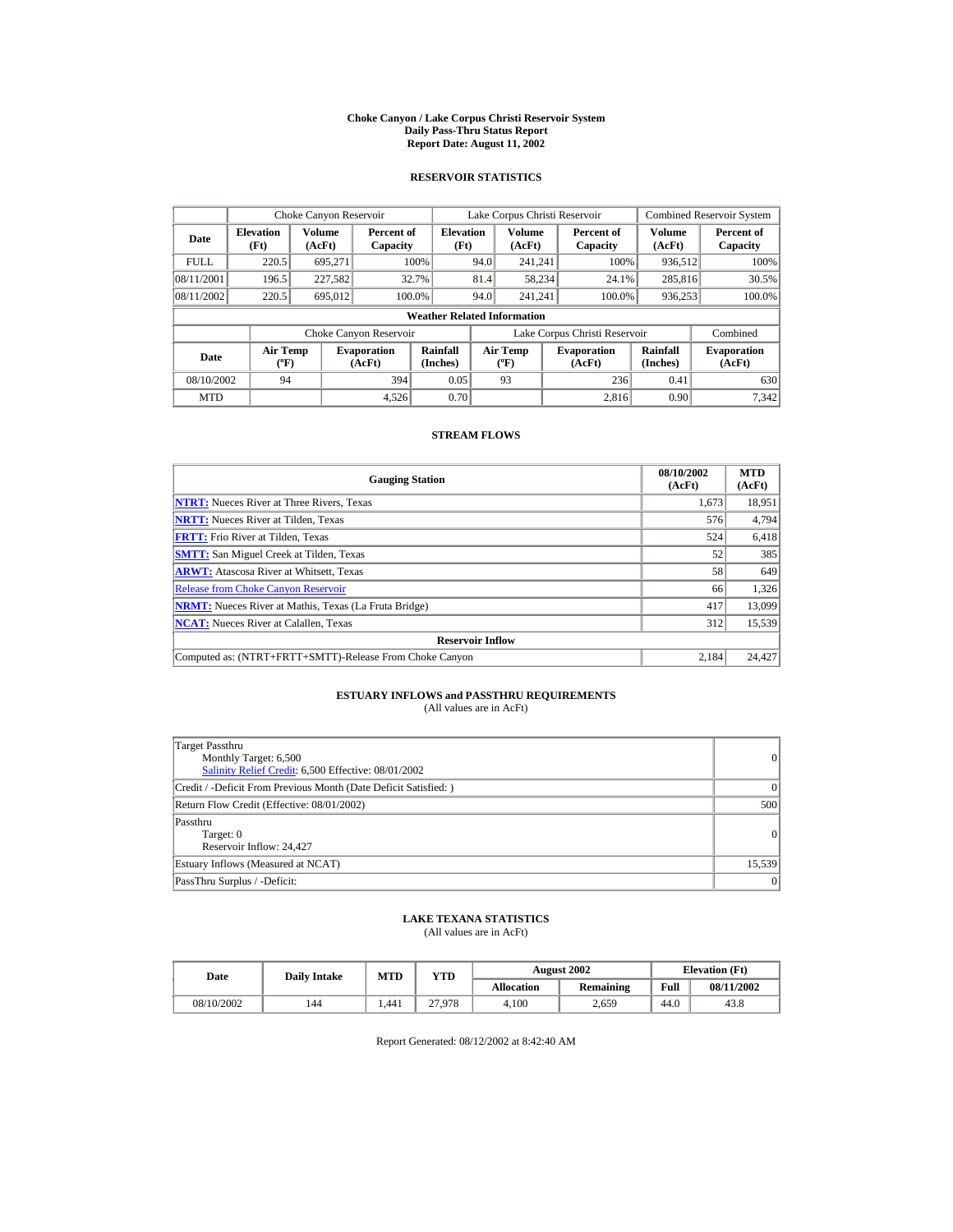#### **Choke Canyon / Lake Corpus Christi Reservoir System Daily Pass-Thru Status Report Report Date: August 12, 2002**

## **RESERVOIR STATISTICS**

|             | Choke Canyon Reservoir                      |                  |                              |                          | Lake Corpus Christi Reservoir |                                                                         |  |                               |                              | <b>Combined Reservoir System</b> |  |  |
|-------------|---------------------------------------------|------------------|------------------------------|--------------------------|-------------------------------|-------------------------------------------------------------------------|--|-------------------------------|------------------------------|----------------------------------|--|--|
| Date        | <b>Elevation</b><br>(Ft)                    | Volume<br>(AcFt) | Percent of<br>Capacity       | <b>Elevation</b><br>(Ft) |                               | <b>Volume</b><br>(AcFt)                                                 |  | Percent of<br>Capacity        | Volume<br>(AcFt)             | Percent of<br>Capacity           |  |  |
| <b>FULL</b> | 220.5                                       | 695.271          |                              | 100%                     | 94.0                          | 241.241                                                                 |  | 100%                          | 936,512                      | 100%                             |  |  |
| 08/12/2001  | 196.5                                       | 227,055          |                              | 32.7%                    | 81.4                          | 57,743                                                                  |  | 23.9%                         | 284,798                      | 30.4%                            |  |  |
| 08/12/2002  | 220.5                                       | 694,233          |                              | 99.9%                    | 94.0                          | 241.241                                                                 |  | 100.0%                        | 935,474                      | 99.9%                            |  |  |
|             | <b>Weather Related Information</b>          |                  |                              |                          |                               |                                                                         |  |                               |                              |                                  |  |  |
|             |                                             |                  | Choke Canyon Reservoir       |                          |                               |                                                                         |  | Lake Corpus Christi Reservoir |                              | Combined                         |  |  |
| <b>Date</b> | <b>Air Temp</b><br>$({}^{\circ}\mathrm{F})$ |                  | <b>Evaporation</b><br>(AcFt) | Rainfall<br>(Inches)     |                               | <b>Air Temp</b><br><b>Evaporation</b><br>(AcFt)<br>$(^{\circ}\text{F})$ |  | Rainfall<br>(Inches)          | <b>Evaporation</b><br>(AcFt) |                                  |  |  |
| 08/11/2002  | 93                                          |                  | 590                          | 0.00                     |                               | 93                                                                      |  | 280                           | 0.00                         | 870                              |  |  |
| <b>MTD</b>  |                                             |                  | 5.116                        | 0.70                     |                               |                                                                         |  | 3.096                         | 0.90                         | 8.212                            |  |  |

## **STREAM FLOWS**

| <b>Gauging Station</b>                                       | 08/11/2002<br>(AcFt) | <b>MTD</b><br>(AcFt) |
|--------------------------------------------------------------|----------------------|----------------------|
| <b>NTRT:</b> Nueces River at Three Rivers, Texas             | 1.493                | 20,444               |
| <b>NRTT:</b> Nueces River at Tilden, Texas                   | 419                  | 5,213                |
| <b>FRTT:</b> Frio River at Tilden, Texas                     | 512                  | 6,930                |
| <b>SMTT:</b> San Miguel Creek at Tilden, Texas               | 32                   | 417                  |
| <b>ARWT:</b> Atascosa River at Whitsett, Texas               | 56                   | 705                  |
| <b>Release from Choke Canyon Reservoir</b>                   | 66                   | 1,391                |
| <b>NRMT:</b> Nueces River at Mathis, Texas (La Fruta Bridge) | 772                  | 13.871               |
| <b>NCAT:</b> Nueces River at Calallen, Texas                 | 298                  | 15,836               |
| <b>Reservoir Inflow</b>                                      |                      |                      |
| Computed as: (NTRT+FRTT+SMTT)-Release From Choke Canyon      | 1.971                | 26,399               |

# **ESTUARY INFLOWS and PASSTHRU REQUIREMENTS**<br>(All values are in AcFt)

| Target Passthru<br>Monthly Target: 6,500<br>Salinity Relief Credit: 6,500 Effective: 08/01/2002 | $\overline{0}$ |
|-------------------------------------------------------------------------------------------------|----------------|
| Credit / -Deficit From Previous Month (Date Deficit Satisfied: )                                | $\Omega$       |
| Return Flow Credit (Effective: 08/01/2002)                                                      | 500            |
| Passthru<br>Target: 0<br>Reservoir Inflow: 26,399                                               | 0              |
| Estuary Inflows (Measured at NCAT)                                                              | 15,836         |
| PassThru Surplus / -Deficit:                                                                    | 0              |

## **LAKE TEXANA STATISTICS**

(All values are in AcFt)

| Date       | <b>Daily Intake</b> | <b>MTD</b> | YTD    |                   | <b>August 2002</b> | <b>Elevation</b> (Ft) |            |
|------------|---------------------|------------|--------|-------------------|--------------------|-----------------------|------------|
|            |                     |            |        | <b>Allocation</b> | Remaining          | Full                  | 08/12/2002 |
| 08/11/2002 | 144                 | 1.585      | 28.122 | 4.100             | 2.515              | 44.0                  | 43.8       |

Report Generated: 08/12/2002 at 10:00:21 AM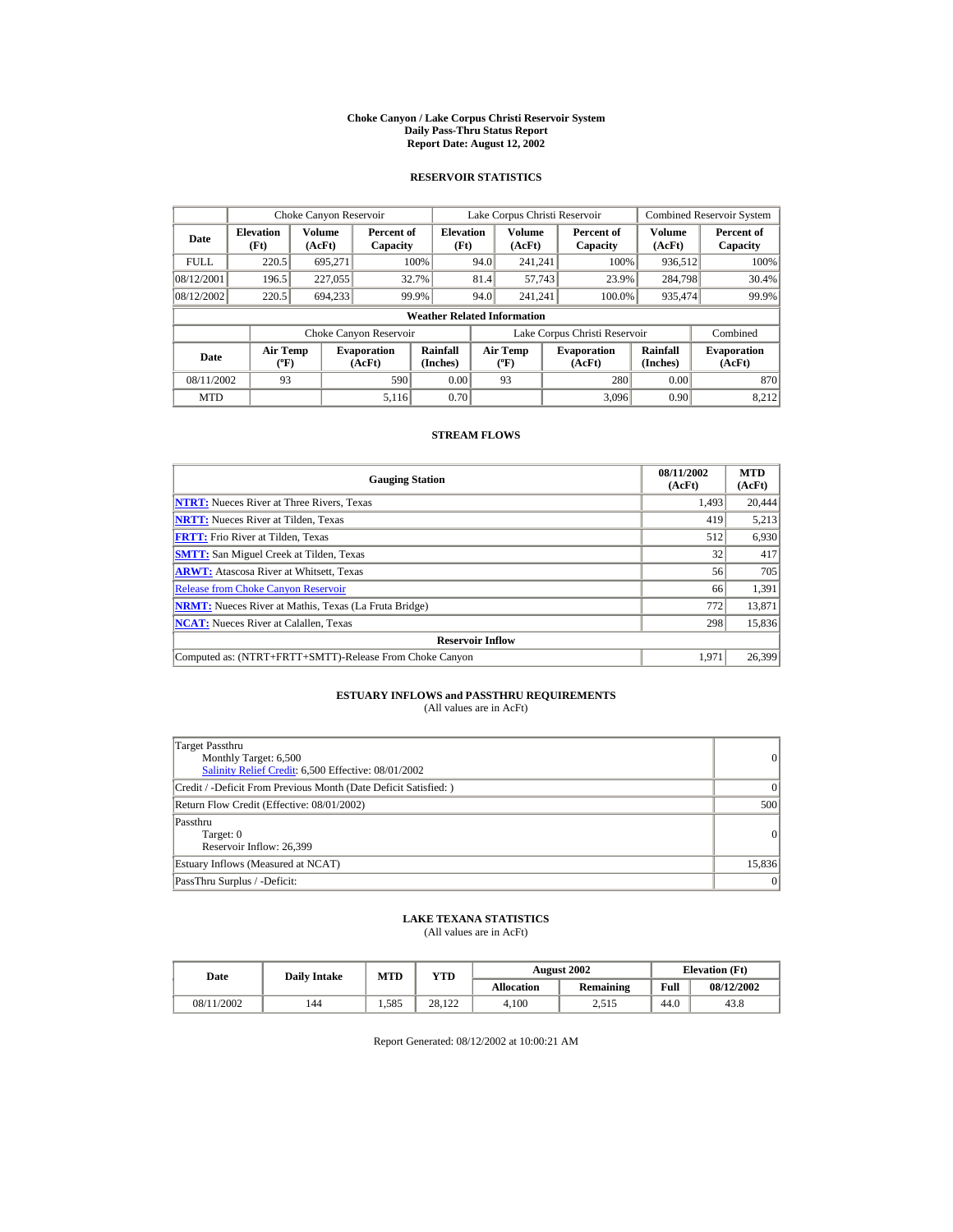#### **Choke Canyon / Lake Corpus Christi Reservoir System Daily Pass-Thru Status Report Report Date: August 13, 2002**

## **RESERVOIR STATISTICS**

|             | Choke Canyon Reservoir                      |                  |                              |                          | Lake Corpus Christi Reservoir |                                  |  |                               |                      | Combined Reservoir System    |  |  |
|-------------|---------------------------------------------|------------------|------------------------------|--------------------------|-------------------------------|----------------------------------|--|-------------------------------|----------------------|------------------------------|--|--|
| Date        | <b>Elevation</b><br>(Ft)                    | Volume<br>(AcFt) | Percent of<br>Capacity       | <b>Elevation</b><br>(Ft) |                               | Volume<br>(AcFt)                 |  | Percent of<br>Capacity        | Volume<br>(AcFt)     | Percent of<br>Capacity       |  |  |
| <b>FULL</b> | 220.5                                       | 695.271          |                              | 100%                     | 94.0                          | 241.241                          |  | 100%                          | 936,512              | 100%                         |  |  |
| 08/13/2001  | 196.4                                       | 226,792          |                              | 32.6%                    | 81.3                          | 57,336                           |  | 23.8%                         | 284,128              | 30.3%                        |  |  |
| 08/13/2002  | 220.4                                       | 693.715          |                              | 99.8%                    | 94.0                          | 241.241                          |  | 100.0%                        | 934,956              | 99.8%                        |  |  |
|             | <b>Weather Related Information</b>          |                  |                              |                          |                               |                                  |  |                               |                      |                              |  |  |
|             |                                             |                  | Choke Canyon Reservoir       |                          |                               |                                  |  | Lake Corpus Christi Reservoir |                      | Combined                     |  |  |
| Date        | <b>Air Temp</b><br>$({}^{\circ}\mathrm{F})$ |                  | <b>Evaporation</b><br>(AcFt) | Rainfall<br>(Inches)     |                               | <b>Air Temp</b><br>$(^{\circ}F)$ |  | <b>Evaporation</b><br>(AcFt)  | Rainfall<br>(Inches) | <b>Evaporation</b><br>(AcFt) |  |  |
| 08/12/2002  | 94                                          |                  | 499                          | 0.00                     |                               | 99                               |  | 381                           | 0.00                 | 880                          |  |  |
| <b>MTD</b>  |                                             |                  | 5,615                        | 0.70                     |                               |                                  |  | 3.477                         | 0.90                 | 9.092                        |  |  |

## **STREAM FLOWS**

| <b>Gauging Station</b>                                       | 08/12/2002<br>(AcFt) | <b>MTD</b><br>(AcFt) |
|--------------------------------------------------------------|----------------------|----------------------|
| <b>NTRT:</b> Nueces River at Three Rivers, Texas             | 1,280                | 21,724               |
| <b>NRTT:</b> Nueces River at Tilden, Texas                   | 337                  | 5,550                |
| <b>FRTT:</b> Frio River at Tilden, Texas                     | 498                  | 7,428                |
| <b>SMTT:</b> San Miguel Creek at Tilden, Texas               | 28                   | 445                  |
| <b>ARWT:</b> Atascosa River at Whitsett, Texas               | 56                   | 760                  |
| <b>Release from Choke Canyon Reservoir</b>                   | 66                   | 1,457                |
| <b>NRMT:</b> Nueces River at Mathis, Texas (La Fruta Bridge) | 728                  | 14,600               |
| <b>NCAT:</b> Nueces River at Calallen, Texas                 | 520                  | 16,356               |
| <b>Reservoir Inflow</b>                                      |                      |                      |
| Computed as: (NTRT+FRTT+SMTT)-Release From Choke Canyon      | 1.741                | 28,139               |

# **ESTUARY INFLOWS and PASSTHRU REQUIREMENTS**<br>(All values are in AcFt)

| Target Passthru<br>Monthly Target: 6,500<br>Salinity Relief Credit: 6,500 Effective: 08/01/2002 | $\overline{0}$ |
|-------------------------------------------------------------------------------------------------|----------------|
| Credit / -Deficit From Previous Month (Date Deficit Satisfied: )                                | $\Omega$       |
| Return Flow Credit (Effective: 08/01/2002)                                                      | 500            |
| Passthru<br>Target: 0<br>Reservoir Inflow: 28,139                                               | 0              |
| Estuary Inflows (Measured at NCAT)                                                              | 16,356         |
| PassThru Surplus / -Deficit:                                                                    | 0              |

## **LAKE TEXANA STATISTICS**

(All values are in AcFt)

| Date       | <b>Daily Intake</b> | <b>MTD</b> | YTD    |                   | <b>August 2002</b> | <b>Elevation</b> (Ft) |            |
|------------|---------------------|------------|--------|-------------------|--------------------|-----------------------|------------|
|            |                     |            |        | <b>Allocation</b> | Remaining          | Full                  | 08/13/2002 |
| 08/12/2002 | 144                 | 1.729      | 28.266 | 4.100             | n 271<br>2.011     | 44.0                  | 43.6       |

Report Generated: 08/13/2002 at 8:34:44 AM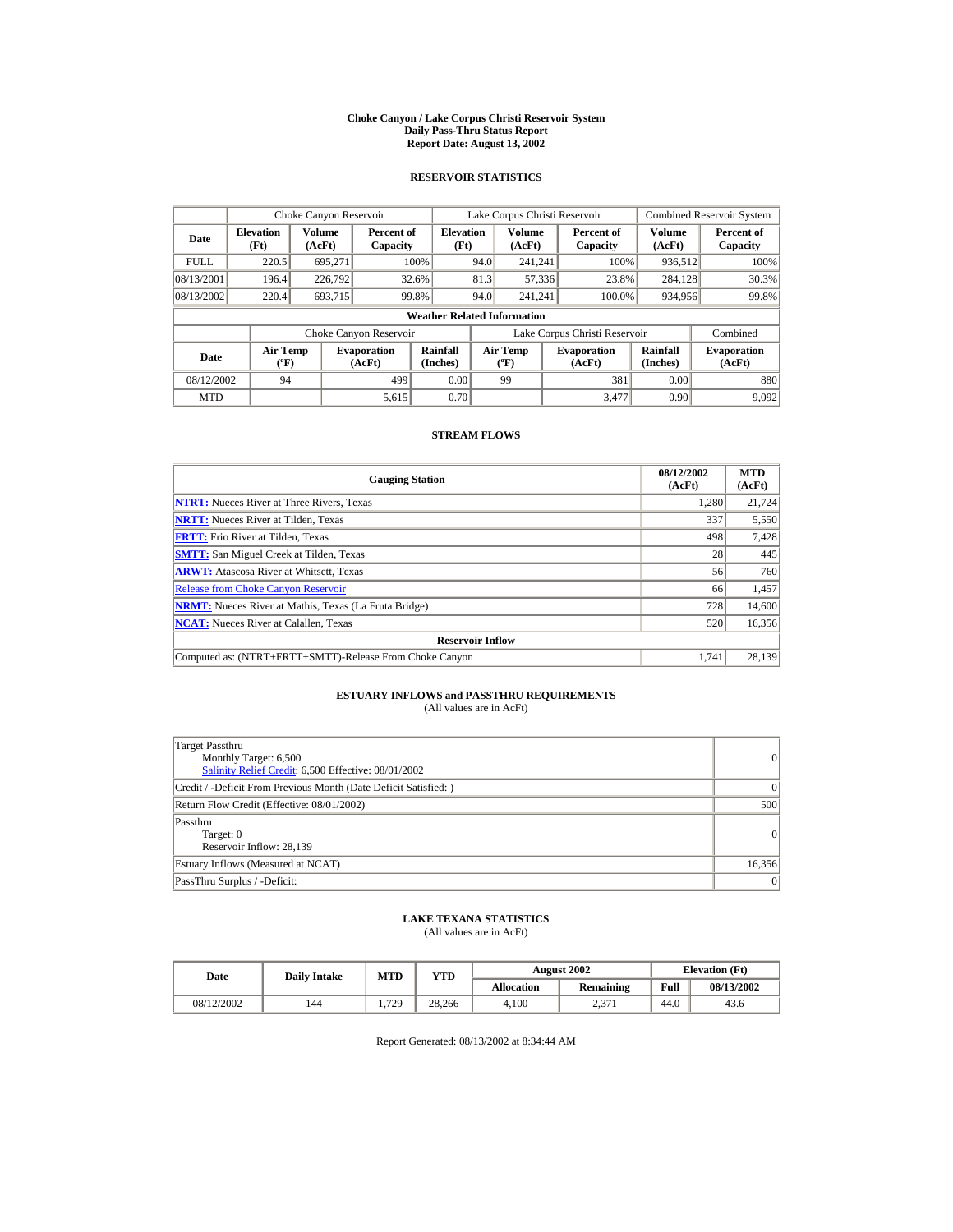#### **Choke Canyon / Lake Corpus Christi Reservoir System Daily Pass-Thru Status Report Report Date: August 14, 2002**

## **RESERVOIR STATISTICS**

|             | Choke Canyon Reservoir                      |                  |                              |                          | Lake Corpus Christi Reservoir |                                  |  |                               |                      | Combined Reservoir System    |  |  |
|-------------|---------------------------------------------|------------------|------------------------------|--------------------------|-------------------------------|----------------------------------|--|-------------------------------|----------------------|------------------------------|--|--|
| Date        | <b>Elevation</b><br>(Ft)                    | Volume<br>(AcFt) | Percent of<br>Capacity       | <b>Elevation</b><br>(Ft) |                               | Volume<br>(AcFt)                 |  | Percent of<br>Capacity        | Volume<br>(AcFt)     | Percent of<br>Capacity       |  |  |
| <b>FULL</b> | 220.5                                       | 695.271          |                              | 100%                     | 94.0                          | 241.241                          |  | 100%                          | 936,512              | 100%                         |  |  |
| 08/14/2001  | 196.4                                       | 226,530          |                              | 32.6%                    | 81.3                          | 56,931                           |  | 23.6%                         | 283,461              | 30.3%                        |  |  |
| 08/14/2002  | 220.4                                       | 693,196          |                              | 99.7%                    | 94.0                          | 241.241                          |  | 100.0%                        | 934,437              | 99.8%                        |  |  |
|             | <b>Weather Related Information</b>          |                  |                              |                          |                               |                                  |  |                               |                      |                              |  |  |
|             |                                             |                  | Choke Canyon Reservoir       |                          |                               |                                  |  | Lake Corpus Christi Reservoir |                      | Combined                     |  |  |
| Date        | <b>Air Temp</b><br>$({}^{\circ}\mathrm{F})$ |                  | <b>Evaporation</b><br>(AcFt) | Rainfall<br>(Inches)     |                               | <b>Air Temp</b><br>$(^{\circ}F)$ |  | <b>Evaporation</b><br>(AcFt)  | Rainfall<br>(Inches) | <b>Evaporation</b><br>(AcFt) |  |  |
| 08/13/2002  | 94                                          |                  | 544                          | 0.00                     |                               | 99                               |  | 393                           | 0.00                 | 937                          |  |  |
| <b>MTD</b>  |                                             |                  | 6.159                        | 0.70                     |                               |                                  |  | 3.870                         | 0.90                 | 10.029                       |  |  |

## **STREAM FLOWS**

| <b>Gauging Station</b>                                       | 08/13/2002<br>(AcFt) | <b>MTD</b><br>(AcFt) |
|--------------------------------------------------------------|----------------------|----------------------|
| <b>NTRT:</b> Nueces River at Three Rivers, Texas             | 1.143                | 22,867               |
| <b>NRTT:</b> Nueces River at Tilden, Texas                   | 308                  | 5,858                |
| <b>FRTT:</b> Frio River at Tilden, Texas                     | 480                  | 7,908                |
| <b>SMTT:</b> San Miguel Creek at Tilden, Texas               | 26                   | 470                  |
| <b>ARWT:</b> Atascosa River at Whitsett, Texas               | 50                   | 810                  |
| <b>Release from Choke Canyon Reservoir</b>                   | 66                   | 1,522                |
| <b>NRMT:</b> Nueces River at Mathis, Texas (La Fruta Bridge) | 663                  | 15,263               |
| <b>NCAT:</b> Nueces River at Calallen, Texas                 | 540                  | 16,896               |
| <b>Reservoir Inflow</b>                                      |                      |                      |
| Computed as: (NTRT+FRTT+SMTT)-Release From Choke Canyon      | 1.584                | 29,723               |

# **ESTUARY INFLOWS and PASSTHRU REQUIREMENTS**<br>(All values are in AcFt)

| Target Passthru<br>Monthly Target: 6,500<br>Salinity Relief Credit: 6,500 Effective: 08/01/2002 | 0               |
|-------------------------------------------------------------------------------------------------|-----------------|
| Credit / -Deficit From Previous Month (Date Deficit Satisfied: )                                | 0               |
| Return Flow Credit (Effective: 08/01/2002)                                                      | 500             |
| Passthru<br>Target: 0<br>Reservoir Inflow: 29.723                                               | 0               |
| Estuary Inflows (Measured at NCAT)                                                              | 16,896          |
| PassThru Surplus / -Deficit:                                                                    | $\vert 0 \vert$ |

## **LAKE TEXANA STATISTICS**

(All values are in AcFt)

| Date       | <b>Daily Intake</b>      | <b>MTD</b> | YTD    |                   | <b>August 2002</b> | <b>Elevation</b> (Ft) |            |
|------------|--------------------------|------------|--------|-------------------|--------------------|-----------------------|------------|
|            |                          |            |        | <b>Allocation</b> | Remaining          | Full                  | 08/14/2002 |
| 08/13/2002 | $\sim$<br>$\overline{ }$ | 1.856      | 28.393 | 4.100             | 2.244              | 44.0                  | 43.6       |

Report Generated: 08/14/2002 at 8:30:32 AM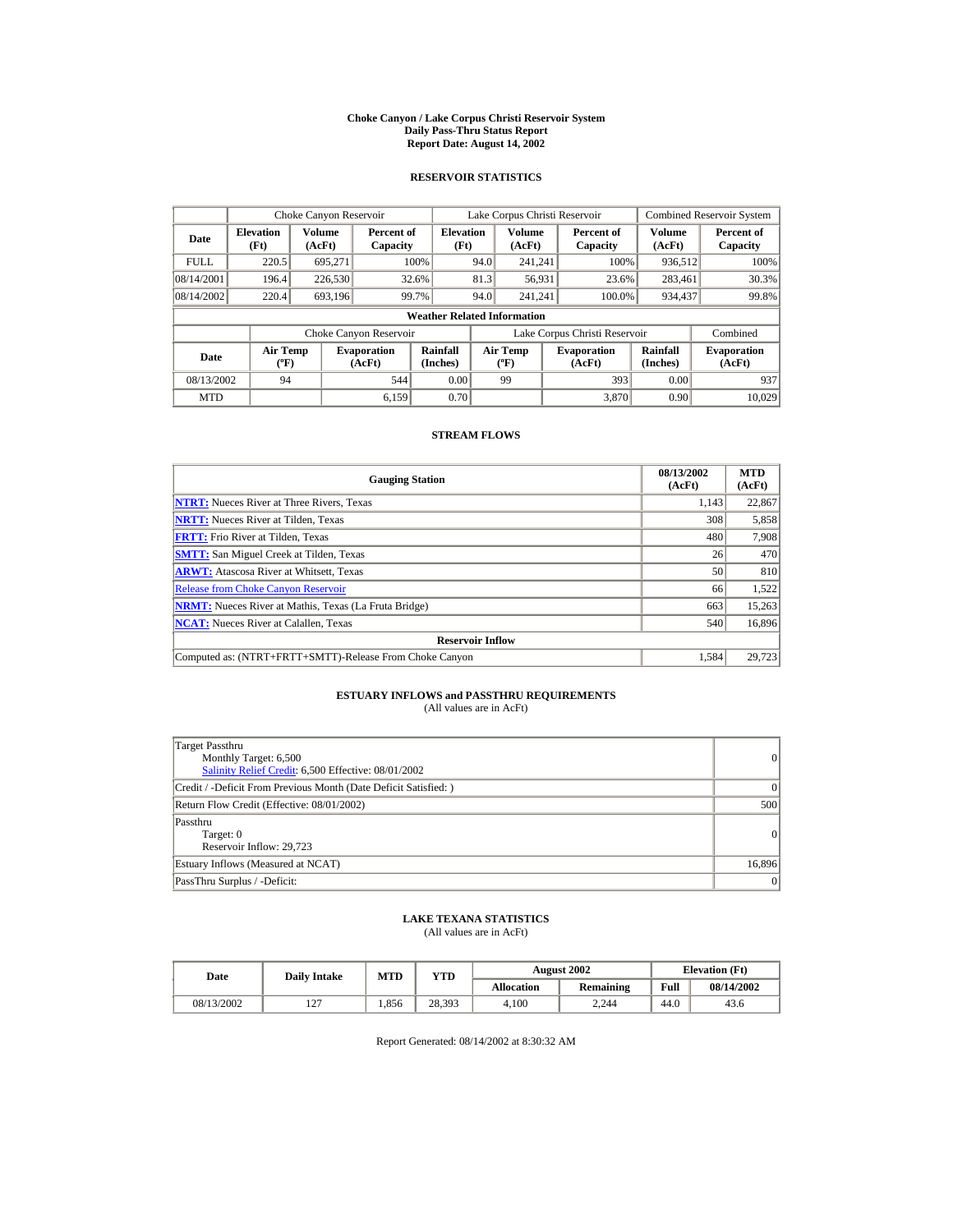#### **Choke Canyon / Lake Corpus Christi Reservoir System Daily Pass-Thru Status Report Report Date: August 15, 2002**

## **RESERVOIR STATISTICS**

|             | Choke Canyon Reservoir             |                  |                              |                          | Lake Corpus Christi Reservoir |                                   |  |                               |                         | Combined Reservoir System    |  |  |
|-------------|------------------------------------|------------------|------------------------------|--------------------------|-------------------------------|-----------------------------------|--|-------------------------------|-------------------------|------------------------------|--|--|
| Date        | <b>Elevation</b><br>(Ft)           | Volume<br>(AcFt) | Percent of<br>Capacity       | <b>Elevation</b><br>(Ft) |                               | <b>Volume</b><br>(AcFt)           |  | Percent of<br>Capacity        | <b>Volume</b><br>(AcFt) | Percent of<br>Capacity       |  |  |
| <b>FULL</b> | 220.5                              | 695.271          |                              | 100%                     | 94.0                          | 241.241                           |  | 100%                          | 936,512                 | 100%                         |  |  |
| 08/15/2001  | 196.4                              | 226.136          |                              | 32.5%                    | 81.2                          | 56,447                            |  | 23.4%                         | 282,583                 | 30.2%                        |  |  |
| 08/15/2002  | 220.4                              | 692.677          |                              | 99.6%                    | 94.0                          | 241.241                           |  | 100.0%                        | 933,918                 | 99.7%                        |  |  |
|             | <b>Weather Related Information</b> |                  |                              |                          |                               |                                   |  |                               |                         |                              |  |  |
|             |                                    |                  | Choke Canyon Reservoir       |                          |                               |                                   |  | Lake Corpus Christi Reservoir |                         | Combined                     |  |  |
| Date        | Air Temp<br>$({}^o\mathrm{F})$     |                  | <b>Evaporation</b><br>(AcFt) | Rainfall<br>(Inches)     |                               | Air Temp<br>$({}^{\circ}{\rm F})$ |  | <b>Evaporation</b><br>(AcFt)  | Rainfall<br>(Inches)    | <b>Evaporation</b><br>(AcFt) |  |  |
| 08/14/2002  | 94                                 |                  | 377                          | 0.10                     |                               | 95                                |  | 303                           | 0.00                    | 680                          |  |  |
| <b>MTD</b>  |                                    |                  | 6,536                        | 0.80                     |                               |                                   |  | 4.173                         | 0.90                    | 10.709                       |  |  |

## **STREAM FLOWS**

| <b>Gauging Station</b>                                       | 08/14/2002<br>(AcFt) | <b>MTD</b><br>(AcFt) |
|--------------------------------------------------------------|----------------------|----------------------|
| <b>NTRT:</b> Nueces River at Three Rivers, Texas             | 1.076                | 23,943               |
| <b>NRTT:</b> Nueces River at Tilden, Texas                   | 276                  | 6,134                |
| <b>FRTT:</b> Frio River at Tilden, Texas                     | 451                  | 8,359                |
| <b>SMTT:</b> San Miguel Creek at Tilden, Texas               | 24                   | 494                  |
| <b>ARWT:</b> Atascosa River at Whitsett, Texas               | 46                   | 856                  |
| <b>Release from Choke Canyon Reservoir</b>                   | 66                   | 1,588                |
| <b>NRMT:</b> Nueces River at Mathis, Texas (La Fruta Bridge) | 347                  | 15.610               |
| <b>NCAT:</b> Nueces River at Calallen, Texas                 | 520                  | 17,416               |
| <b>Reservoir Inflow</b>                                      |                      |                      |
| Computed as: (NTRT+FRTT+SMTT)-Release From Choke Canyon      | 1.485                | 31,208               |

# **ESTUARY INFLOWS and PASSTHRU REQUIREMENTS**<br>(All values are in AcFt)

| Target Passthru<br>Monthly Target: 6,500<br>Salinity Relief Credit: 6,500 Effective: 08/01/2002 | $\overline{0}$ |
|-------------------------------------------------------------------------------------------------|----------------|
| Credit / -Deficit From Previous Month (Date Deficit Satisfied: )                                | $\Omega$       |
| Return Flow Credit (Effective: 08/01/2002)                                                      | 500            |
| Passthru<br>Target: 0<br>Reservoir Inflow: 31,208                                               | 0              |
| Estuary Inflows (Measured at NCAT)                                                              | 17,416         |
| PassThru Surplus / -Deficit:                                                                    | 0              |

## **LAKE TEXANA STATISTICS**

(All values are in AcFt)

| Date       | <b>Daily Intake</b> | <b>MTD</b> | YTD    |                   | <b>August 2002</b> | <b>Elevation</b> (Ft) |            |
|------------|---------------------|------------|--------|-------------------|--------------------|-----------------------|------------|
|            |                     |            |        | <b>Allocation</b> | Remaining          | Full                  | 08/15/2002 |
| 08/14/2002 | 145                 | 2.001      | 28.538 | 4.100             | 2,099              | 44.0                  | 43         |

Report Generated: 08/15/2002 at 8:28:06 AM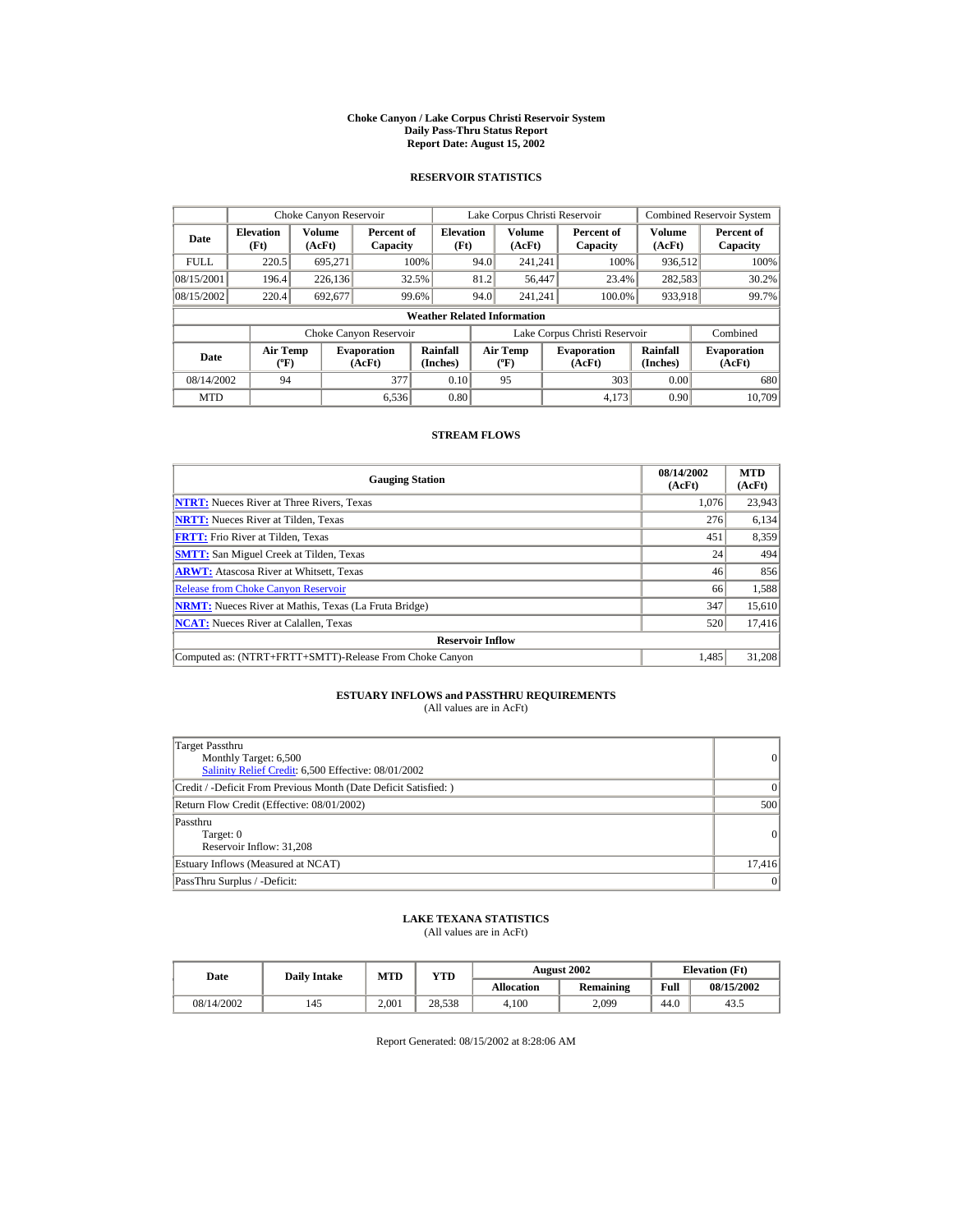#### **Choke Canyon / Lake Corpus Christi Reservoir System Daily Pass-Thru Status Report Report Date: August 16, 2002**

## **RESERVOIR STATISTICS**

|             | Choke Canyon Reservoir                      |                  |                              |                          | Lake Corpus Christi Reservoir |                                  |  |                               |                      | <b>Combined Reservoir System</b> |  |  |
|-------------|---------------------------------------------|------------------|------------------------------|--------------------------|-------------------------------|----------------------------------|--|-------------------------------|----------------------|----------------------------------|--|--|
| Date        | <b>Elevation</b><br>(Ft)                    | Volume<br>(AcFt) | Percent of<br>Capacity       | <b>Elevation</b><br>(Ft) |                               | Volume<br>(AcFt)                 |  | Percent of<br>Capacity        | Volume<br>(AcFt)     | Percent of<br>Capacity           |  |  |
| <b>FULL</b> | 220.5                                       | 695.271          |                              | 100%                     | 94.0                          | 241.241                          |  | 100%                          | 936,512              | 100%                             |  |  |
| 08/16/2001  | 196.4                                       | 225,611          |                              | 32.4%                    | 81.1                          | 55,806                           |  | 23.1%                         | 281.417              | 30.0%                            |  |  |
| 08/16/2002  | 220.4                                       | 692.158          |                              | 99.6%                    | 94.0                          | 241.241                          |  | 100.0%                        | 933,399              | 99.7%                            |  |  |
|             | <b>Weather Related Information</b>          |                  |                              |                          |                               |                                  |  |                               |                      |                                  |  |  |
|             |                                             |                  | Choke Canyon Reservoir       |                          |                               |                                  |  | Lake Corpus Christi Reservoir |                      | Combined                         |  |  |
| Date        | <b>Air Temp</b><br>$({}^{\circ}\mathrm{F})$ |                  | <b>Evaporation</b><br>(AcFt) | Rainfall<br>(Inches)     |                               | <b>Air Temp</b><br>$(^{\circ}F)$ |  | <b>Evaporation</b><br>(AcFt)  | Rainfall<br>(Inches) | <b>Evaporation</b><br>(AcFt)     |  |  |
| 08/15/2002  | 96                                          |                  | 453                          | 0.00                     |                               | 97                               |  | 460                           | 0.00                 | 913                              |  |  |
| <b>MTD</b>  |                                             |                  | 6.989                        | 0.80                     |                               |                                  |  | 4,633                         | 0.90                 | 11.622                           |  |  |

## **STREAM FLOWS**

| <b>Gauging Station</b>                                       | 08/15/2002<br>(AcFt) | <b>MTD</b><br>(AcFt) |
|--------------------------------------------------------------|----------------------|----------------------|
| <b>NTRT:</b> Nueces River at Three Rivers, Texas             | 1.010                | 24,953               |
| <b>NRTT:</b> Nueces River at Tilden, Texas                   | 244                  | 6,378                |
| <b>FRTT:</b> Frio River at Tilden, Texas                     | 437                  | 8,796                |
| <b>SMTT:</b> San Miguel Creek at Tilden, Texas               | 22                   | 516                  |
| <b>ARWT:</b> Atascosa River at Whitsett, Texas               | 44                   | 899                  |
| <b>Release from Choke Canyon Reservoir</b>                   | 66                   | 1,654                |
| <b>NRMT:</b> Nueces River at Mathis, Texas (La Fruta Bridge) | 339                  | 15.949               |
| <b>NCAT:</b> Nueces River at Calallen, Texas                 | 369                  | 17,786               |
| <b>Reservoir Inflow</b>                                      |                      |                      |
| Computed as: (NTRT+FRTT+SMTT)-Release From Choke Canyon      | 1.403                | 32,612               |

# **ESTUARY INFLOWS and PASSTHRU REQUIREMENTS**<br>(All values are in AcFt)

| Target Passthru<br>Monthly Target: 6,500<br>Salinity Relief Credit: 6,500 Effective: 08/01/2002 | 0               |
|-------------------------------------------------------------------------------------------------|-----------------|
| Credit / -Deficit From Previous Month (Date Deficit Satisfied:)                                 | $\vert$ 0       |
| Return Flow Credit (Effective: 08/01/2002)                                                      | 500             |
| Passthru<br>Target: 0<br>Reservoir Inflow: 32.612                                               | 0               |
| Estuary Inflows (Measured at NCAT)                                                              | 17,786          |
| PassThru Surplus / -Deficit:                                                                    | $\vert 0 \vert$ |

## **LAKE TEXANA STATISTICS**

(All values are in AcFt)

| Date       | <b>Daily Intake</b> | <b>MTD</b> | YTD    |                   | <b>August 2002</b> | <b>Elevation</b> (Ft) |            |
|------------|---------------------|------------|--------|-------------------|--------------------|-----------------------|------------|
|            |                     |            |        | <b>Allocation</b> | Remaining          | Full                  | 08/16/2002 |
| 08/15/2002 | 146                 | 2.147      | 28.684 | 4.100             | 1.953              | 44.0                  | 43.5       |

Report Generated: 08/16/2002 at 8:12:20 AM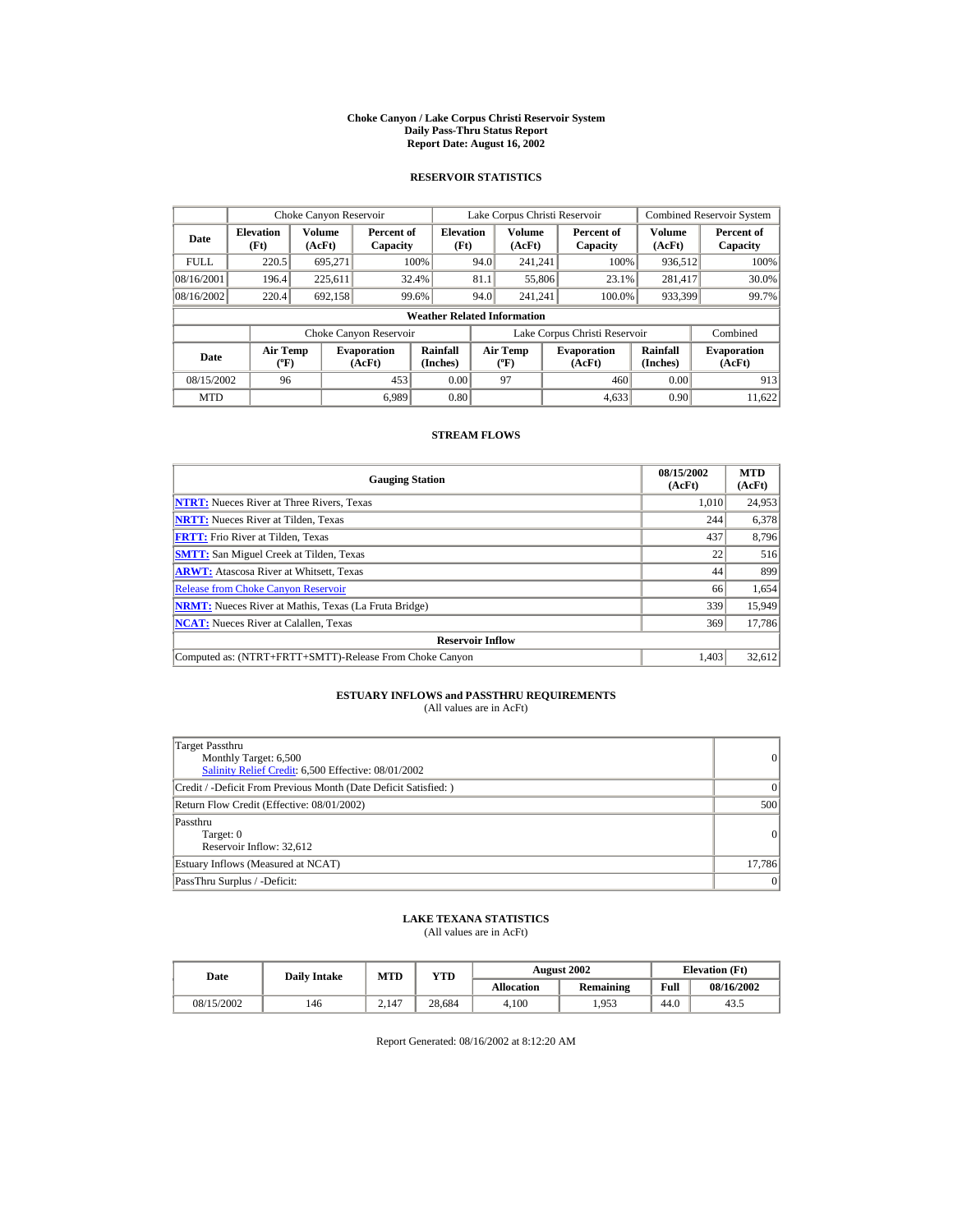#### **Choke Canyon / Lake Corpus Christi Reservoir System Daily Pass-Thru Status Report Report Date: August 17, 2002**

## **RESERVOIR STATISTICS**

|             | Choke Canyon Reservoir                      |                  |                              |                          | Lake Corpus Christi Reservoir |                                             |  |                               |                      | Combined Reservoir System    |  |  |
|-------------|---------------------------------------------|------------------|------------------------------|--------------------------|-------------------------------|---------------------------------------------|--|-------------------------------|----------------------|------------------------------|--|--|
| Date        | <b>Elevation</b><br>(Ft)                    | Volume<br>(AcFt) | Percent of<br>Capacity       | <b>Elevation</b><br>(Ft) |                               | <b>Volume</b><br>(AcFt)                     |  | Percent of<br>Capacity        | Volume<br>(AcFt)     | Percent of<br>Capacity       |  |  |
| <b>FULL</b> | 220.5                                       | 695.271          |                              | 100%                     | 94.0                          | 241.241                                     |  | 100%                          | 936,512              | 100%                         |  |  |
| 08/17/2001  | 196.3                                       | 225,219          |                              | 32.4%                    | 81.1                          | 55,408                                      |  | 23.0%                         | 280,627              | 30.0%                        |  |  |
| 08/17/2002  | 220.4                                       | 691,639          |                              | 99.5%                    | 94.0                          | 241.241                                     |  | 100.0%                        | 932,880              | 99.6%                        |  |  |
|             | <b>Weather Related Information</b>          |                  |                              |                          |                               |                                             |  |                               |                      |                              |  |  |
|             |                                             |                  | Choke Canyon Reservoir       |                          |                               |                                             |  | Lake Corpus Christi Reservoir |                      | Combined                     |  |  |
| Date        | <b>Air Temp</b><br>$({}^{\circ}\mathrm{F})$ |                  | <b>Evaporation</b><br>(AcFt) | Rainfall<br>(Inches)     |                               | <b>Air Temp</b><br>$({}^{\circ}\mathbf{F})$ |  | <b>Evaporation</b><br>(AcFt)  | Rainfall<br>(Inches) | <b>Evaporation</b><br>(AcFt) |  |  |
| 08/16/2002  | 94                                          |                  | 588                          | 0.00                     |                               | 94                                          |  | 224                           | 0.00                 | 812                          |  |  |
| <b>MTD</b>  |                                             |                  | 7.577                        | 0.80                     |                               |                                             |  | 4,857                         | 0.90                 | 12.434                       |  |  |

## **STREAM FLOWS**

| <b>Gauging Station</b>                                       | 08/16/2002<br>(AcFt) | <b>MTD</b><br>(AcFt) |
|--------------------------------------------------------------|----------------------|----------------------|
| <b>NTRT:</b> Nueces River at Three Rivers, Texas             | 931                  | 25,884               |
| <b>NRTT:</b> Nueces River at Tilden, Texas                   | 200                  | 6,578                |
| <b>FRTT:</b> Frio River at Tilden, Texas                     | 435                  | 9,230                |
| <b>SMTT:</b> San Miguel Creek at Tilden, Texas               | 22                   | 538                  |
| <b>ARWT:</b> Atascosa River at Whitsett, Texas               | 40                   | 939                  |
| <b>Release from Choke Canyon Reservoir</b>                   | 66                   | 1.719                |
| <b>NRMT:</b> Nueces River at Mathis, Texas (La Fruta Bridge) | 349                  | 16,299               |
| <b>NCAT:</b> Nueces River at Calallen, Texas                 | 187                  | 17,972               |
| <b>Reservoir Inflow</b>                                      |                      |                      |
| Computed as: (NTRT+FRTT+SMTT)-Release From Choke Canyon      | 1.322                | 33,934               |

# **ESTUARY INFLOWS and PASSTHRU REQUIREMENTS**<br>(All values are in AcFt)

| Target Passthru<br>Monthly Target: 6,500<br>Salinity Relief Credit: 6,500 Effective: 08/01/2002 | 0         |
|-------------------------------------------------------------------------------------------------|-----------|
| Credit / -Deficit From Previous Month (Date Deficit Satisfied:)                                 | $\vert$ 0 |
| Return Flow Credit (Effective: 08/01/2002)                                                      | 500       |
| Passthru<br>Target: 0<br>Reservoir Inflow: 33,934                                               | 0         |
| Estuary Inflows (Measured at NCAT)                                                              | 17,972    |
| PassThru Surplus / -Deficit:                                                                    | 0         |

## **LAKE TEXANA STATISTICS**

(All values are in AcFt)

| Date       | <b>Daily Intake</b> | <b>MTD</b> | YTD    |                   | <b>August 2002</b> | <b>Elevation</b> (Ft) |            |
|------------|---------------------|------------|--------|-------------------|--------------------|-----------------------|------------|
|            |                     |            |        | <b>Allocation</b> | Remaining          | Full                  | 08/17/2002 |
| 08/16/2002 | 146                 | 2.293      | 28.830 | 4.100             | .807               | 44.0                  | 43.6       |

Report Generated: 08/17/2002 at 7:49:18 AM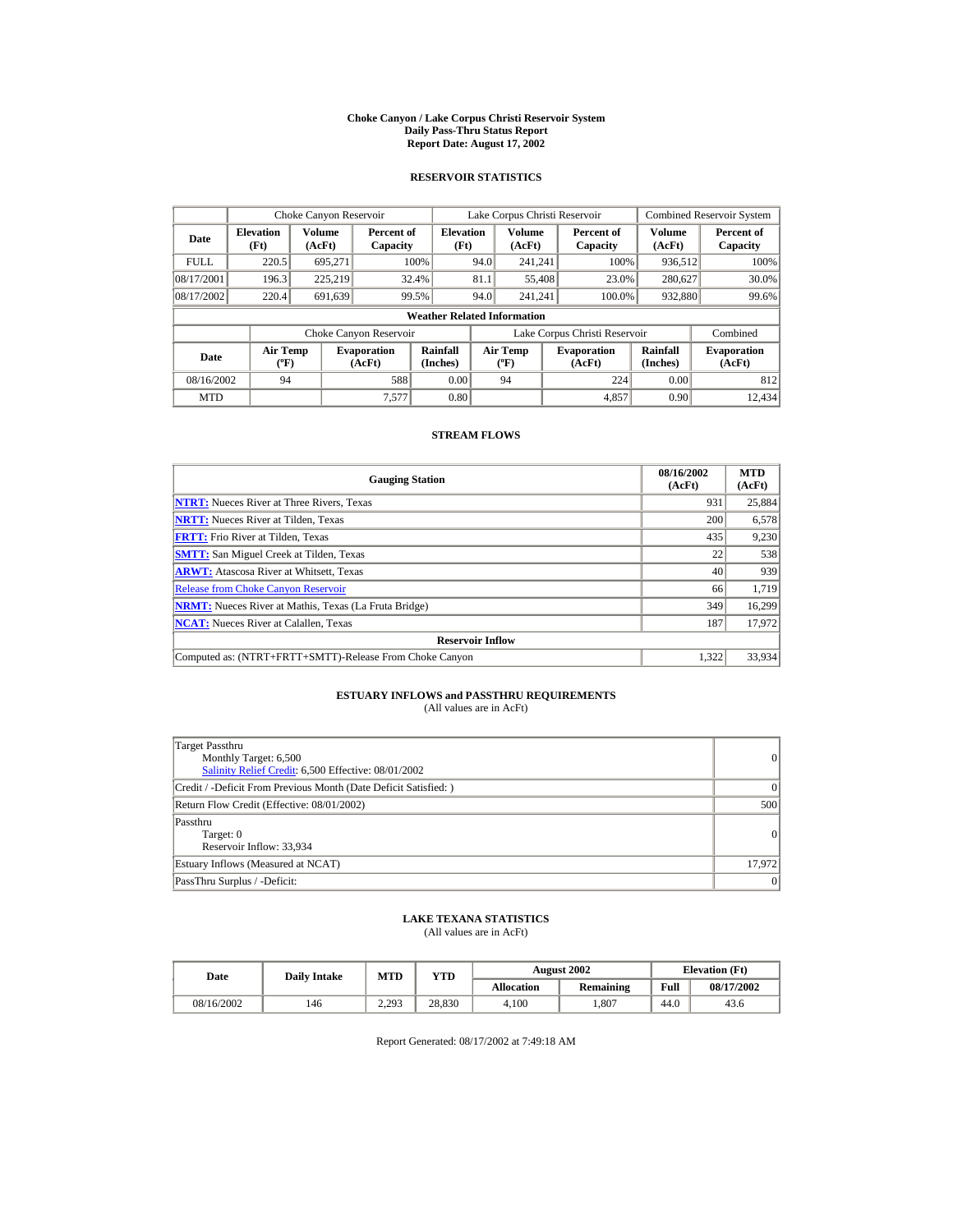#### **Choke Canyon / Lake Corpus Christi Reservoir System Daily Pass-Thru Status Report Report Date: August 18, 2002**

## **RESERVOIR STATISTICS**

|             | Choke Canyon Reservoir                |                  |                              |                          | Lake Corpus Christi Reservoir |                                          |  |                               |                      | <b>Combined Reservoir System</b> |  |  |
|-------------|---------------------------------------|------------------|------------------------------|--------------------------|-------------------------------|------------------------------------------|--|-------------------------------|----------------------|----------------------------------|--|--|
| Date        | <b>Elevation</b><br>(Ft)              | Volume<br>(AcFt) | Percent of<br>Capacity       | <b>Elevation</b><br>(Ft) |                               | <b>Volume</b><br>(AcFt)                  |  | Percent of<br>Capacity        | Volume<br>(AcFt)     | Percent of<br>Capacity           |  |  |
| <b>FULL</b> | 220.5                                 | 695.271          |                              | 100%                     | 94.0                          | 241.241                                  |  | 100%                          | 936,512              | 100%                             |  |  |
| 08/18/2001  | 196.3                                 | 224,827          |                              | 32.3%                    | 81.0                          | 55,090                                   |  | 22.8%                         | 279,917              | 29.9%                            |  |  |
| 08/18/2002  | 220.4                                 | 691,380          |                              | 99.4%                    | 94.0                          | 241.241                                  |  | 100.0%                        | 932,621              | 99.6%                            |  |  |
|             | <b>Weather Related Information</b>    |                  |                              |                          |                               |                                          |  |                               |                      |                                  |  |  |
|             |                                       |                  | Choke Canyon Reservoir       |                          |                               |                                          |  | Lake Corpus Christi Reservoir |                      | Combined                         |  |  |
| Date        | <b>Air Temp</b><br>$({}^o\mathrm{F})$ |                  | <b>Evaporation</b><br>(AcFt) | Rainfall<br>(Inches)     |                               | <b>Air Temp</b><br>$({}^{\circ}{\rm F})$ |  | <b>Evaporation</b><br>(AcFt)  | Rainfall<br>(Inches) | <b>Evaporation</b><br>(AcFt)     |  |  |
| 08/17/2002  | 97                                    |                  | 543                          | 0.00                     |                               | 97                                       |  | 348                           | 0.00                 | 891                              |  |  |
| <b>MTD</b>  |                                       |                  | 8.120                        | 0.80                     |                               |                                          |  | 5.205                         | 0.90                 | 13.325                           |  |  |

## **STREAM FLOWS**

| <b>Gauging Station</b>                                       | 08/17/2002<br>(AcFt) | <b>MTD</b><br>(AcFt) |
|--------------------------------------------------------------|----------------------|----------------------|
| <b>NTRT:</b> Nueces River at Three Rivers, Texas             | 818                  | 26,702               |
| <b>NRTT:</b> Nueces River at Tilden, Texas                   | 179                  | 6,757                |
| <b>FRTT:</b> Frio River at Tilden, Texas                     | 427                  | 9,657                |
| <b>SMTT:</b> San Miguel Creek at Tilden, Texas               | 20                   | 558                  |
| <b>ARWT:</b> Atascosa River at Whitsett, Texas               | 38                   | 977                  |
| <b>Release from Choke Canyon Reservoir</b>                   | 66                   | 1,785                |
| <b>NRMT:</b> Nueces River at Mathis, Texas (La Fruta Bridge) | 341                  | 16.640               |
| <b>NCAT:</b> Nueces River at Calallen, Texas                 | 161                  | 18,133               |
| <b>Reservoir Inflow</b>                                      |                      |                      |
| Computed as: (NTRT+FRTT+SMTT)-Release From Choke Canyon      | 1.199                | 35,133               |

# **ESTUARY INFLOWS and PASSTHRU REQUIREMENTS**<br>(All values are in AcFt)

| Target Passthru<br>Monthly Target: 6,500<br>Salinity Relief Credit: 6,500 Effective: 08/01/2002 | 0               |
|-------------------------------------------------------------------------------------------------|-----------------|
| Credit / -Deficit From Previous Month (Date Deficit Satisfied: )                                | 0               |
| Return Flow Credit (Effective: 08/01/2002)                                                      | 500             |
| Passthru<br>Target: 0<br>Reservoir Inflow: 35,133                                               | 0               |
| Estuary Inflows (Measured at NCAT)                                                              | 18,133          |
| PassThru Surplus / -Deficit:                                                                    | $\vert 0 \vert$ |

## **LAKE TEXANA STATISTICS**

(All values are in AcFt)

| Date       | <b>Daily Intake</b> | MTD   | YTD    |                   | <b>August 2002</b> | <b>Elevation</b> (Ft) |            |
|------------|---------------------|-------|--------|-------------------|--------------------|-----------------------|------------|
|            |                     |       |        | <b>Allocation</b> | <b>Remaining</b>   | Full                  | 08/18/2002 |
| 08/17/2002 | 146                 | 2.439 | 28.976 | 4.100             | .661               | 44.0                  | 43.6       |

Report Generated: 08/19/2002 at 7:09:39 AM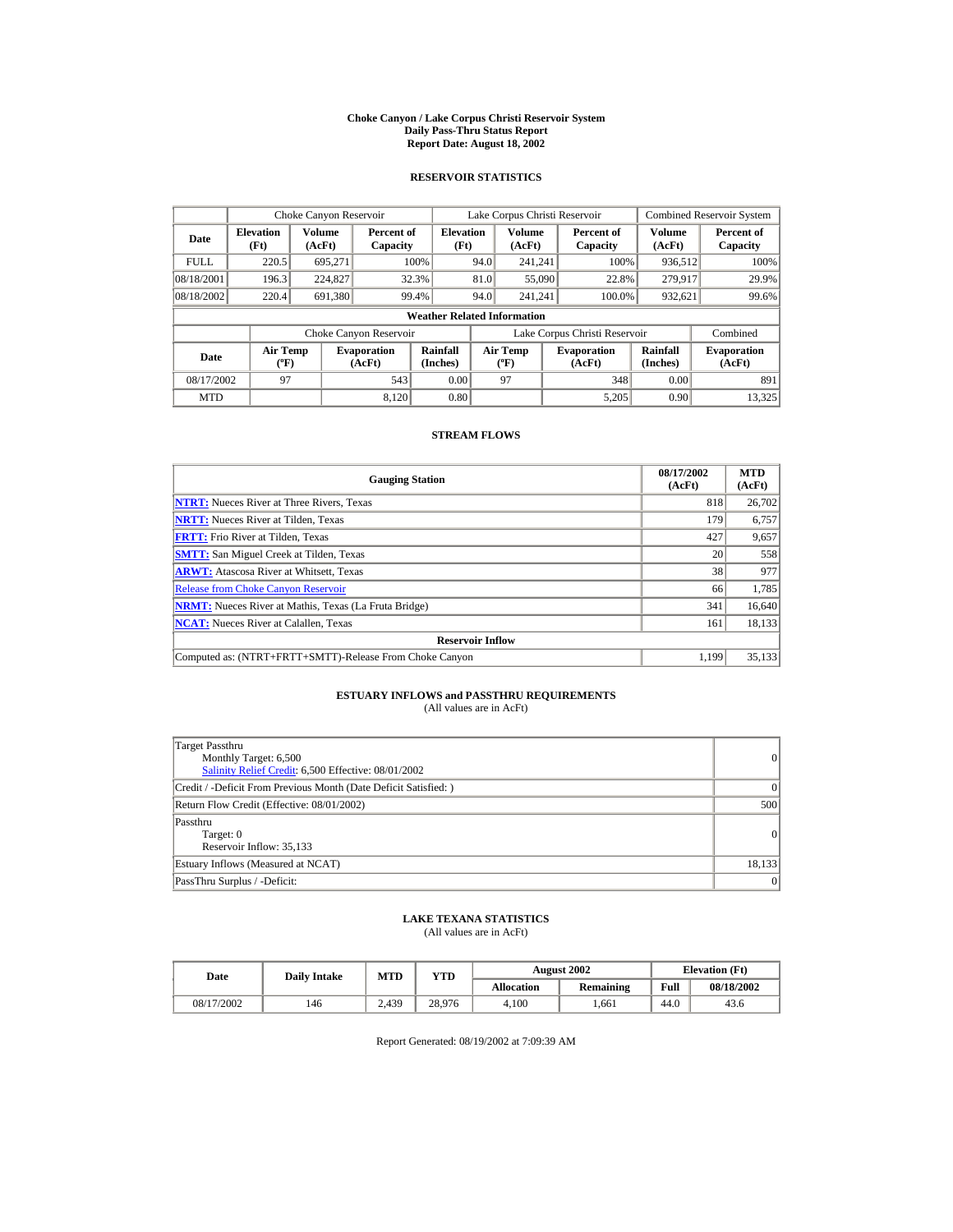#### **Choke Canyon / Lake Corpus Christi Reservoir System Daily Pass-Thru Status Report Report Date: August 19, 2002**

## **RESERVOIR STATISTICS**

|             | Choke Canyon Reservoir                      |                  |                              |                          | Lake Corpus Christi Reservoir |                                             |  |                               |                      | Combined Reservoir System    |  |  |
|-------------|---------------------------------------------|------------------|------------------------------|--------------------------|-------------------------------|---------------------------------------------|--|-------------------------------|----------------------|------------------------------|--|--|
| Date        | <b>Elevation</b><br>(Ft)                    | Volume<br>(AcFt) | Percent of<br>Capacity       | <b>Elevation</b><br>(Ft) |                               | Volume<br>(AcFt)                            |  | Percent of<br>Capacity        | Volume<br>(AcFt)     | Percent of<br>Capacity       |  |  |
| <b>FULL</b> | 220.5                                       | 695.271          |                              | 100%                     | 94.0                          | 241.241                                     |  | 100%                          | 936,512              | 100%                         |  |  |
| 08/19/2001  | 196.3                                       | 224,435          |                              | 32.3%                    | 81.0                          | 54,617                                      |  | 22.6%                         | 279,052              | 29.8%                        |  |  |
| 08/19/2002  | 220.4                                       | 691.380          |                              | 99.4%                    | 94.0                          | 241.241                                     |  | 100.0%                        | 932,621              | 99.6%                        |  |  |
|             | <b>Weather Related Information</b>          |                  |                              |                          |                               |                                             |  |                               |                      |                              |  |  |
|             |                                             |                  | Choke Canyon Reservoir       |                          |                               |                                             |  | Lake Corpus Christi Reservoir |                      | Combined                     |  |  |
| Date        | <b>Air Temp</b><br>$({}^{\circ}\mathrm{F})$ |                  | <b>Evaporation</b><br>(AcFt) | Rainfall<br>(Inches)     |                               | <b>Air Temp</b><br>$({}^{\circ}\mathbf{F})$ |  | <b>Evaporation</b><br>(AcFt)  | Rainfall<br>(Inches) | <b>Evaporation</b><br>(AcFt) |  |  |
| 08/18/2002  | 96                                          |                  | 483                          | 0.00                     |                               | 97                                          |  | 415                           | 0.00                 | 898                          |  |  |
| <b>MTD</b>  |                                             |                  | 8.603                        | 0.80                     |                               |                                             |  | 5,620                         | 0.90                 | 14.223                       |  |  |

## **STREAM FLOWS**

| <b>Gauging Station</b>                                       | 08/18/2002<br>(AcFt) | <b>MTD</b><br>(AcFt) |
|--------------------------------------------------------------|----------------------|----------------------|
| <b>NTRT:</b> Nueces River at Three Rivers, Texas             | 748                  | 27,451               |
| <b>NRTT:</b> Nueces River at Tilden, Texas                   | 165                  | 6,922                |
| <b>FRTT:</b> Frio River at Tilden, Texas                     | 411                  | 10,068               |
| <b>SMTT:</b> San Miguel Creek at Tilden, Texas               | 22                   | 580                  |
| <b>ARWT:</b> Atascosa River at Whitsett, Texas               | 36                   | 1,012                |
| <b>Release from Choke Canyon Reservoir</b>                   | 66                   | 1,850                |
| <b>NRMT:</b> Nueces River at Mathis, Texas (La Fruta Bridge) | 341                  | 16,982               |
| <b>NCAT:</b> Nueces River at Calallen, Texas                 | 165                  | 18,298               |
| <b>Reservoir Inflow</b>                                      |                      |                      |
| Computed as: (NTRT+FRTT+SMTT)-Release From Choke Canyon      | 1.116                | 36,248               |

# **ESTUARY INFLOWS and PASSTHRU REQUIREMENTS**<br>(All values are in AcFt)

| Target Passthru<br>Monthly Target: 6,500<br>Salinity Relief Credit: 6,500 Effective: 08/01/2002 | 0               |
|-------------------------------------------------------------------------------------------------|-----------------|
| Credit / -Deficit From Previous Month (Date Deficit Satisfied: )                                | $\vert$ 0       |
| Return Flow Credit (Effective: 08/01/2002)                                                      | 500             |
| Passthru<br>Target: 0<br>Reservoir Inflow: 36.248                                               | 0               |
| Estuary Inflows (Measured at NCAT)                                                              | 18,298          |
| PassThru Surplus / -Deficit:                                                                    | $\vert 0 \vert$ |

## **LAKE TEXANA STATISTICS**

(All values are in AcFt)

| Date       | <b>Daily Intake</b> | <b>MTD</b> | YTD    |                   | <b>August 2002</b> | <b>Elevation</b> (Ft) |            |
|------------|---------------------|------------|--------|-------------------|--------------------|-----------------------|------------|
|            |                     |            |        | <b>Allocation</b> | Remaining          | Full                  | 08/19/2002 |
| 08/18/2002 | 146                 | 2.585      | 29.122 | 4.100             | 1.515              | 44.0                  | 43.6       |

Report Generated: 08/19/2002 at 8:06:08 AM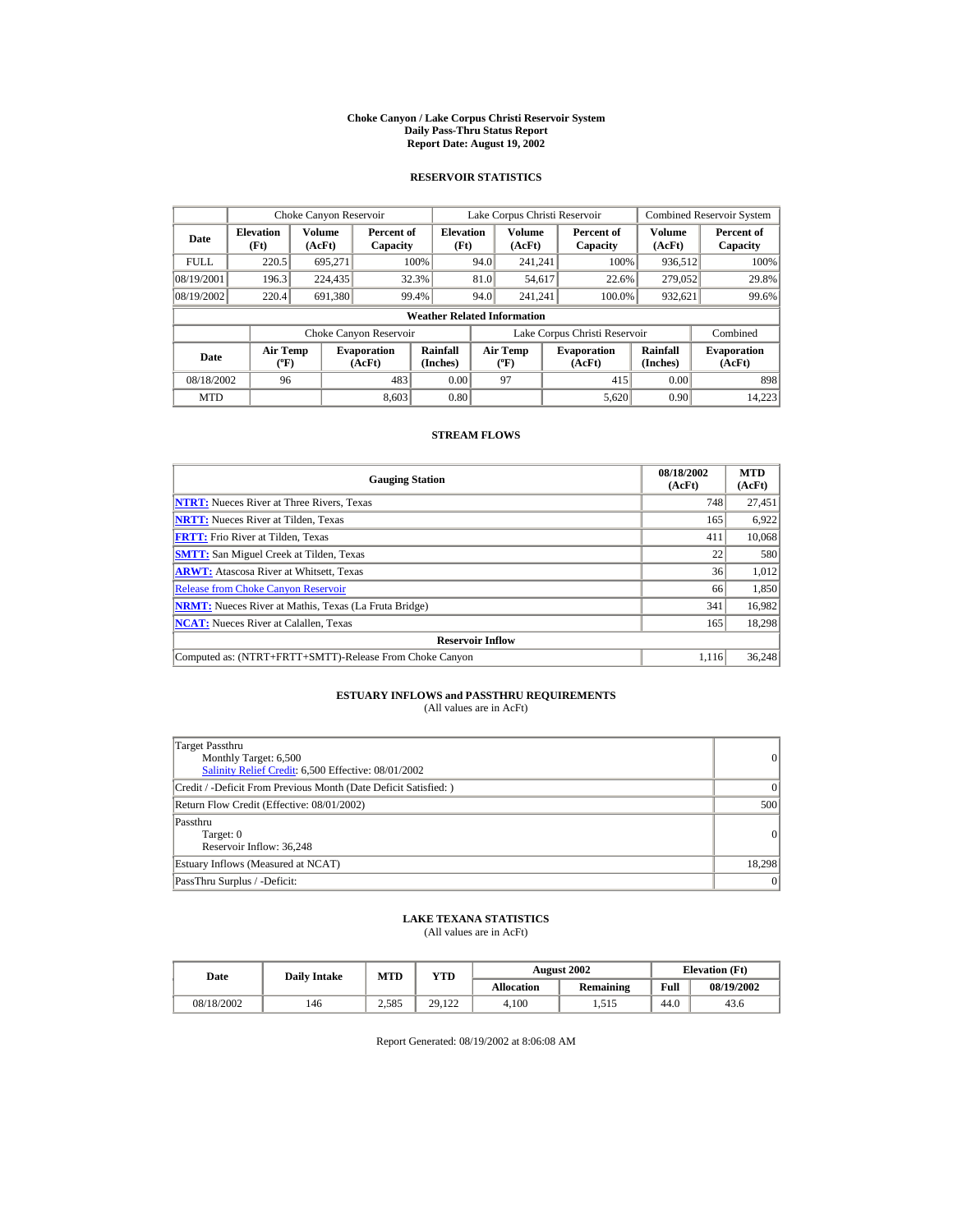#### **Choke Canyon / Lake Corpus Christi Reservoir System Daily Pass-Thru Status Report Report Date: August 20, 2002**

## **RESERVOIR STATISTICS**

|             | Choke Canyon Reservoir             |                  |                              |                          | Lake Corpus Christi Reservoir |                                          |  |                               |                      | <b>Combined Reservoir System</b> |  |  |
|-------------|------------------------------------|------------------|------------------------------|--------------------------|-------------------------------|------------------------------------------|--|-------------------------------|----------------------|----------------------------------|--|--|
| Date        | <b>Elevation</b><br>(Ft)           | Volume<br>(AcFt) | Percent of<br>Capacity       | <b>Elevation</b><br>(Ft) |                               | <b>Volume</b><br>(AcFt)                  |  | Percent of<br>Capacity        | Volume<br>(AcFt)     | Percent of<br>Capacity           |  |  |
| <b>FULL</b> | 220.5                              | 695.271          |                              | 100%                     | 94.0                          | 241.241                                  |  | 100%                          | 936,512              | 100%                             |  |  |
| 08/20/2001  | 196.2                              | 224,044          |                              | 32.2%                    | 80.9                          | 54,302                                   |  | 22.5%                         | 278,346              | 29.7%                            |  |  |
| 08/20/2002  | 220.3                              | 690,602          |                              | 99.3%                    | 94.0                          | 241.241                                  |  | 100.0%                        | 931,843              | 99.5%                            |  |  |
|             | <b>Weather Related Information</b> |                  |                              |                          |                               |                                          |  |                               |                      |                                  |  |  |
|             |                                    |                  | Choke Canyon Reservoir       |                          |                               |                                          |  | Lake Corpus Christi Reservoir |                      | Combined                         |  |  |
| Date        | Air Temp<br>$({}^o\mathrm{F})$     |                  | <b>Evaporation</b><br>(AcFt) | Rainfall<br>(Inches)     |                               | <b>Air Temp</b><br>$({}^{\circ}{\rm F})$ |  | <b>Evaporation</b><br>(AcFt)  | Rainfall<br>(Inches) | <b>Evaporation</b><br>(AcFt)     |  |  |
| 08/19/2002  | 97                                 |                  | 588                          | 0.00                     |                               | 98                                       |  | 370                           | 0.00                 | 958                              |  |  |
| <b>MTD</b>  |                                    |                  | 9.191                        | 0.80                     |                               |                                          |  | 5.990                         | 0.90                 | 15.181                           |  |  |

## **STREAM FLOWS**

| <b>Gauging Station</b>                                       | 08/19/2002<br>(AcFt) | <b>MTD</b><br>(AcFt) |
|--------------------------------------------------------------|----------------------|----------------------|
| <b>NTRT:</b> Nueces River at Three Rivers, Texas             | 703                  | 28,153               |
| <b>NRTT:</b> Nueces River at Tilden, Texas                   | 151                  | 7,073                |
| <b>FRTT:</b> Frio River at Tilden, Texas                     | 377                  | 10,445               |
| <b>SMTT:</b> San Miguel Creek at Tilden, Texas               | 22                   | 601                  |
| <b>ARWT:</b> Atascosa River at Whitsett, Texas               | 34                   | 1,046                |
| <b>Release from Choke Canyon Reservoir</b>                   | 66                   | 1,916                |
| <b>NRMT:</b> Nueces River at Mathis, Texas (La Fruta Bridge) | 312                  | 17.293               |
| <b>NCAT:</b> Nueces River at Calallen, Texas                 | 127                  | 18,425               |
| <b>Reservoir Inflow</b>                                      |                      |                      |
| Computed as: (NTRT+FRTT+SMTT)-Release From Choke Canyon      | 1.036                | 37,284               |

# **ESTUARY INFLOWS and PASSTHRU REQUIREMENTS**<br>(All values are in AcFt)

| Target Passthru<br>Monthly Target: 6,500<br>Salinity Relief Credit: 6,500 Effective: 08/01/2002 | 0               |
|-------------------------------------------------------------------------------------------------|-----------------|
| Credit / -Deficit From Previous Month (Date Deficit Satisfied: )                                | 0               |
| Return Flow Credit (Effective: 08/01/2002)                                                      | 500             |
| Passthru<br>Target: 0<br>Reservoir Inflow: 37,284                                               | 0               |
| Estuary Inflows (Measured at NCAT)                                                              | 18,425          |
| PassThru Surplus / -Deficit:                                                                    | $\vert 0 \vert$ |

## **LAKE TEXANA STATISTICS**

(All values are in AcFt)

| Date       | <b>Daily Intake</b> | <b>MTD</b>             | YTD    |                   | <b>August 2002</b> | <b>Elevation</b> (Ft) |            |
|------------|---------------------|------------------------|--------|-------------------|--------------------|-----------------------|------------|
|            |                     |                        |        | <b>Allocation</b> | Remaining          | Full                  | 08/20/2002 |
| 08/19/2002 | 146                 | 2721<br><u>ے، اپنے</u> | 29.268 | 4.100             | .369               | 44.0                  | 44.1       |

Report Generated: 08/20/2002 at 8:09:14 AM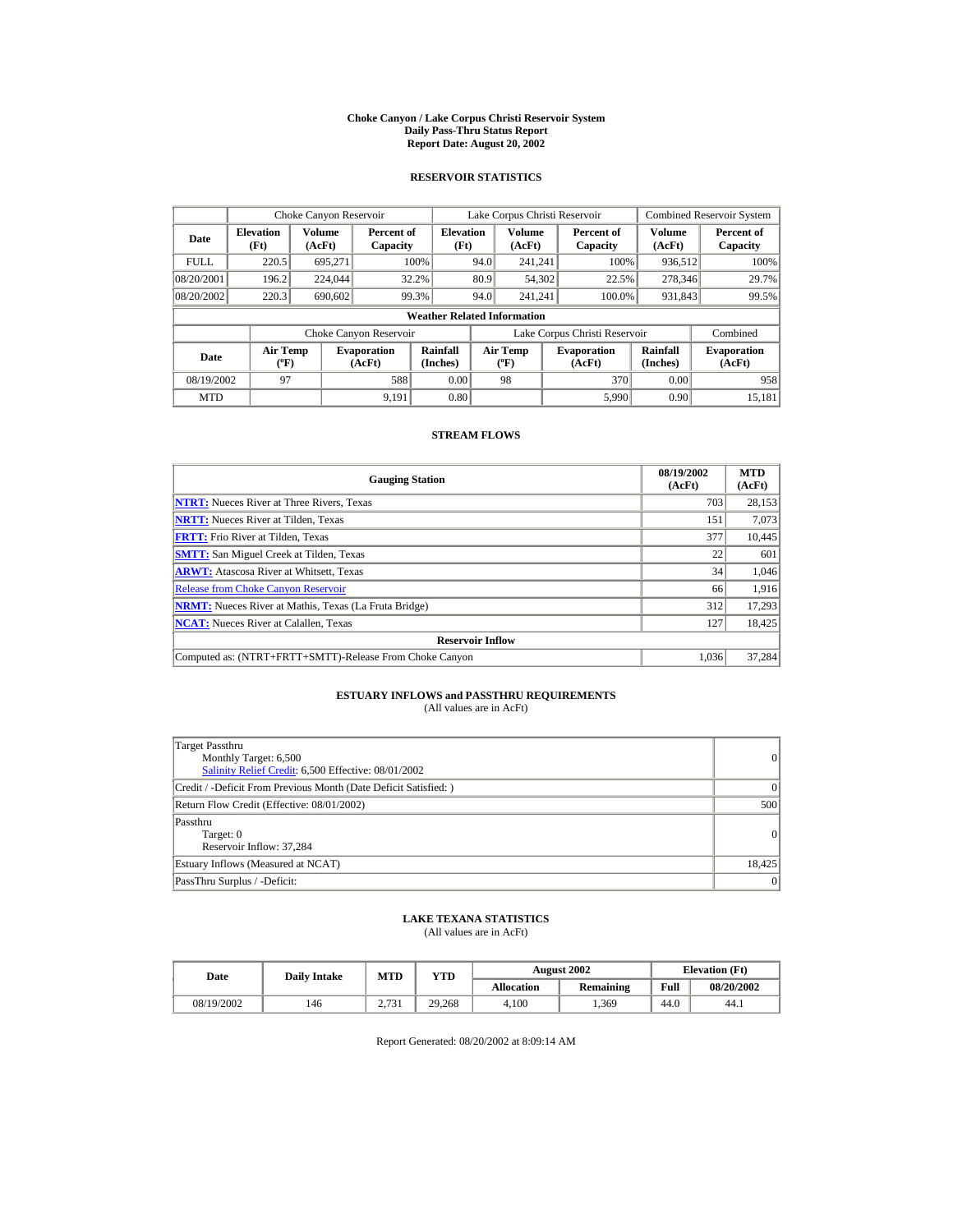#### **Choke Canyon / Lake Corpus Christi Reservoir System Daily Pass-Thru Status Report Report Date: August 21, 2002**

## **RESERVOIR STATISTICS**

|             | Choke Canyon Reservoir                      |                  |                              |                          | Lake Corpus Christi Reservoir |                                           |  |                               |                      | Combined Reservoir System    |  |  |
|-------------|---------------------------------------------|------------------|------------------------------|--------------------------|-------------------------------|-------------------------------------------|--|-------------------------------|----------------------|------------------------------|--|--|
| Date        | <b>Elevation</b><br>(Ft)                    | Volume<br>(AcFt) | Percent of<br>Capacity       | <b>Elevation</b><br>(Ft) |                               | Volume<br>(AcFt)                          |  | Percent of<br>Capacity        | Volume<br>(AcFt)     | Percent of<br>Capacity       |  |  |
| <b>FULL</b> | 220.5                                       | 695.271          |                              | 100%                     | 94.0                          | 241.241                                   |  | 100%                          | 936,512              | 100%                         |  |  |
| 08/21/2001  | 196.2                                       | 223,523          |                              | 32.1%                    | 80.9                          | 53,911                                    |  | 22.3%                         | 277,434              | 29.6%                        |  |  |
| 08/21/2002  | 220.3                                       | 689,569          |                              | 99.2%                    | 94.0                          | 241.241                                   |  | 100.0%                        | 930,810              | 99.4%                        |  |  |
|             | <b>Weather Related Information</b>          |                  |                              |                          |                               |                                           |  |                               |                      |                              |  |  |
|             |                                             |                  | Choke Canyon Reservoir       |                          |                               |                                           |  | Lake Corpus Christi Reservoir |                      | Combined                     |  |  |
| Date        | <b>Air Temp</b><br>$({}^{\circ}\mathrm{F})$ |                  | <b>Evaporation</b><br>(AcFt) | Rainfall<br>(Inches)     |                               | <b>Air Temp</b><br>$({}^{\circ}\text{F})$ |  | <b>Evaporation</b><br>(AcFt)  | Rainfall<br>(Inches) | <b>Evaporation</b><br>(AcFt) |  |  |
| 08/20/2002  | 97                                          |                  | 632                          | 0.00                     |                               | 98                                        |  | 370                           | 0.00                 | 1.002                        |  |  |
| <b>MTD</b>  |                                             |                  | 9.823                        | 0.80                     |                               |                                           |  | 6.360                         | 0.90                 | 16.183                       |  |  |

## **STREAM FLOWS**

| <b>Gauging Station</b>                                       | 08/20/2002<br>(AcFt) | <b>MTD</b><br>(AcFt) |
|--------------------------------------------------------------|----------------------|----------------------|
| <b>NTRT:</b> Nueces River at Three Rivers, Texas             | 659                  | 28,812               |
| <b>NRTT:</b> Nueces River at Tilden, Texas                   | 137                  | 7.210                |
| <b>FRTT:</b> Frio River at Tilden, Texas                     | 361                  | 10,806               |
| <b>SMTT:</b> San Miguel Creek at Tilden, Texas               | 20                   | 621                  |
| <b>ARWT:</b> Atascosa River at Whitsett, Texas               | 32                   | 1,078                |
| <b>Release from Choke Canyon Reservoir</b>                   | 66                   | 1,981                |
| <b>NRMT:</b> Nueces River at Mathis, Texas (La Fruta Bridge) | 355                  | 17.649               |
| <b>NCAT:</b> Nueces River at Calallen, Texas                 | 111                  | 18,536               |
| <b>Reservoir Inflow</b>                                      |                      |                      |
| Computed as: (NTRT+FRTT+SMTT)-Release From Choke Canyon      | 975                  | 38,259               |

## **ESTUARY INFLOWS and PASSTHRU REQUIREMENTS**<br>(All values are in AcFt)

| Target Passthru<br>Monthly Target: 6,500<br>Salinity Relief Credit: 6,500 Effective: 08/01/2002 | $\overline{0}$ |
|-------------------------------------------------------------------------------------------------|----------------|
| Credit / -Deficit From Previous Month (Date Deficit Satisfied: )                                | ( )            |
| Return Flow Credit (Effective: 08/01/2002)                                                      | 500            |
| Passthru<br>Target: 0<br>Reservoir Inflow: 38,259                                               | $\overline{0}$ |
| Estuary Inflows (Measured at NCAT)                                                              | 18,536         |
| PassThru Surplus / -Deficit:                                                                    | 0              |

## **LAKE TEXANA STATISTICS**

(All values are in AcFt)

| Date       | <b>Daily Intake</b> | <b>MTD</b> | YTD    |                   | <b>August 2002</b> | <b>Elevation</b> (Ft) |            |
|------------|---------------------|------------|--------|-------------------|--------------------|-----------------------|------------|
|            |                     |            |        | <b>Allocation</b> | Remaining          | Full                  | 08/21/2002 |
| 08/20/2002 | 146                 | 2.877      | 29.414 | 4.100             | 1.223              | 44.0                  | 44.1       |

Report Generated: 08/21/2002 at 8:29:31 AM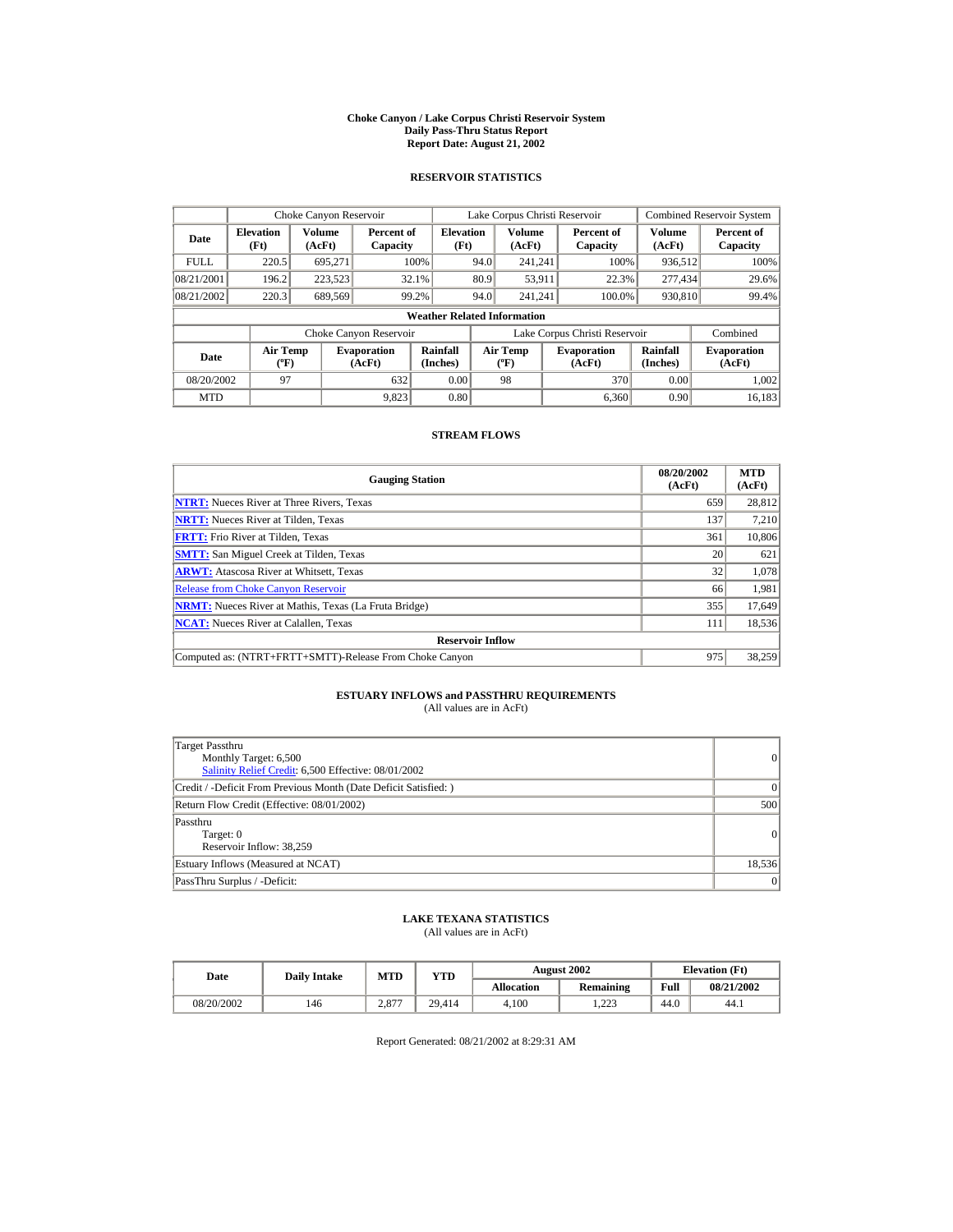#### **Choke Canyon / Lake Corpus Christi Reservoir System Daily Pass-Thru Status Report Report Date: August 22, 2002**

## **RESERVOIR STATISTICS**

|             | Choke Canyon Reservoir                      |                  |                              |                          | Lake Corpus Christi Reservoir               |                  |  |                               |                      | Combined Reservoir System    |  |  |
|-------------|---------------------------------------------|------------------|------------------------------|--------------------------|---------------------------------------------|------------------|--|-------------------------------|----------------------|------------------------------|--|--|
| Date        | <b>Elevation</b><br>(Ft)                    | Volume<br>(AcFt) | Percent of<br>Capacity       | <b>Elevation</b><br>(Ft) |                                             | Volume<br>(AcFt) |  | Percent of<br>Capacity        | Volume<br>(AcFt)     | Percent of<br>Capacity       |  |  |
| <b>FULL</b> | 220.5                                       | 695.271          |                              | 100%                     | 94.0                                        | 241.241          |  | 100%                          | 936,512              | 100%                         |  |  |
| 08/22/2001  | 196.2                                       | 223,003          |                              | 32.1%                    | 80.8                                        | 53,366           |  | 22.1%                         | 276,369              | 29.5%                        |  |  |
| 08/22/2002  | 220.2                                       | 688.540          |                              | 99.0%                    | 94.0                                        | 241.241          |  | 100.0%                        | 929,781              | 99.3%                        |  |  |
|             | <b>Weather Related Information</b>          |                  |                              |                          |                                             |                  |  |                               |                      |                              |  |  |
|             |                                             |                  | Choke Canyon Reservoir       |                          |                                             |                  |  | Lake Corpus Christi Reservoir |                      | Combined                     |  |  |
| Date        | <b>Air Temp</b><br>$({}^{\circ}\mathrm{F})$ |                  | <b>Evaporation</b><br>(AcFt) | Rainfall<br>(Inches)     | <b>Air Temp</b><br>$({}^{\circ}\mathbf{F})$ |                  |  | <b>Evaporation</b><br>(AcFt)  | Rainfall<br>(Inches) | <b>Evaporation</b><br>(AcFt) |  |  |
| 08/21/2002  | 97                                          |                  | 511                          | 0.00                     |                                             | 97               |  | 359                           | 0.00                 | 870                          |  |  |
| <b>MTD</b>  |                                             |                  | 10.334                       | 0.80                     |                                             |                  |  | 6.719                         | 0.90                 | 17,053                       |  |  |

## **STREAM FLOWS**

| <b>Gauging Station</b>                                       | 08/21/2002<br>(AcFt) | <b>MTD</b><br>(AcFt) |
|--------------------------------------------------------------|----------------------|----------------------|
| <b>NTRT:</b> Nueces River at Three Rivers, Texas             | 615                  | 29,428               |
| <b>NRTT:</b> Nueces River at Tilden, Texas                   | 123                  | 7,333                |
| <b>FRTT:</b> Frio River at Tilden, Texas                     | 347                  | 11,154               |
| <b>SMTT:</b> San Miguel Creek at Tilden, Texas               | 19                   | 641                  |
| <b>ARWT:</b> Atascosa River at Whitsett, Texas               | 30 <sup>1</sup>      | 1,108                |
| <b>Release from Choke Canyon Reservoir</b>                   | 66                   | 2,047                |
| <b>NRMT:</b> Nueces River at Mathis, Texas (La Fruta Bridge) | 341                  | 17.990               |
| <b>NCAT:</b> Nueces River at Calallen, Texas                 | 135                  | 18,671               |
| <b>Reservoir Inflow</b>                                      |                      |                      |
| Computed as: (NTRT+FRTT+SMTT)-Release From Choke Canyon      | 917                  | 39,176               |

## **ESTUARY INFLOWS and PASSTHRU REQUIREMENTS**<br>(All values are in AcFt)

| Target Passthru<br>Monthly Target: 6,500<br>Salinity Relief Credit: 6,500 Effective: 08/01/2002 | $\overline{0}$ |
|-------------------------------------------------------------------------------------------------|----------------|
| Credit / -Deficit From Previous Month (Date Deficit Satisfied: )                                | $\Omega$       |
| Return Flow Credit (Effective: 08/01/2002)                                                      | 500            |
| Passthru<br>Target: 0<br>Reservoir Inflow: 39,176                                               | 0              |
| Estuary Inflows (Measured at NCAT)                                                              | 18,671         |
| PassThru Surplus / -Deficit:                                                                    | 0              |

## **LAKE TEXANA STATISTICS**

(All values are in AcFt)

| Date       | <b>Daily Intake</b> | <b>MTD</b> | YTD    |                   | <b>August 2002</b> | <b>Elevation</b> (Ft) |            |
|------------|---------------------|------------|--------|-------------------|--------------------|-----------------------|------------|
|            |                     |            |        | <b>Allocation</b> | Remaining          | Full                  | 08/22/2002 |
| 08/21/2002 | 146                 | 3.024      | 29.561 | 4.100             | .076               | 44.0                  | 44.1       |

Report Generated: 08/22/2002 at 8:32:10 AM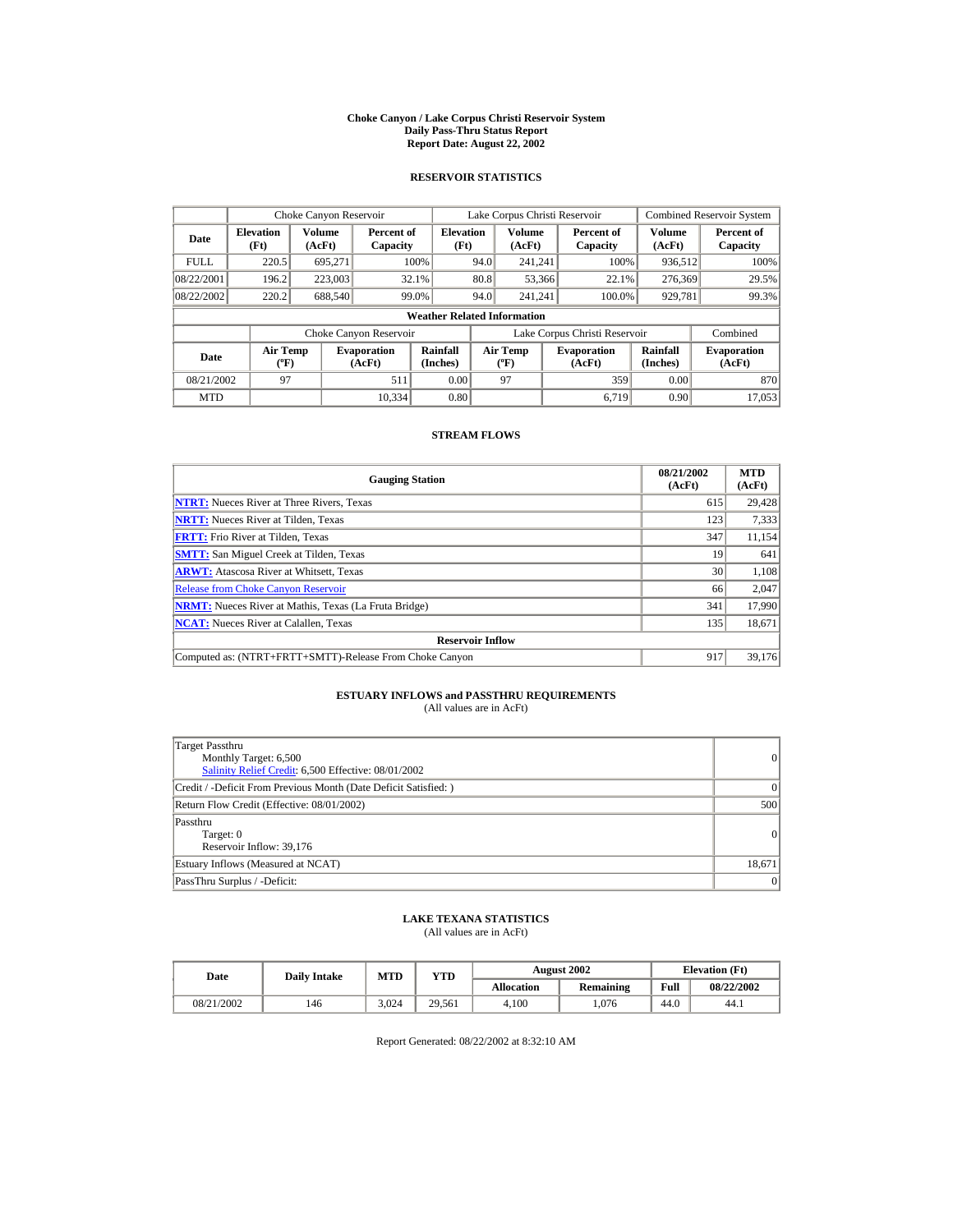#### **Choke Canyon / Lake Corpus Christi Reservoir System Daily Pass-Thru Status Report Report Date: August 23, 2002**

## **RESERVOIR STATISTICS**

|             | Choke Canyon Reservoir             |                  |                              |                          | Lake Corpus Christi Reservoir |                                   |  |                               |                         | <b>Combined Reservoir System</b> |  |  |
|-------------|------------------------------------|------------------|------------------------------|--------------------------|-------------------------------|-----------------------------------|--|-------------------------------|-------------------------|----------------------------------|--|--|
| Date        | <b>Elevation</b><br>(Ft)           | Volume<br>(AcFt) | Percent of<br>Capacity       | <b>Elevation</b><br>(Ft) |                               | Volume<br>(AcFt)                  |  | Percent of<br>Capacity        | <b>Volume</b><br>(AcFt) | Percent of<br>Capacity           |  |  |
| <b>FULL</b> | 220.5                              | 695.271          |                              | 100%                     | 94.0                          | 241.241                           |  | 100%                          | 936,512                 | 100%                             |  |  |
| 08/23/2001  | 196.1                              | 222,743          |                              | 32.0%                    | 80.8                          | 52,979                            |  | 22.0%                         | 275,722                 | 29.4%                            |  |  |
| 08/23/2002  | 220.2                              | 688,025          |                              | 99.0%                    | 94.0                          | 241.241                           |  | 100.0%                        | 929,266                 | 99.2%                            |  |  |
|             | <b>Weather Related Information</b> |                  |                              |                          |                               |                                   |  |                               |                         |                                  |  |  |
|             |                                    |                  | Choke Canyon Reservoir       |                          |                               |                                   |  | Lake Corpus Christi Reservoir |                         | Combined                         |  |  |
| Date        | Air Temp<br>$({}^o\mathrm{F})$     |                  | <b>Evaporation</b><br>(AcFt) | Rainfall<br>(Inches)     |                               | Air Temp<br>$({}^{\circ}{\rm F})$ |  | <b>Evaporation</b><br>(AcFt)  | Rainfall<br>(Inches)    | <b>Evaporation</b><br>(AcFt)     |  |  |
| 08/22/2002  | 97                                 |                  | 541                          | 0.00                     |                               | 98                                |  | 370                           | 0.00                    | 911                              |  |  |
| <b>MTD</b>  |                                    |                  | 10.875                       | 0.80                     |                               |                                   |  | 7.089                         | 0.90                    | 17.964                           |  |  |

## **STREAM FLOWS**

| <b>Gauging Station</b>                                       | 08/22/2002<br>(AcFt) | <b>MTD</b><br>(AcFt) |
|--------------------------------------------------------------|----------------------|----------------------|
| <b>NTRT:</b> Nueces River at Three Rivers, Texas             | 590                  | 30,017               |
| <b>NRTT:</b> Nueces River at Tilden, Texas                   | 113                  | 7,446                |
| <b>FRTT:</b> Frio River at Tilden, Texas                     | 337                  | 11,491               |
| <b>SMTT:</b> San Miguel Creek at Tilden, Texas               | 19                   | 659                  |
| <b>ARWT:</b> Atascosa River at Whitsett, Texas               | 28                   | 1,135                |
| <b>Release from Choke Canyon Reservoir</b>                   | 66                   | 2,112                |
| <b>NRMT:</b> Nueces River at Mathis, Texas (La Fruta Bridge) | 324                  | 18,314               |
| <b>NCAT:</b> Nueces River at Calallen, Texas                 | 125                  | 18,796               |
| <b>Reservoir Inflow</b>                                      |                      |                      |
| Computed as: (NTRT+FRTT+SMTT)-Release From Choke Canyon      | 880                  | 40,056               |

# **ESTUARY INFLOWS and PASSTHRU REQUIREMENTS**<br>(All values are in AcFt)

| Target Passthru<br>Monthly Target: 6,500<br>Salinity Relief Credit: 6,500 Effective: 08/01/2002 | $\overline{0}$ |
|-------------------------------------------------------------------------------------------------|----------------|
| Credit / -Deficit From Previous Month (Date Deficit Satisfied: )                                | $\Omega$       |
| Return Flow Credit (Effective: 08/01/2002)                                                      | 500            |
| Passthru<br>Target: 0<br>Reservoir Inflow: 40,056                                               | 0              |
| Estuary Inflows (Measured at NCAT)                                                              | 18,796         |
| PassThru Surplus / -Deficit:                                                                    | 0              |

## **LAKE TEXANA STATISTICS**

(All values are in AcFt)

| Date       | <b>Daily Intake</b> | <b>MTD</b> | YTD    |                   | <b>August 2002</b> | <b>Elevation</b> (Ft) |            |
|------------|---------------------|------------|--------|-------------------|--------------------|-----------------------|------------|
|            |                     |            |        | <b>Allocation</b> | Remaining          | Full                  | 08/23/2002 |
| 08/22/2002 | 147                 | 3.170      | 29.707 | 4.100             | 930                | 44.0                  | 44.0       |

Report Generated: 08/23/2002 at 8:20:08 AM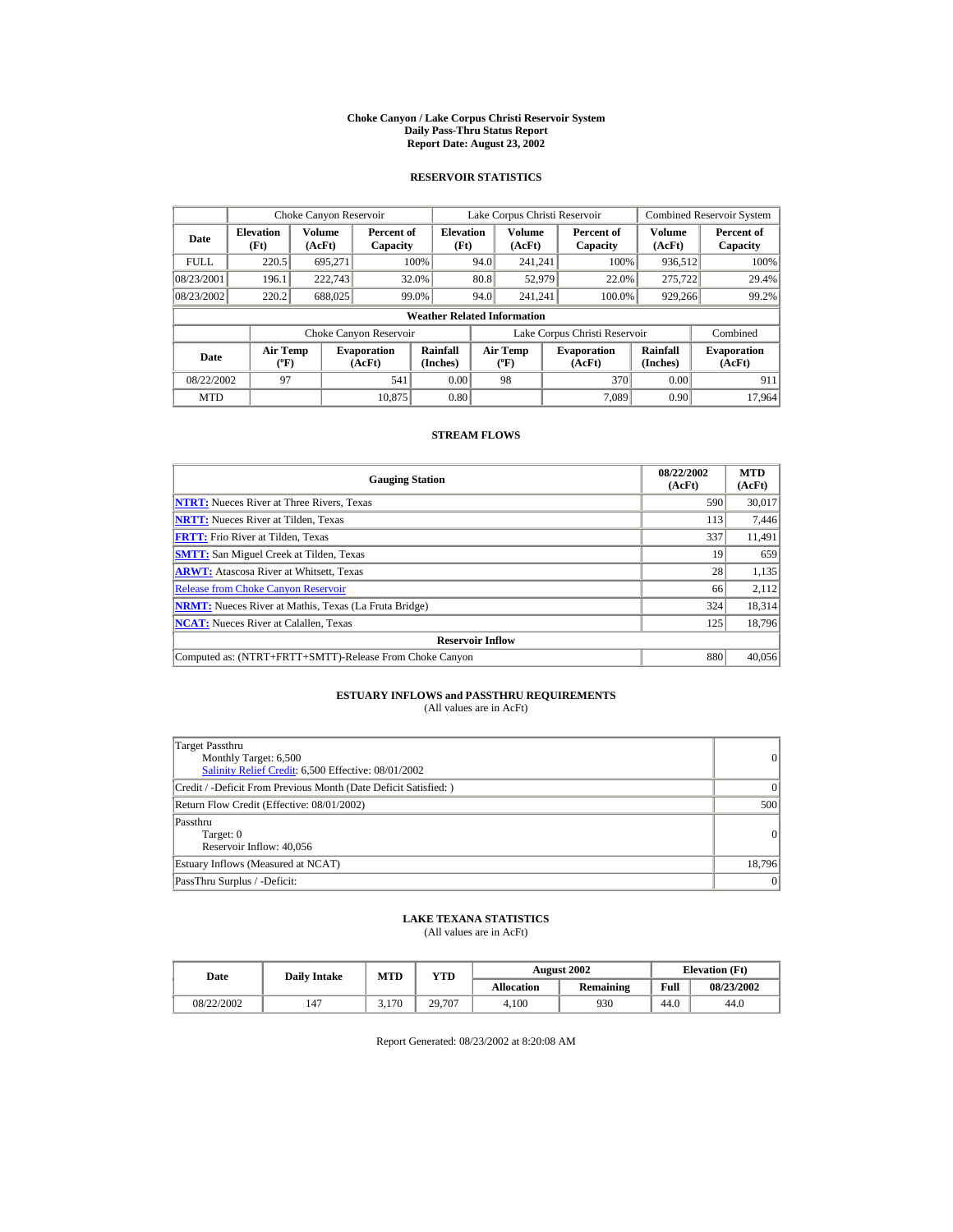#### **Choke Canyon / Lake Corpus Christi Reservoir System Daily Pass-Thru Status Report Report Date: August 24, 2002**

## **RESERVOIR STATISTICS**

|             | Choke Canyon Reservoir                      |                  |                              |                          | Lake Corpus Christi Reservoir               |                  |  |                               |                      | Combined Reservoir System    |  |  |
|-------------|---------------------------------------------|------------------|------------------------------|--------------------------|---------------------------------------------|------------------|--|-------------------------------|----------------------|------------------------------|--|--|
| Date        | <b>Elevation</b><br>(Ft)                    | Volume<br>(AcFt) | Percent of<br>Capacity       | <b>Elevation</b><br>(Ft) |                                             | Volume<br>(AcFt) |  | Percent of<br>Capacity        | Volume<br>(AcFt)     | Percent of<br>Capacity       |  |  |
| <b>FULL</b> | 220.5                                       | 695.271          |                              | 100%                     | 94.0                                        | 241.241          |  | 100%                          | 936,512              | 100%                         |  |  |
| 08/24/2001  | 196.1                                       | 222,614          |                              | 32.0%                    | 80.7                                        | 52,594           |  | 21.8%                         | 275,208              | 29.4%                        |  |  |
| 08/24/2002  | 220.2                                       | 687.252          | 98.8%                        |                          | 94.0                                        | 240,663          |  | 99.8%                         | 927.915              | 99.1%                        |  |  |
|             | <b>Weather Related Information</b>          |                  |                              |                          |                                             |                  |  |                               |                      |                              |  |  |
|             |                                             |                  | Choke Canyon Reservoir       |                          |                                             |                  |  | Lake Corpus Christi Reservoir |                      | Combined                     |  |  |
| Date        | <b>Air Temp</b><br>$({}^{\circ}\mathrm{F})$ |                  | <b>Evaporation</b><br>(AcFt) | Rainfall<br>(Inches)     | <b>Air Temp</b><br>$({}^{\circ}\mathbf{F})$ |                  |  | <b>Evaporation</b><br>(AcFt)  | Rainfall<br>(Inches) | <b>Evaporation</b><br>(AcFt) |  |  |
| 08/23/2002  | 97                                          |                  | 601                          | 0.00                     |                                             | 99               |  | 471                           | 0.00                 | 1.072                        |  |  |
| <b>MTD</b>  |                                             |                  | 11.476                       | 0.80                     |                                             |                  |  | 7.560                         | 0.90                 | 19,036                       |  |  |

## **STREAM FLOWS**

| <b>Gauging Station</b>                                       | 08/23/2002<br>(AcFt) | <b>MTD</b><br>(AcFt) |
|--------------------------------------------------------------|----------------------|----------------------|
| <b>NTRT:</b> Nueces River at Three Rivers, Texas             | 558                  | 30,575               |
| <b>NRTT:</b> Nueces River at Tilden. Texas                   | 103                  | 7,549                |
| <b>FRTT:</b> Frio River at Tilden, Texas                     | 326                  | 11,817               |
| <b>SMTT:</b> San Miguel Creek at Tilden, Texas               | 18                   | 677                  |
| <b>ARWT:</b> Atascosa River at Whitsett, Texas               | 28                   | 1,163                |
| <b>Release from Choke Canyon Reservoir</b>                   | 66                   | 2,178                |
| <b>NRMT:</b> Nueces River at Mathis, Texas (La Fruta Bridge) | 302                  | 18,615               |
| <b>NCAT:</b> Nueces River at Calallen, Texas                 | 119                  | 18,915               |
| <b>Reservoir Inflow</b>                                      |                      |                      |
| Computed as: (NTRT+FRTT+SMTT)-Release From Choke Canyon      | 836                  | 40,892               |

# **ESTUARY INFLOWS and PASSTHRU REQUIREMENTS**<br>(All values are in AcFt)

| Target Passthru<br>Monthly Target: 6,500<br>Salinity Relief Credit: 6,500 Effective: 08/01/2002 | $\overline{0}$ |
|-------------------------------------------------------------------------------------------------|----------------|
| Credit / -Deficit From Previous Month (Date Deficit Satisfied: )                                | $\Omega$       |
| Return Flow Credit (Effective: 08/01/2002)                                                      | 500            |
| Passthru<br>Target: 0<br>Reservoir Inflow: 40,892                                               | 0              |
| Estuary Inflows (Measured at NCAT)                                                              | 18,915         |
| PassThru Surplus / -Deficit:                                                                    | 0              |

## **LAKE TEXANA STATISTICS**

(All values are in AcFt)

| Date       | <b>Daily Intake</b> | <b>MTD</b> | YTD    |                   | <b>August 2002</b> | <b>Elevation</b> (Ft) |            |
|------------|---------------------|------------|--------|-------------------|--------------------|-----------------------|------------|
|            |                     |            |        | <b>Allocation</b> | Remaining          | Full                  | 08/24/2002 |
| 08/23/2002 | 146                 | 3,317      | 29.854 | 4.100             | 783                | 44.0                  | 44.0       |

Report Generated: 08/24/2002 at 8:11:39 AM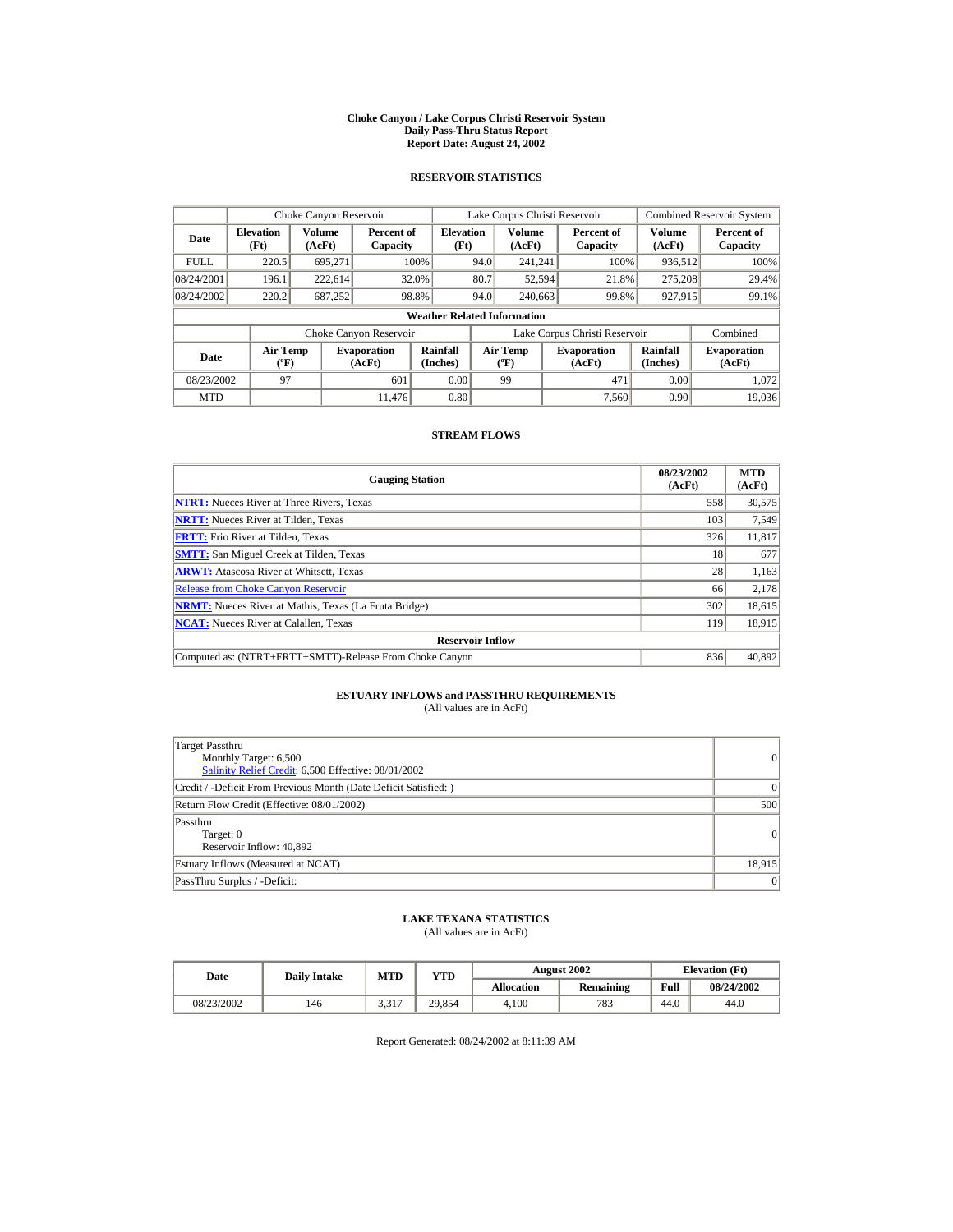#### **Choke Canyon / Lake Corpus Christi Reservoir System Daily Pass-Thru Status Report Report Date: August 25, 2002**

## **RESERVOIR STATISTICS**

|             | Choke Canyon Reservoir                      |                  |                              |                          | Lake Corpus Christi Reservoir |                                           |  |                               |                      | <b>Combined Reservoir System</b> |  |  |
|-------------|---------------------------------------------|------------------|------------------------------|--------------------------|-------------------------------|-------------------------------------------|--|-------------------------------|----------------------|----------------------------------|--|--|
| Date        | <b>Elevation</b><br>(Ft)                    | Volume<br>(AcFt) | Percent of<br>Capacity       | <b>Elevation</b><br>(Ft) |                               | <b>Volume</b><br>(AcFt)                   |  | Percent of<br>Capacity        | Volume<br>(AcFt)     | Percent of<br>Capacity           |  |  |
| <b>FULL</b> | 220.5                                       | 695,271          |                              | 100%                     | 94.0                          | 241.241                                   |  | 100%                          | 936,512              | 100%                             |  |  |
| 08/25/2001  | 196.1                                       | 222.225          |                              | 32.0%                    | 80.7                          | 52,210                                    |  | 21.6%                         | 274,435              | 29.3%                            |  |  |
| 08/25/2002  | 220.2                                       | 686,733          | 98.8%                        |                          | 94.0                          | 240,279                                   |  | 99.6%                         | 927,012              | 99.0%                            |  |  |
|             | <b>Weather Related Information</b>          |                  |                              |                          |                               |                                           |  |                               |                      |                                  |  |  |
|             |                                             |                  | Choke Canyon Reservoir       |                          |                               |                                           |  | Lake Corpus Christi Reservoir |                      | Combined                         |  |  |
| Date        | <b>Air Temp</b><br>$({}^{\circ}\mathrm{F})$ |                  | <b>Evaporation</b><br>(AcFt) | Rainfall<br>(Inches)     |                               | <b>Air Temp</b><br>$({}^{\circ}\text{F})$ |  | <b>Evaporation</b><br>(AcFt)  | Rainfall<br>(Inches) | <b>Evaporation</b><br>(AcFt)     |  |  |
| 08/24/2002  | 98                                          |                  | 586                          | 0.00                     |                               | 99                                        |  | 414                           | 0.00                 | 1.000                            |  |  |
| <b>MTD</b>  |                                             |                  | 12.062                       | 0.80                     |                               |                                           |  | 7.974                         | 0.90                 | 20,036                           |  |  |

## **STREAM FLOWS**

| <b>Gauging Station</b>                                       | 08/24/2002<br>(AcFt) | <b>MTD</b><br>(AcFt) |
|--------------------------------------------------------------|----------------------|----------------------|
| <b>NTRT:</b> Nueces River at Three Rivers, Texas             | 524                  | 31,099               |
| <b>NRTT:</b> Nueces River at Tilden, Texas                   | 97                   | 7,646                |
| <b>FRTT:</b> Frio River at Tilden, Texas                     | 316                  | 12,132               |
| <b>SMTT:</b> San Miguel Creek at Tilden, Texas               | 17                   | 695                  |
| <b>ARWT:</b> Atascosa River at Whitsett, Texas               | 26                   | 1,189                |
| <b>Release from Choke Canyon Reservoir</b>                   | 66                   | 2,243                |
| <b>NRMT:</b> Nueces River at Mathis, Texas (La Fruta Bridge) | 244                  | 18,859               |
| <b>NCAT:</b> Nueces River at Calallen, Texas                 | 119                  | 19,034               |
| <b>Reservoir Inflow</b>                                      |                      |                      |
| Computed as: (NTRT+FRTT+SMTT)-Release From Choke Canyon      | 791                  | 41,683               |

## **ESTUARY INFLOWS and PASSTHRU REQUIREMENTS**<br>(All values are in AcFt)

| Target Passthru<br>Monthly Target: 6,500<br>Salinity Relief Credit: 6,500 Effective: 08/01/2002 | 0               |
|-------------------------------------------------------------------------------------------------|-----------------|
| Credit / -Deficit From Previous Month (Date Deficit Satisfied: )                                | 0               |
| Return Flow Credit (Effective: 08/01/2002)                                                      | 500             |
| Passthru<br>Target: 0<br>Reservoir Inflow: 41,683                                               | 0               |
| Estuary Inflows (Measured at NCAT)                                                              | 19,034          |
| PassThru Surplus / -Deficit:                                                                    | $\vert 0 \vert$ |

## **LAKE TEXANA STATISTICS**

(All values are in AcFt)

| Date       | <b>Daily Intake</b> | MTD   | $_{\rm VTD}$ |            | <b>August 2002</b> | <b>Elevation</b> (Ft) |            |
|------------|---------------------|-------|--------------|------------|--------------------|-----------------------|------------|
|            |                     |       |              | Allocation | Remaining          | Full                  | 08/25/2002 |
| 08/24/2002 | 146                 | 3.462 | 29.999       | 4.100      | 638                | 44.0                  | 44.0       |

Report Generated: 08/26/2002 at 6:44:19 AM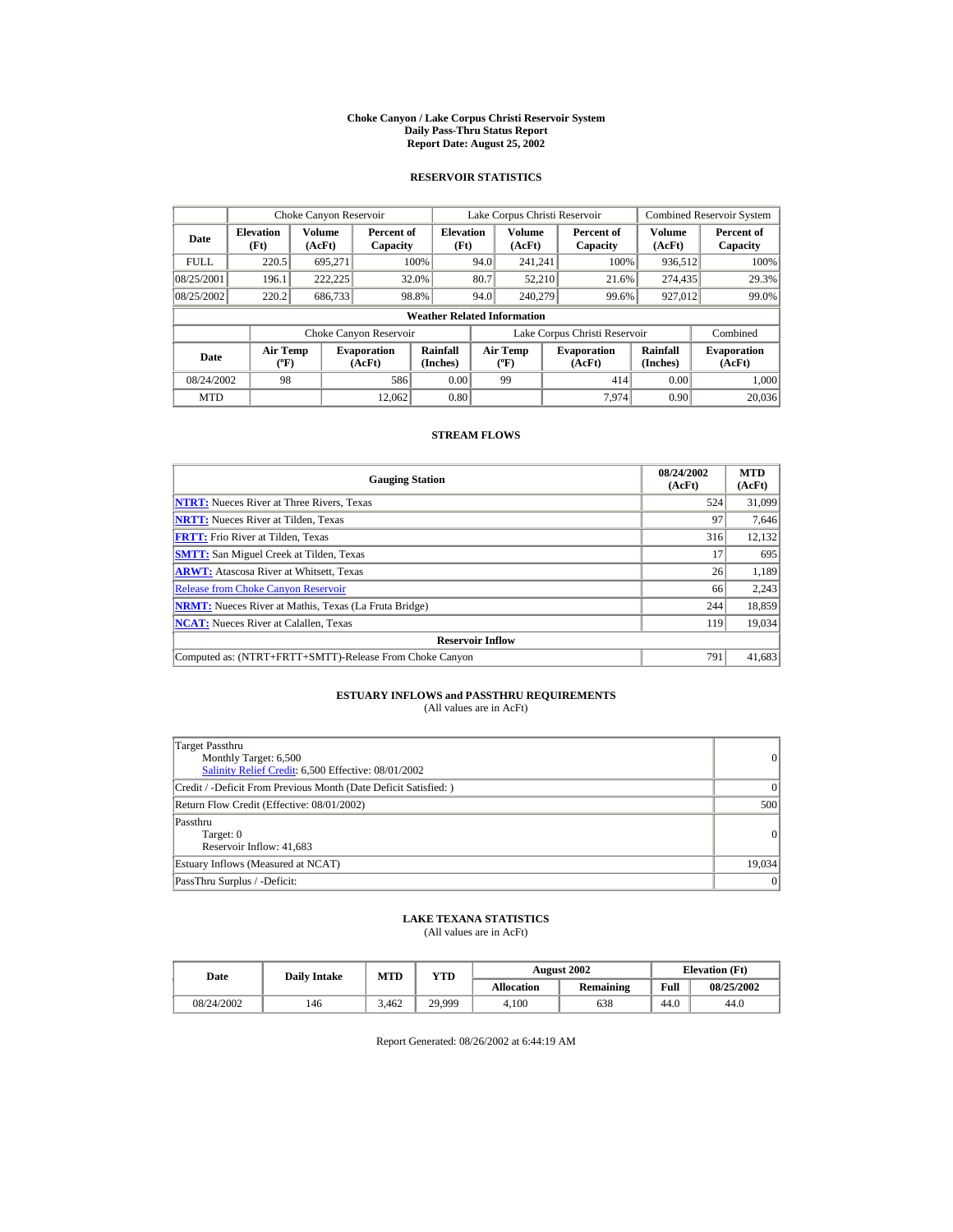#### **Choke Canyon / Lake Corpus Christi Reservoir System Daily Pass-Thru Status Report Report Date: August 26, 2002**

## **RESERVOIR STATISTICS**

|             | Choke Canyon Reservoir                      |                  |                              |                          | Lake Corpus Christi Reservoir |                                             |  |                               |                      | Combined Reservoir System    |  |  |
|-------------|---------------------------------------------|------------------|------------------------------|--------------------------|-------------------------------|---------------------------------------------|--|-------------------------------|----------------------|------------------------------|--|--|
| Date        | <b>Elevation</b><br>(Ft)                    | Volume<br>(AcFt) | Percent of<br>Capacity       | <b>Elevation</b><br>(Ft) |                               | Volume<br>(AcFt)                            |  | Percent of<br>Capacity        | Volume<br>(AcFt)     | Percent of<br>Capacity       |  |  |
| <b>FULL</b> | 220.5                                       | 695.271          |                              | 100%                     | 94.0                          | 241.241                                     |  | 100%                          | 936,512              | 100%                         |  |  |
| 08/26/2001  | 196.1                                       | 221,836          |                              | 31.9%                    | 80.6                          | 51,753                                      |  | 21.5%                         | 273,589              | 29.2%                        |  |  |
| 08/26/2002  | 220.2                                       | 687,511          |                              | 98.9%                    | 93.9                          | 239,894                                     |  | 99.4%                         | 927.405              | 99.0%                        |  |  |
|             | <b>Weather Related Information</b>          |                  |                              |                          |                               |                                             |  |                               |                      |                              |  |  |
|             |                                             |                  | Choke Canyon Reservoir       |                          |                               |                                             |  | Lake Corpus Christi Reservoir |                      | Combined                     |  |  |
| Date        | <b>Air Temp</b><br>$({}^{\circ}\mathrm{F})$ |                  | <b>Evaporation</b><br>(AcFt) | Rainfall<br>(Inches)     |                               | <b>Air Temp</b><br>$({}^{\circ}\mathbf{F})$ |  | <b>Evaporation</b><br>(AcFt)  | Rainfall<br>(Inches) | <b>Evaporation</b><br>(AcFt) |  |  |
| 08/25/2002  | 99                                          |                  | 541                          | 0.00                     |                               | 100                                         |  | 537                           | 0.00                 | 1.078                        |  |  |
| <b>MTD</b>  |                                             |                  | 12.603                       | 0.80                     |                               |                                             |  | 8.511                         | 0.90                 | 21.114                       |  |  |

## **STREAM FLOWS**

| <b>Gauging Station</b>                                       | 08/25/2002<br>(AcFt) | <b>MTD</b><br>(AcFt) |
|--------------------------------------------------------------|----------------------|----------------------|
| <b>NTRT:</b> Nueces River at Three Rivers, Texas             | 496                  | 31,595               |
| <b>NRTT:</b> Nueces River at Tilden. Texas                   | 91                   | 7,738                |
| <b>FRTT:</b> Frio River at Tilden, Texas                     | 306                  | 12,438               |
| <b>SMTT:</b> San Miguel Creek at Tilden, Texas               | 17                   | 711                  |
| <b>ARWT:</b> Atascosa River at Whitsett, Texas               | 26                   | 1,215                |
| <b>Release from Choke Canyon Reservoir</b>                   | 66                   | 2,309                |
| <b>NRMT:</b> Nueces River at Mathis, Texas (La Fruta Bridge) | 228                  | 19.088               |
| <b>NCAT:</b> Nueces River at Calallen, Texas                 | 79                   | 19,114               |
| <b>Reservoir Inflow</b>                                      |                      |                      |
| Computed as: (NTRT+FRTT+SMTT)-Release From Choke Canyon      | 753                  | 42,436               |

## **ESTUARY INFLOWS and PASSTHRU REQUIREMENTS**<br>(All values are in AcFt)

| Target Passthru<br>Monthly Target: 6,500<br>Salinity Relief Credit: 6,500 Effective: 08/01/2002 | 0               |
|-------------------------------------------------------------------------------------------------|-----------------|
| Credit / -Deficit From Previous Month (Date Deficit Satisfied: )                                | $\vert$ 0       |
| Return Flow Credit (Effective: 08/01/2002)                                                      | 500             |
| Passthru<br>Target: 0<br>Reservoir Inflow: 42,436                                               | 0               |
| Estuary Inflows (Measured at NCAT)                                                              | 19,114          |
| PassThru Surplus / -Deficit:                                                                    | $\vert 0 \vert$ |

## **LAKE TEXANA STATISTICS**

(All values are in AcFt)

| Date       | <b>Daily Intake</b> | MTD   | $_{\rm VTD}$ |                   | <b>August 2002</b> | <b>Elevation</b> (Ft) |            |
|------------|---------------------|-------|--------------|-------------------|--------------------|-----------------------|------------|
|            |                     |       |              | <b>Allocation</b> | <b>Remaining</b>   | Full                  | 08/26/2002 |
| 08/25/2002 | 145                 | 3.608 | 30.145       | 4.100             | 492                | 44.0                  | 44.0       |

Report Generated: 08/26/2002 at 9:15:09 AM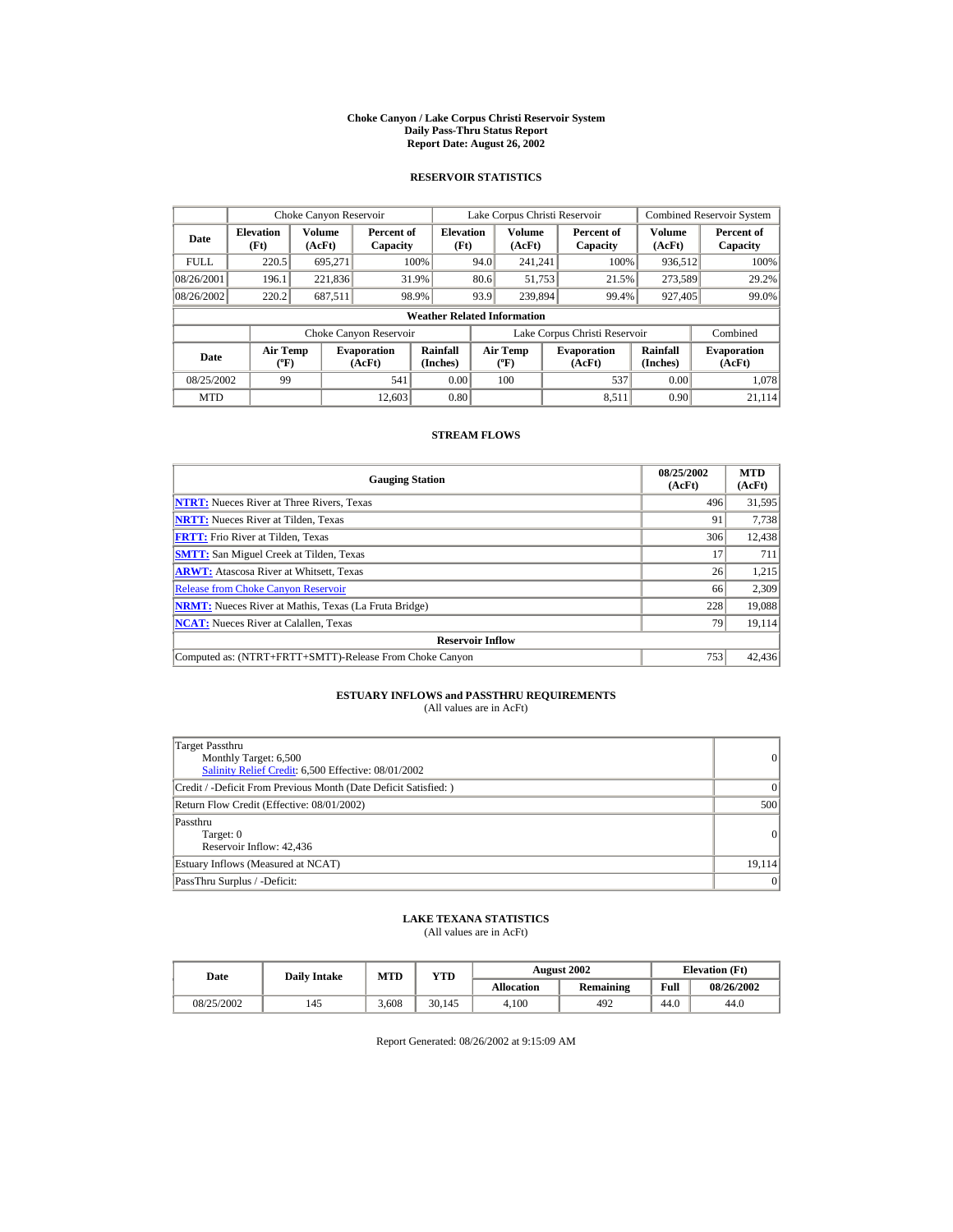#### **Choke Canyon / Lake Corpus Christi Reservoir System Daily Pass-Thru Status Report Report Date: August 27, 2002**

## **RESERVOIR STATISTICS**

|             | Choke Canyon Reservoir                      |                  |                              |                          | Lake Corpus Christi Reservoir |                                             |  |                               |                      | Combined Reservoir System    |  |  |
|-------------|---------------------------------------------|------------------|------------------------------|--------------------------|-------------------------------|---------------------------------------------|--|-------------------------------|----------------------|------------------------------|--|--|
| Date        | <b>Elevation</b><br>(Ft)                    | Volume<br>(AcFt) | Percent of<br>Capacity       | <b>Elevation</b><br>(Ft) |                               | Volume<br>(AcFt)                            |  | Percent of<br>Capacity        | Volume<br>(AcFt)     | Percent of<br>Capacity       |  |  |
| <b>FULL</b> | 220.5                                       | 695.271          |                              | 100%                     | 94.0                          | 241.241                                     |  | 100%                          | 936,512              | 100%                         |  |  |
| 08/27/2001  | 196.0                                       | 221,319          |                              | 31.8%                    | 80.6                          | 51,601                                      |  | 21.4%                         | 272,920              | 29.1%                        |  |  |
| 08/27/2002  | 220.2                                       | 686,733          |                              | 98.8%                    | 93.9                          | 239,702                                     |  | 99.4%                         | 926,435              | 98.9%                        |  |  |
|             | <b>Weather Related Information</b>          |                  |                              |                          |                               |                                             |  |                               |                      |                              |  |  |
|             |                                             |                  | Choke Canyon Reservoir       |                          |                               |                                             |  | Lake Corpus Christi Reservoir |                      | Combined                     |  |  |
| Date        | <b>Air Temp</b><br>$({}^{\circ}\mathrm{F})$ |                  | <b>Evaporation</b><br>(AcFt) | Rainfall<br>(Inches)     |                               | <b>Air Temp</b><br>$({}^{\circ}\mathbf{F})$ |  | <b>Evaporation</b><br>(AcFt)  | Rainfall<br>(Inches) | <b>Evaporation</b><br>(AcFt) |  |  |
| 08/26/2002  | 99                                          |                  | 525                          | 0.00                     |                               | 101                                         |  | 436                           | 0.00                 | 961                          |  |  |
| <b>MTD</b>  |                                             |                  | 13.128                       | 0.80                     |                               |                                             |  | 8.947                         | 0.90                 | 22,075                       |  |  |

## **STREAM FLOWS**

| <b>Gauging Station</b>                                       | 08/26/2002<br>(AcFt) | <b>MTD</b><br>(AcFt) |
|--------------------------------------------------------------|----------------------|----------------------|
| <b>NTRT:</b> Nueces River at Three Rivers, Texas             | 472                  | 32,068               |
| <b>NRTT:</b> Nueces River at Tilden, Texas                   | 87                   | 7,825                |
| <b>FRTT:</b> Frio River at Tilden, Texas                     | 298                  | 12,736               |
| <b>SMTT:</b> San Miguel Creek at Tilden, Texas               | 16                   | 728                  |
| <b>ARWT:</b> Atascosa River at Whitsett, Texas               | 24                   | 1,239                |
| <b>Release from Choke Canyon Reservoir</b>                   | 66                   | 2,374                |
| <b>NRMT:</b> Nueces River at Mathis, Texas (La Fruta Bridge) | 224                  | 19.312               |
| <b>NCAT:</b> Nueces River at Calallen, Texas                 | 38                   | 19,151               |
| <b>Reservoir Inflow</b>                                      |                      |                      |
| Computed as: (NTRT+FRTT+SMTT)-Release From Choke Canyon      | 721                  | 43,157               |

## **ESTUARY INFLOWS and PASSTHRU REQUIREMENTS**<br>(All values are in AcFt)

| Target Passthru<br>Monthly Target: 6,500<br>Salinity Relief Credit: 6,500 Effective: 08/01/2002 | $\overline{0}$ |
|-------------------------------------------------------------------------------------------------|----------------|
| Credit / -Deficit From Previous Month (Date Deficit Satisfied: )                                | $\Omega$       |
| Return Flow Credit (Effective: 08/01/2002)                                                      | 500            |
| Passthru<br>Target: 0<br>Reservoir Inflow: 43,157                                               | 0              |
| Estuary Inflows (Measured at NCAT)                                                              | 19,151         |
| PassThru Surplus / -Deficit:                                                                    | 0              |

## **LAKE TEXANA STATISTICS**

(All values are in AcFt)

| Date       | <b>Daily Intake</b> | <b>MTD</b> | YTD    |                   | <b>August 2002</b> | <b>Elevation</b> (Ft) |            |
|------------|---------------------|------------|--------|-------------------|--------------------|-----------------------|------------|
|            |                     |            |        | <b>Allocation</b> | <b>Remaining</b>   | Full                  | 08/27/2002 |
| 08/26/2002 | 145                 | 2752       | 30.290 | 4.100             | 347                | 44.0                  | 44.0       |

Report Generated: 08/27/2002 at 8:16:06 AM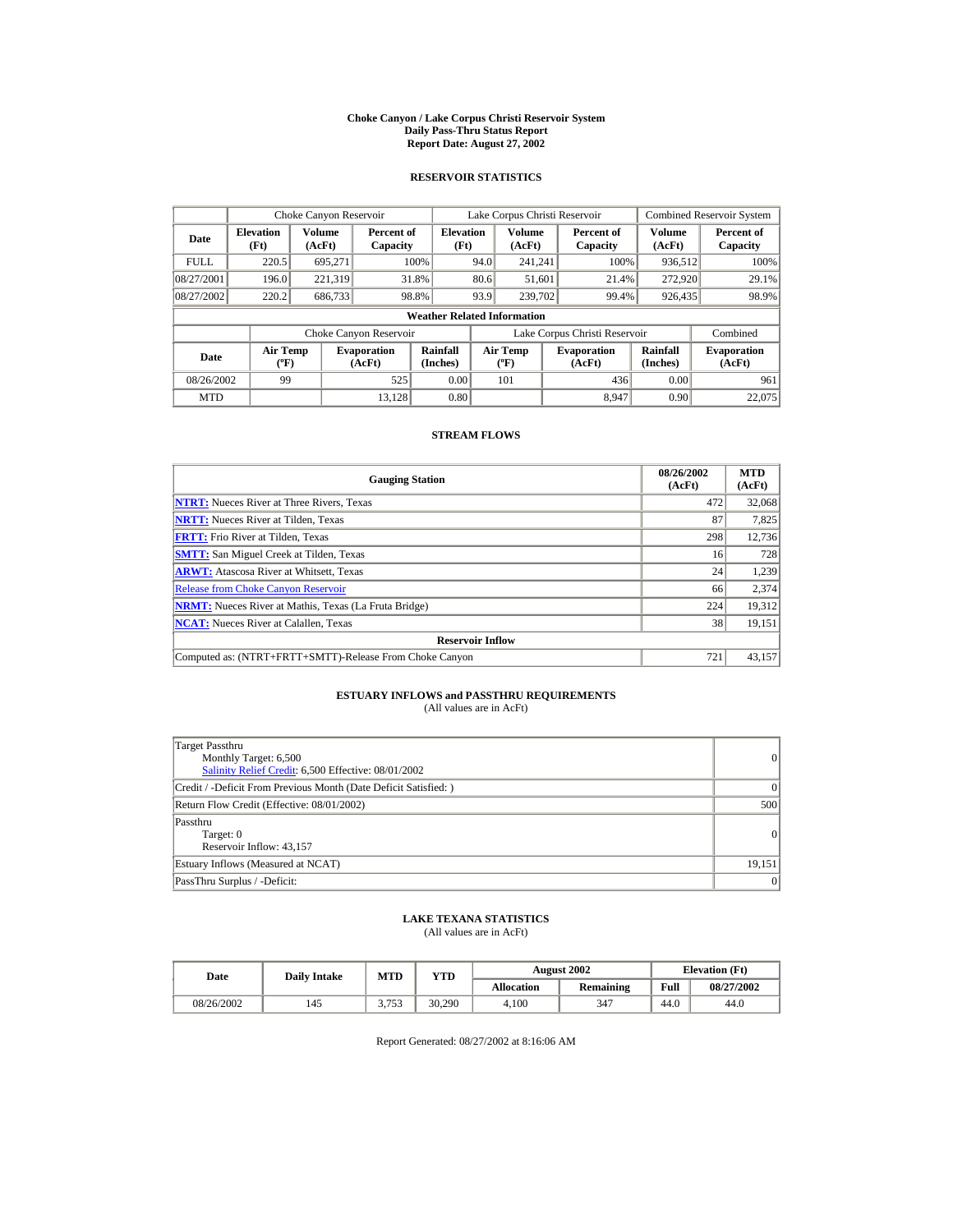#### **Choke Canyon / Lake Corpus Christi Reservoir System Daily Pass-Thru Status Report Report Date: August 28, 2002**

## **RESERVOIR STATISTICS**

|             | Choke Canyon Reservoir                      |                  |                              |                          | Lake Corpus Christi Reservoir |                                             |  |                               | <b>Combined Reservoir System</b> |                              |  |  |
|-------------|---------------------------------------------|------------------|------------------------------|--------------------------|-------------------------------|---------------------------------------------|--|-------------------------------|----------------------------------|------------------------------|--|--|
| Date        | <b>Elevation</b><br>(Ft)                    | Volume<br>(AcFt) | Percent of<br>Capacity       | <b>Elevation</b><br>(Ft) |                               | Volume<br>(AcFt)                            |  | Percent of<br>Capacity        | Volume<br>(AcFt)                 | Percent of<br>Capacity       |  |  |
| <b>FULL</b> | 220.5                                       | 695.271          |                              | 100%                     | 94.0                          | 241.241                                     |  | 100%                          | 936,512                          | 100%                         |  |  |
| 08/28/2001  | 196.0                                       | 221,319          |                              | 31.8%                    | 80.6                          | 51,373                                      |  | 21.3%                         | 272,692                          | 29.1%                        |  |  |
| 08/28/2002  | 220.1                                       | 685,955          |                              | 98.7%                    | 93.9                          | 239,318                                     |  | 99.2%                         | 925,273                          | 98.8%                        |  |  |
|             | <b>Weather Related Information</b>          |                  |                              |                          |                               |                                             |  |                               |                                  |                              |  |  |
|             |                                             |                  | Choke Canyon Reservoir       |                          |                               |                                             |  | Lake Corpus Christi Reservoir |                                  | Combined                     |  |  |
| Date        | <b>Air Temp</b><br>$({}^{\circ}\mathrm{F})$ |                  | <b>Evaporation</b><br>(AcFt) | Rainfall<br>(Inches)     |                               | <b>Air Temp</b><br>$({}^{\circ}\mathbf{F})$ |  | <b>Evaporation</b><br>(AcFt)  | Rainfall<br>(Inches)             | <b>Evaporation</b><br>(AcFt) |  |  |
| 08/27/2002  | 101                                         |                  | 645                          | 0.00                     |                               | 102                                         |  | 447                           | 0.00                             | 1.092                        |  |  |
| <b>MTD</b>  |                                             |                  | 13,773                       | 0.80                     |                               |                                             |  | 9,394                         | 0.90                             | 23.167                       |  |  |

## **STREAM FLOWS**

| <b>Gauging Station</b>                                       | 08/27/2002<br>(AcFt) | <b>MTD</b><br>(AcFt) |
|--------------------------------------------------------------|----------------------|----------------------|
| <b>NTRT:</b> Nueces River at Three Rivers, Texas             | 455                  | 32,522               |
| <b>NRTT:</b> Nueces River at Tilden, Texas                   | 79                   | 7,904                |
| <b>FRTT:</b> Frio River at Tilden, Texas                     | 290                  | 13,026               |
| <b>SMTT:</b> San Miguel Creek at Tilden, Texas               | 16                   | 744                  |
| <b>ARWT:</b> Atascosa River at Whitsett, Texas               | 24                   | 1,262                |
| <b>Release from Choke Canyon Reservoir</b>                   | 66                   | 2,440                |
| <b>NRMT:</b> Nueces River at Mathis, Texas (La Fruta Bridge) | 228                  | 19.540               |
| <b>NCAT:</b> Nueces River at Calallen, Texas                 |                      | 19,157               |
| <b>Reservoir Inflow</b>                                      |                      |                      |
| Computed as: (NTRT+FRTT+SMTT)-Release From Choke Canyon      | 695                  | 43,852               |

## **ESTUARY INFLOWS and PASSTHRU REQUIREMENTS**<br>(All values are in AcFt)

| Target Passthru<br>Monthly Target: 6,500<br>Salinity Relief Credit: 6,500 Effective: 08/01/2002 | 0               |
|-------------------------------------------------------------------------------------------------|-----------------|
| Credit / -Deficit From Previous Month (Date Deficit Satisfied:)                                 | $\vert$ 0       |
| Return Flow Credit (Effective: 08/01/2002)                                                      | 500             |
| Passthru<br>Target: 0<br>Reservoir Inflow: 43,852                                               | 0               |
| Estuary Inflows (Measured at NCAT)                                                              | 19,157          |
| PassThru Surplus / -Deficit:                                                                    | $\vert 0 \vert$ |

## **LAKE TEXANA STATISTICS**

(All values are in AcFt)

| Date       | <b>Daily Intake</b> | <b>MTD</b> | YTD    |                   | <b>August 2002</b> | <b>Elevation</b> (Ft) |            |
|------------|---------------------|------------|--------|-------------------|--------------------|-----------------------|------------|
|            |                     |            |        | <b>Allocation</b> | <b>Remaining</b>   | Full                  | 08/28/2002 |
| 08/27/2002 | 145                 | 3.898      | 30.435 | 4.100             | 202                | 44.0                  | 43.9       |

Report Generated: 08/28/2002 at 8:15:58 AM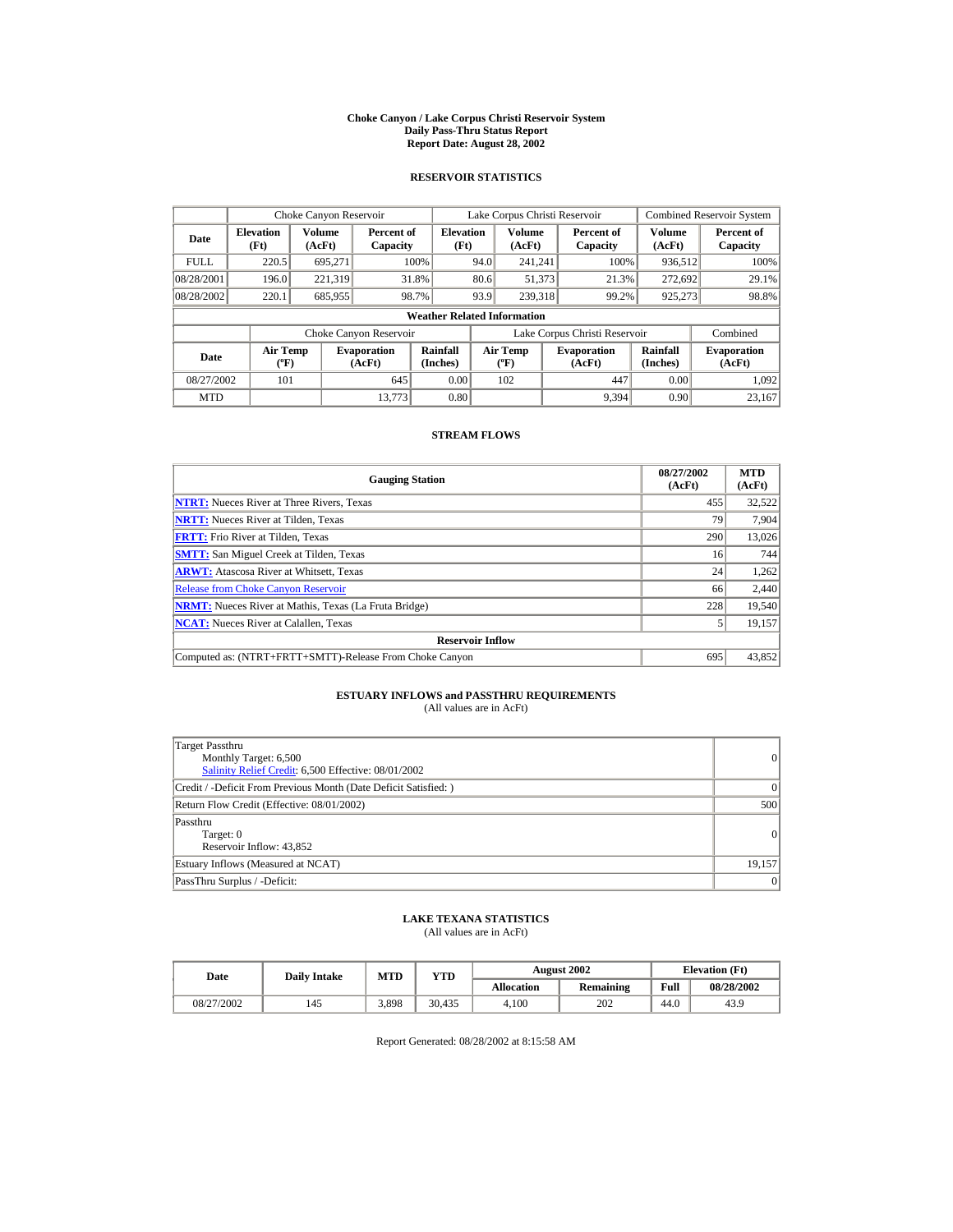#### **Choke Canyon / Lake Corpus Christi Reservoir System Daily Pass-Thru Status Report Report Date: August 29, 2002**

## **RESERVOIR STATISTICS**

|             | Choke Canyon Reservoir                |                  |                              |                          | Lake Corpus Christi Reservoir |                                          |  |                               |                      | <b>Combined Reservoir System</b> |  |  |
|-------------|---------------------------------------|------------------|------------------------------|--------------------------|-------------------------------|------------------------------------------|--|-------------------------------|----------------------|----------------------------------|--|--|
| Date        | <b>Elevation</b><br>(Ft)              | Volume<br>(AcFt) | Percent of<br>Capacity       | <b>Elevation</b><br>(Ft) |                               | <b>Volume</b><br>(AcFt)                  |  | Percent of<br>Capacity        | Volume<br>(AcFt)     | Percent of<br>Capacity           |  |  |
| <b>FULL</b> | 220.5                                 | 695.271          |                              | 100%                     | 94.0                          | 241.241                                  |  | 100%                          | 936,512              | 100%                             |  |  |
| 08/29/2001  | 196.1                                 | 222,873          |                              | 32.1%                    | 80.6                          | 51,981                                   |  | 21.5%                         | 274,854              | 29.3%                            |  |  |
| 08/29/2002  | 220.1                                 | 685,436          |                              | 98.6%                    | 93.9                          | 238,935                                  |  | 99.0%                         | 924,371              | 98.7%                            |  |  |
|             | <b>Weather Related Information</b>    |                  |                              |                          |                               |                                          |  |                               |                      |                                  |  |  |
|             |                                       |                  | Choke Canyon Reservoir       |                          |                               |                                          |  | Lake Corpus Christi Reservoir |                      | Combined                         |  |  |
| Date        | <b>Air Temp</b><br>$({}^o\mathrm{F})$ |                  | <b>Evaporation</b><br>(AcFt) | Rainfall<br>(Inches)     |                               | <b>Air Temp</b><br>$({}^{\circ}{\rm F})$ |  | <b>Evaporation</b><br>(AcFt)  | Rainfall<br>(Inches) | <b>Evaporation</b><br>(AcFt)     |  |  |
| 08/28/2002  | 98                                    |                  | 555                          | 0.00                     |                               | 99                                       |  | 413                           | 0.00                 | 968                              |  |  |
| <b>MTD</b>  |                                       |                  | 14.328                       | 0.80                     |                               |                                          |  | 9.807                         | 0.90                 | 24.135                           |  |  |

## **STREAM FLOWS**

| <b>Gauging Station</b>                                       | 08/28/2002<br>(AcFt) | <b>MTD</b><br>(AcFt) |
|--------------------------------------------------------------|----------------------|----------------------|
| <b>NTRT:</b> Nueces River at Three Rivers, Texas             | 435                  | 32,957               |
| <b>NRTT:</b> Nueces River at Tilden, Texas                   | 69                   | 7,974                |
| <b>FRTT:</b> Frio River at Tilden, Texas                     | 290                  | 13,315               |
| <b>SMTT:</b> San Miguel Creek at Tilden, Texas               | 12                   | 756                  |
| <b>ARWT:</b> Atascosa River at Whitsett, Texas               | 22                   | 1,284                |
| <b>Release from Choke Canyon Reservoir</b>                   | 66                   | 2,505                |
| <b>NRMT:</b> Nueces River at Mathis, Texas (La Fruta Bridge) | 244                  | 19.784               |
| <b>NCAT:</b> Nueces River at Calallen, Texas                 |                      | 19,157               |
| <b>Reservoir Inflow</b>                                      |                      |                      |
| Computed as: (NTRT+FRTT+SMTT)-Release From Choke Canyon      | 671                  | 44,523               |

## **ESTUARY INFLOWS and PASSTHRU REQUIREMENTS**<br>(All values are in AcFt)

| Target Passthru<br>Monthly Target: 6,500<br>Salinity Relief Credit: 6,500 Effective: 08/01/2002 | $\overline{0}$ |
|-------------------------------------------------------------------------------------------------|----------------|
| Credit / -Deficit From Previous Month (Date Deficit Satisfied: )                                | ( )            |
| Return Flow Credit (Effective: 08/01/2002)                                                      | 500            |
| Passthru<br>Target: 0<br>Reservoir Inflow: 44,523                                               | $\overline{0}$ |
| Estuary Inflows (Measured at NCAT)                                                              | 19.157         |
| PassThru Surplus / -Deficit:                                                                    | 0              |

## **LAKE TEXANA STATISTICS**

(All values are in AcFt)

| Date       | <b>Daily Intake</b> | <b>MTD</b> | YTD    |                   | <b>August 2002</b> | <b>Elevation</b> (Ft) |            |
|------------|---------------------|------------|--------|-------------------|--------------------|-----------------------|------------|
|            |                     |            |        | <b>Allocation</b> | Remaining          | Full                  | 08/29/2002 |
| 08/28/2002 | 145                 | 4.043      | 30.580 | 4.100             |                    | 44.0                  | 43.8       |

Report Generated: 08/29/2002 at 8:25:55 AM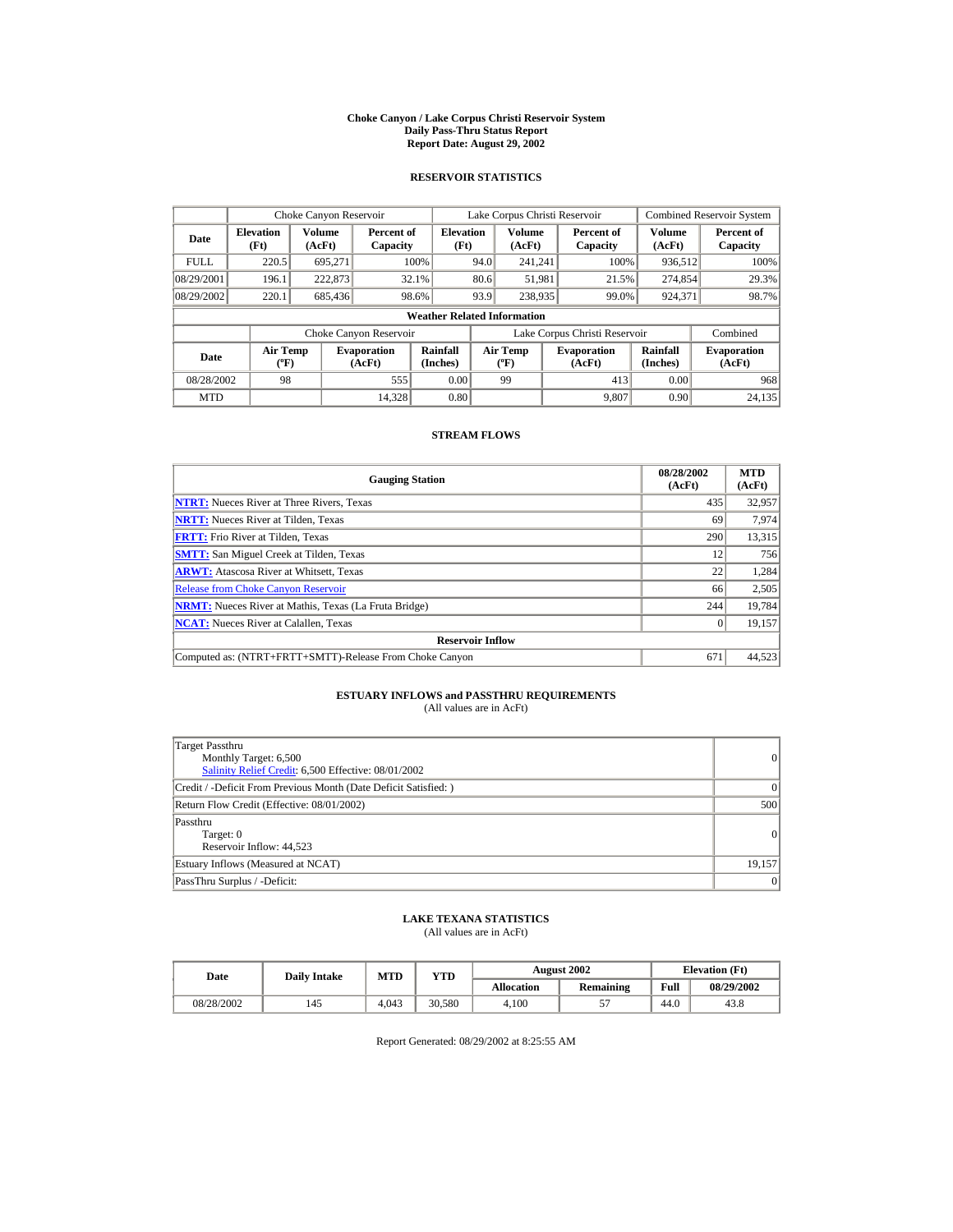#### **Choke Canyon / Lake Corpus Christi Reservoir System Daily Pass-Thru Status Report Report Date: August 30, 2002**

## **RESERVOIR STATISTICS**

|             | Choke Canyon Reservoir             |                  |                                                                                                     |                          | Lake Corpus Christi Reservoir |                         |                              |                               |                         | <b>Combined Reservoir System</b> |  |  |
|-------------|------------------------------------|------------------|-----------------------------------------------------------------------------------------------------|--------------------------|-------------------------------|-------------------------|------------------------------|-------------------------------|-------------------------|----------------------------------|--|--|
| Date        | <b>Elevation</b><br>(Ft)           | Volume<br>(AcFt) | Percent of<br>Capacity                                                                              | <b>Elevation</b><br>(Ft) |                               | <b>Volume</b><br>(AcFt) |                              | Percent of<br>Capacity        | <b>Volume</b><br>(AcFt) | Percent of<br>Capacity           |  |  |
| <b>FULL</b> | 220.5                              | 695.271          |                                                                                                     | 100%                     | 94.0                          | 241.241                 |                              | 100%                          | 936,512                 | 100%                             |  |  |
| 08/30/2001  | 196.2                              | 223.914          |                                                                                                     | 32.2%                    | 80.9                          | 53,755                  |                              | 22.3%                         | 277,669                 | 29.6%                            |  |  |
| 08/30/2002  | 220.1                              | 684.917          |                                                                                                     | 98.5%                    | 93.9                          | 238,743                 |                              | 99.0%                         | 923,660                 | 98.6%                            |  |  |
|             | <b>Weather Related Information</b> |                  |                                                                                                     |                          |                               |                         |                              |                               |                         |                                  |  |  |
|             |                                    |                  | Choke Canyon Reservoir                                                                              |                          |                               |                         |                              | Lake Corpus Christi Reservoir |                         | Combined                         |  |  |
| Date        | Air Temp<br>$({}^o\mathrm{F})$     |                  | Rainfall<br>Air Temp<br><b>Evaporation</b><br>(Inches)<br>(AcFt)<br>(AcFt)<br>$({}^{\circ}{\rm F})$ |                          | <b>Evaporation</b>            | Rainfall<br>(Inches)    | <b>Evaporation</b><br>(AcFt) |                               |                         |                                  |  |  |
| 08/29/2002  | 90                                 |                  | 300                                                                                                 | 0.16                     |                               | 97                      |                              | 369                           | 0.00                    | 669                              |  |  |
| <b>MTD</b>  |                                    |                  | 14.628                                                                                              | 0.96                     |                               |                         |                              | 10.176                        | 0.90                    | 24,804                           |  |  |

## **STREAM FLOWS**

| <b>Gauging Station</b>                                       | 08/29/2002<br>(AcFt) | <b>MTD</b><br>(AcFt) |
|--------------------------------------------------------------|----------------------|----------------------|
| <b>NTRT:</b> Nueces River at Three Rivers, Texas             | 411                  | 33,368               |
| <b>NRTT:</b> Nueces River at Tilden, Texas                   | 66                   | 8,039                |
| <b>FRTT:</b> Frio River at Tilden, Texas                     | 292                  | 13,607               |
| <b>SMTT:</b> San Miguel Creek at Tilden, Texas               | 40                   | 795                  |
| <b>ARWT:</b> Atascosa River at Whitsett, Texas               | 22                   | 1,306                |
| <b>Release from Choke Canyon Reservoir</b>                   | 66                   | 2,571                |
| <b>NRMT:</b> Nueces River at Mathis, Texas (La Fruta Bridge) | 290                  | 20.074               |
| <b>NCAT:</b> Nueces River at Calallen, Texas                 |                      | 19,161               |
| <b>Reservoir Inflow</b>                                      |                      |                      |
| Computed as: (NTRT+FRTT+SMTT)-Release From Choke Canyon      | 677                  | 45,200               |

# **ESTUARY INFLOWS and PASSTHRU REQUIREMENTS**<br>(All values are in AcFt)

| Target Passthru<br>Monthly Target: 6,500<br>Salinity Relief Credit: 6,500 Effective: 08/01/2002 | 0              |
|-------------------------------------------------------------------------------------------------|----------------|
| Credit / -Deficit From Previous Month (Date Deficit Satisfied:)                                 | $\Omega$       |
| Return Flow Credit (Effective: 08/01/2002)                                                      | 500            |
| Passthru<br>Target: 0<br>Reservoir Inflow: 45,200                                               | $\overline{0}$ |
| Estuary Inflows (Measured at NCAT)                                                              | 19.161         |
| PassThru Surplus / -Deficit:                                                                    | 0              |

## **LAKE TEXANA STATISTICS**

(All values are in AcFt)

| Date       | <b>Daily Intake</b> | <b>MTD</b> | YTD    |                   | <b>August 2002</b> | <b>Elevation</b> (Ft) |            |
|------------|---------------------|------------|--------|-------------------|--------------------|-----------------------|------------|
|            |                     |            |        | <b>Allocation</b> | Remaining          | Full                  | 08/30/2002 |
| 08/29/2002 |                     | .160       | 30.697 | 4.100             | $-60$              | 44.0                  | 43.8       |

Report Generated: 08/30/2002 at 8:41:27 AM